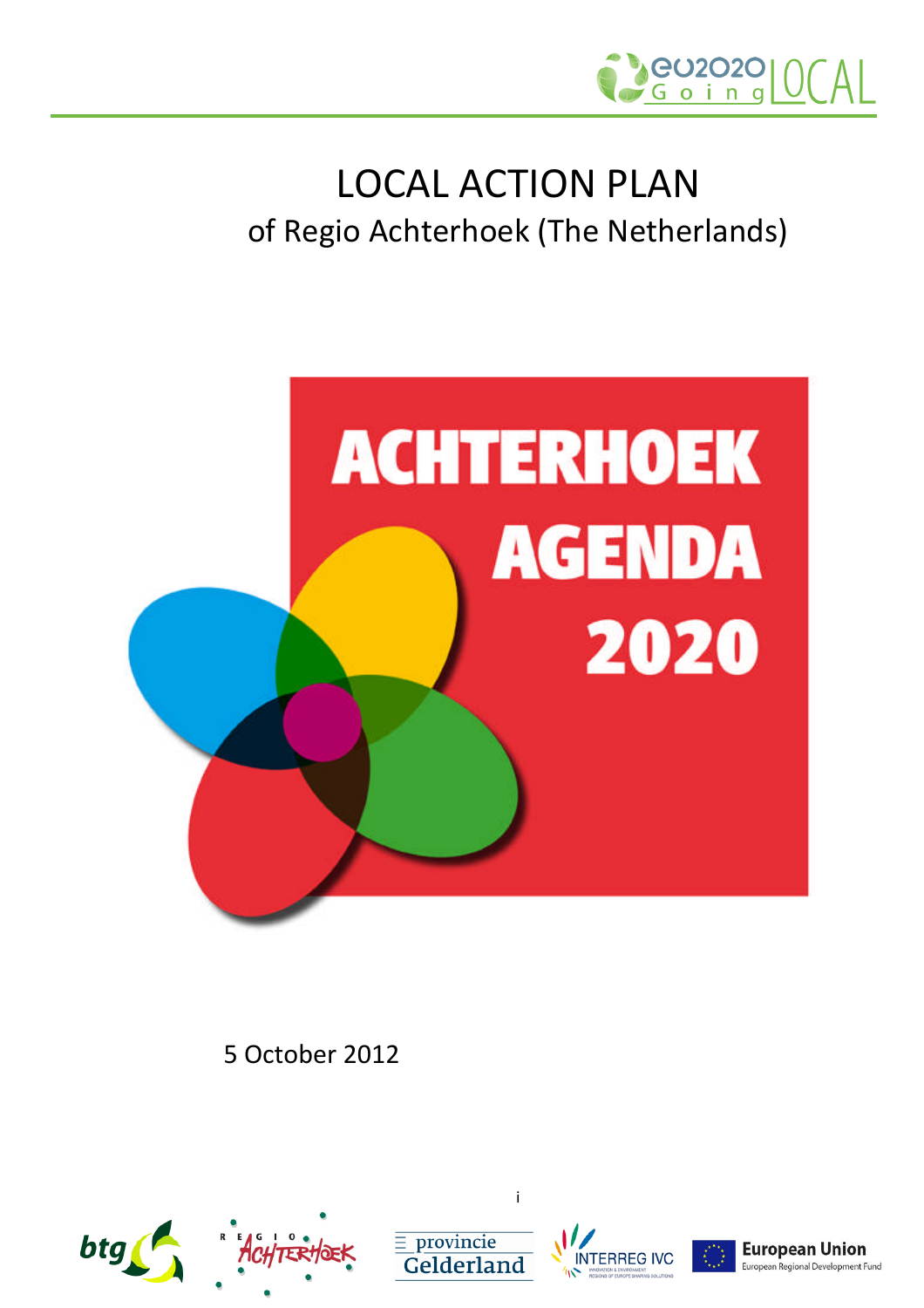### TABLE OF CONTENTS

| $\mathbf{1}$   |                          | SUMMARY LOCAL ACTION PLAN 2020 FOR THE ACHTERHOEK                                                                                                  | 1                 |
|----------------|--------------------------|----------------------------------------------------------------------------------------------------------------------------------------------------|-------------------|
| $\overline{2}$ |                          | <b>INTRODUCTION</b>                                                                                                                                | 9                 |
|                | 2.1<br>2.2<br>2.3<br>2.4 | Background<br>Establishment of the LAP<br>Status of the LAP<br>Guidance for reading                                                                | 9<br>9<br>9<br>10 |
| 3              |                          | <b>RENEWABLE ENERGY TARGETS</b>                                                                                                                    | 11                |
|                | 3.1<br>3.2<br>3.3        | Long term contribution of renewable energy source<br>Contribution of renewable energy sources in 2030<br>Targets for the Local Action Plan in 2020 | 11<br>11<br>12    |
| 4              |                          | <b>SOLID BIOMASS</b>                                                                                                                               | 14                |
|                | 4.1<br>4.2<br>4.3        | LAP targets for 2020<br>Problems and solutions<br>Action plan                                                                                      | 14<br>15<br>18    |
| 5              |                          | <b>BIOGAS</b>                                                                                                                                      | 19                |
|                | 5.1<br>5.2<br>5.3        | LAP targets for 2020<br>Problems and solutions<br>Action plan                                                                                      | 19<br>20<br>21    |
| 6              |                          | <b>SOLAR PV</b>                                                                                                                                    | 22                |
|                | 6.1<br>6.2<br>6.3        | LAP targets for 2020<br>Problems and solutions<br>Action plan                                                                                      | 22<br>23<br>25    |
| 7              |                          | <b>SOLAR THERMAL ENERGY</b>                                                                                                                        | 26                |
|                | 7.1<br>7.2<br>7.3        | LAP targets for 2020<br>Problems and solutions<br>Action plan                                                                                      | 26<br>27<br>27    |
| 8              |                          | <b>WIND ENERGY</b>                                                                                                                                 | 28                |
|                | 8.1<br>8.2<br>8.3        | LAP targets for 2020<br>Problems and solutions<br>Action plan                                                                                      | 28<br>28<br>31    |
| 9              |                          | <b>GEOTHERMAL HEAT PUMPS</b>                                                                                                                       | 32                |
|                | 9.1<br>9.2<br>9.3        | LAP Targets for 2020<br>Problems and solutions<br>Action plan                                                                                      | 32<br>32<br>33    |
| 10             |                          | <b>HYDROPOWER</b>                                                                                                                                  | 34                |
|                | 10.2                     | 10.1 LAP targets for 2020<br>Problems and solutions                                                                                                | 34<br>34          |



ACHTERHOE

ii





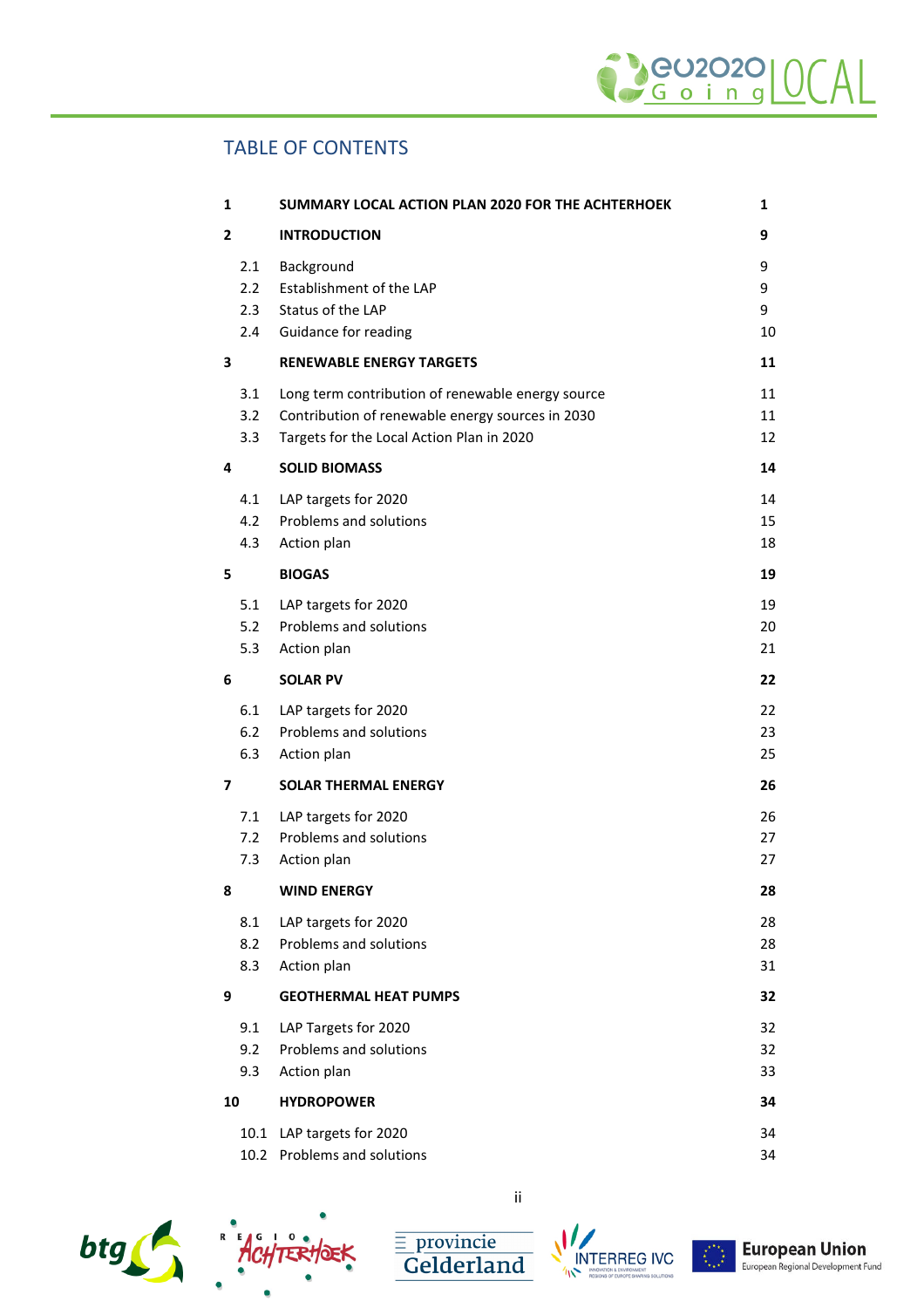# Seu2020

|    |      | 10.3 Action plan                                              | 34 |
|----|------|---------------------------------------------------------------|----|
| 11 |      | SUSTAINABLE PUBLIC TRANSPORT AND NON-MOTORISED TRANSPORT      | 35 |
|    | 11.1 | Policy Framework for Sustainable Mobility in Regio Achterhoek | 35 |
|    | 11.2 | Implemented actions                                           | 36 |
|    | 11.3 | Possible actions                                              | 37 |
| 12 |      | <b>ENERGY EFFICIENCY MEASURES</b>                             | 42 |
|    | 12.1 | Targets for energy conservation                               | 42 |
|    | 12.2 | Prior energy conservation initiatives                         | 43 |
|    | 12.3 | On-going energy conservation initiatives                      | 43 |
|    | 12.4 | Required energy conservation initiatives                      | 45 |
| 13 |      | <b>FINANCIAL EVALUATION</b>                                   | 48 |
|    | 13.1 | Required additional investment to meet the LAP 2020 targets   | 48 |
|    | 13.2 | Government schemes to support renewable energy projects       | 49 |
|    | 13.3 | Relevance of the various government support schemes           | 50 |
|    | 13.4 | Crowd-funding: an innovative funding instrument               | 52 |
| 14 |      | <b>POLITICAL STATEMENTS AND SIGNATURES</b>                    | 54 |



iii

 $\begin{tabular}{c} \hline \hline \textcolor{red}{\overline{\mathbf{=}}~\text{provincie}}\\ \hline \textbf{Gelderland} \end{tabular}$ 





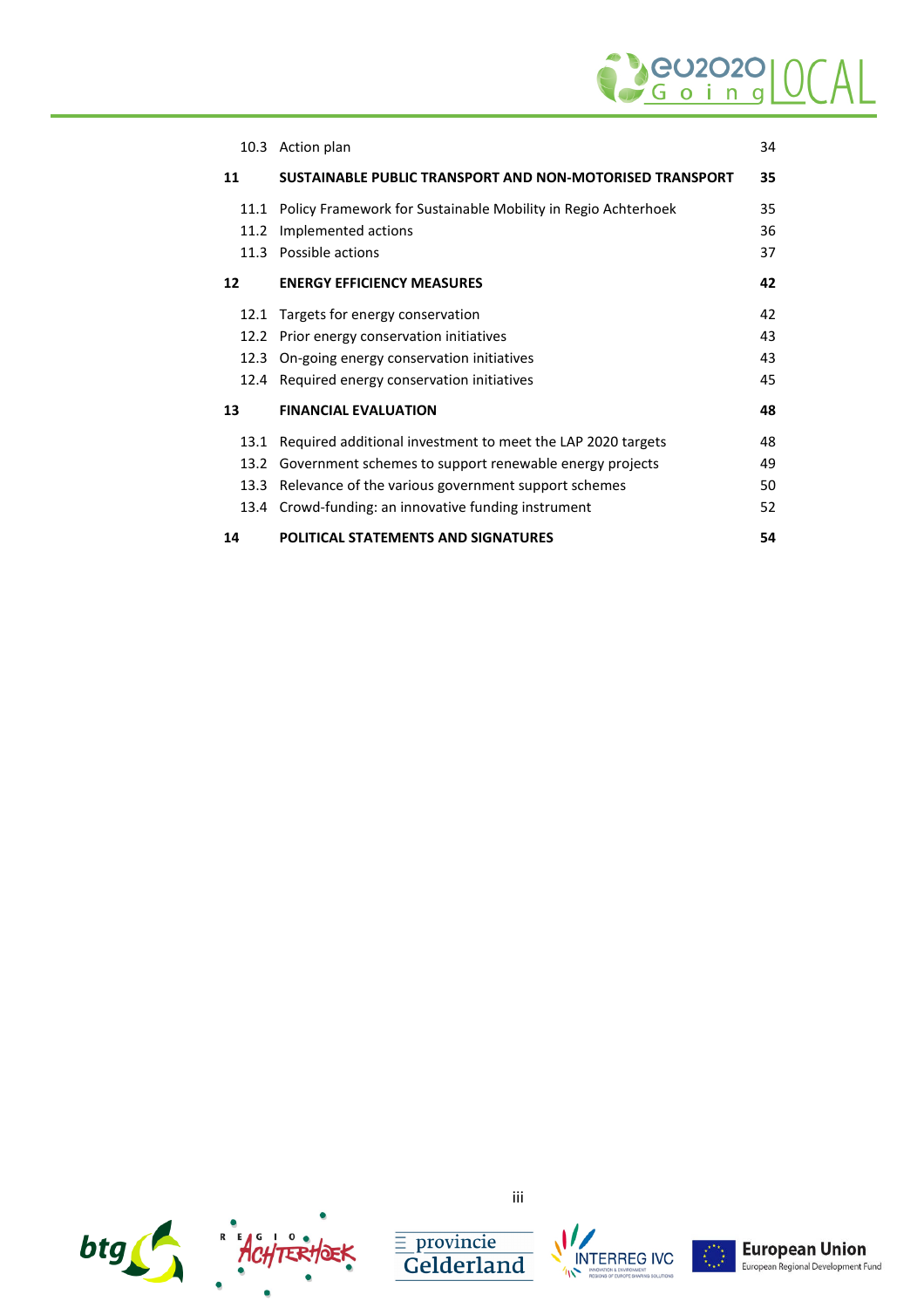

### **1 Summary Local Action Plan 2020 for the Achterhoek**

<span id="page-3-0"></span>In the frame of the project EU2020 Going Local, the Achterhoek Region has elaborated a Local Action Plan (LAP) covering four themes:

- Renewable energy and waste to energy
- Sustainable public transport and non-motorised transport
- Local/regional climate impact and sustainable management
- Energy efficiency measures.

### **Renewable energy and waste to energy**

As stated in the ""Agreement of Groenlo" the Achterhoek region strives to 100% renewable energy on the long term. Based on an inventory of available resources and detailed analysis of existing installations, current initiatives (bottom up approach) and an assessment of possible other investments in renewable energy (top down approach) the possible share of renewable energy in the Achterhoek in 2020 has been assessed.

[Table 1](#page-4-0) and [Table 2](#page-4-1) show the targeted contribution of renewable heat and electricity in the Achterhoek in 2020. The combined target of 3926 TJ corresponds with 34% of renewable energy in the Achterhoek and an emission reduction of 327,000 tonnes of  $CO<sub>2</sub>$  in 2020. [Figure 1](#page-3-1) illustrates the share of the main renewable energy resources to this target.



<span id="page-3-1"></span>**Figure 1 Share of renewable energy sources to LAP 2020 target (heat & electricity combined)**

Biomass and biogas will contribute considerably to the renewable heat production; solar PV and wind have an important role for renewable electricity production.













 $\equiv$  provincie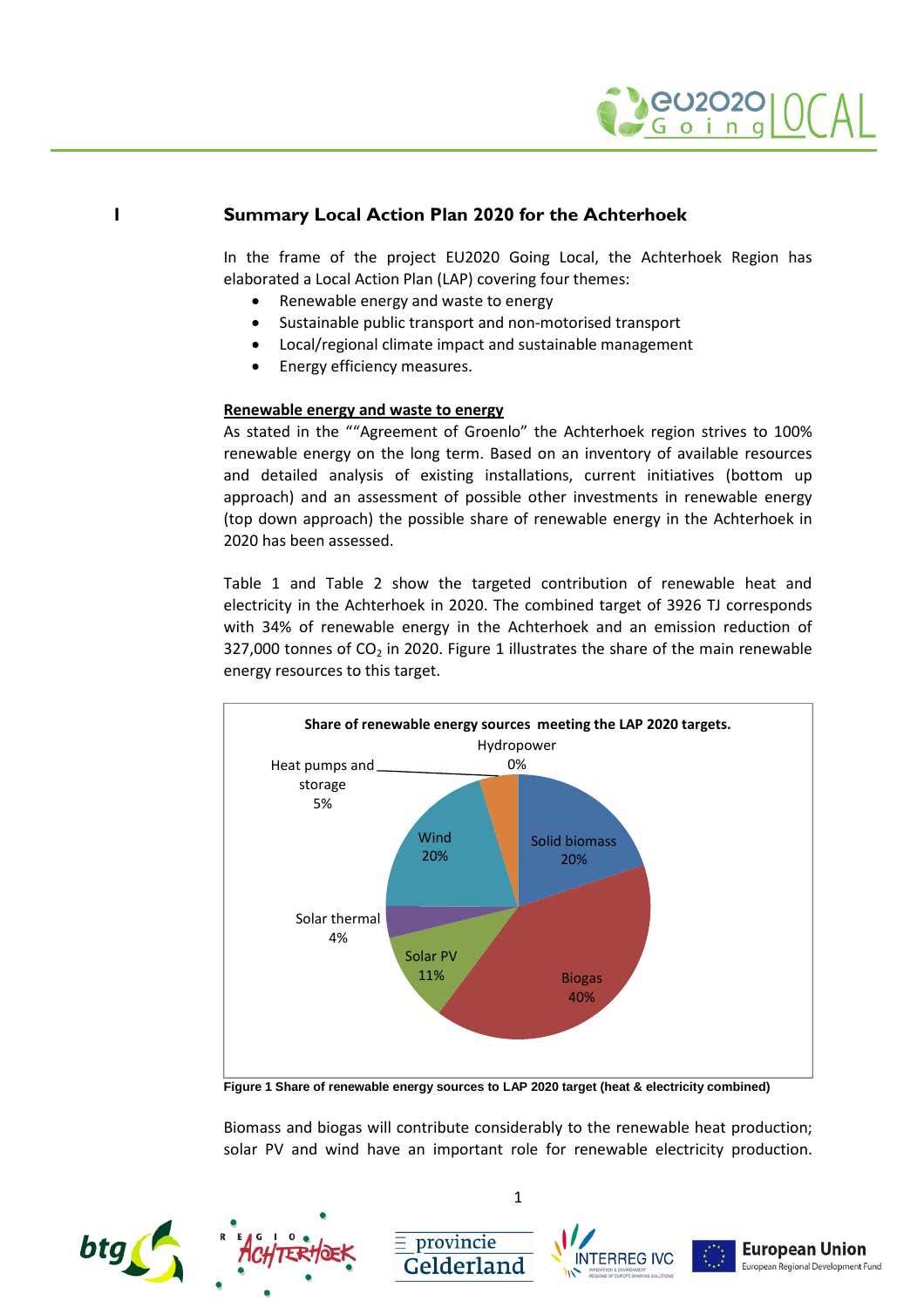Biomass can play a more important role if imported sustainable biomass would be included (now only biomass generated within Achterhoek region is considered).

|                                     | Target 2030                          | Target 2020                             |           |                        |                                           |
|-------------------------------------|--------------------------------------|-----------------------------------------|-----------|------------------------|-------------------------------------------|
| <b>Renewable heat</b><br>production | mln. $m^3$ natural<br>gas equivalent | mln. $m^3$<br>natural gas<br>equivalent | <b>TJ</b> | %<br>renewable<br>heat | Carbon<br>savings<br>(ktonne<br>CO2/year) |
| <b>Biogas</b>                       | 100                                  | 50                                      | 1583      | 21%                    | 89                                        |
| Solid biomass                       | 24                                   | 23                                      | 717       | 10%                    | 40                                        |
| Solar thermal                       | 13                                   | 5                                       | 152       | 2%                     | 9                                         |
| Heat pumps and storage              | 12                                   | 6                                       | 184       | 2%                     | 10                                        |
| <b>Total Achterhoek</b>             | 149                                  | 83                                      | 2636      | 36%                    | 148                                       |

#### <span id="page-4-0"></span>**Table 1 Renewable heat targets of the Local Action Plan in 2020**

#### <span id="page-4-1"></span>**Table 2 Renewable electricity targets of the Local Action Plan in 2020**

|                                     | Target 2030 | Target 2020 |      |                            |                                            |
|-------------------------------------|-------------|-------------|------|----------------------------|--------------------------------------------|
| Renewable electricity<br>production | GWh         | GWh         | TJ   | % renewable<br>electricity | carbon<br>savings<br>(ktonnes<br>CO2/year) |
| Solar PV                            | 325         | 120         | 432  | 11%                        | 60                                         |
| Wind                                | 275         | 220         | 792  | 19%                        | 110                                        |
| <b>Biomass</b>                      | 25          | 18          | 65   | 2%                         | 9                                          |
| Hydropower                          | 1.4         | 0.4         | 1    | 0.04%                      | 0.2                                        |
| <b>Total Achterhoek</b>             | 626         | 358         | 1290 | 32%                        | 179                                        |

The required investments in additional equipment are in the order of 467 million Euro.See [Figure 2](#page-4-2).



<span id="page-4-2"></span>**Figure 2 Investments needed to meet the LAP 2020 targets in the Achterhoek Region**

2











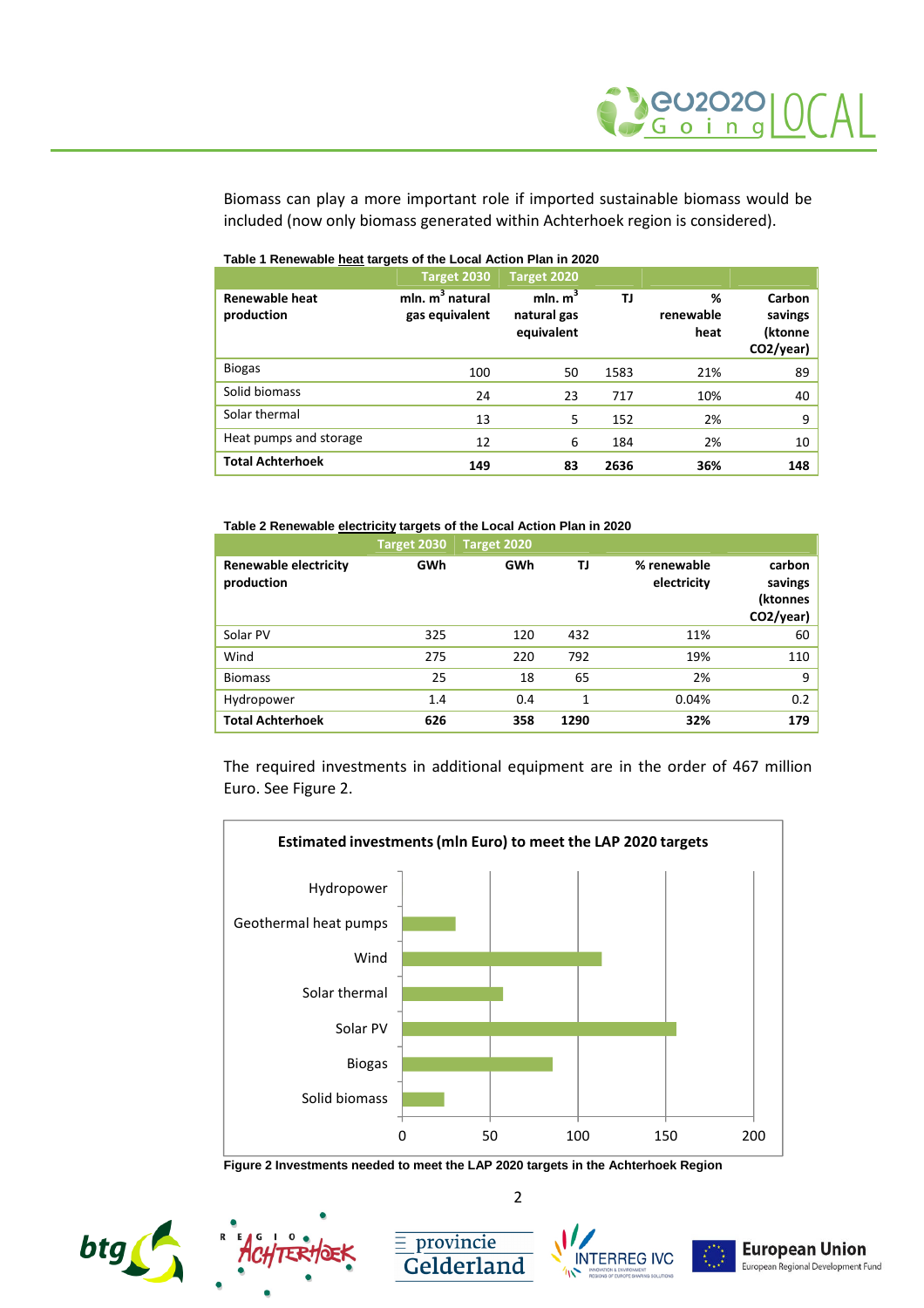

For a large number of renewable energy options (solid biomass, biogas, solar PV, solar thermal, wind, geothermal heat pumps and hydropower) actions plans have been developed that are presented below. The actions combine a bottom up approach, facilitating current initiatives, and a top down approach, with measures to facilitate new initiatives. Benchmarks from good practise examples have been taken into account during the identification of solutions to the main obstacles.

### **Solid biomass**

Wood from landscape management, residues from the wood industry and chicken manure form the most important solid biomass resources of the Achterhoek $^{1}$ [.](#page-5-0) The wood from landscape management is scattered and currently collected wood is mostly exported outside the Achterhoek. In cooperation with regional nature organisations, the supply of biomass within the region should be promoted. Also the demand side needs to be addressed, by promotion and measures to make investments attractive and easy to finance. The following actions points have been determined:

Organize a regional collection structure for local wood supply

- Development programme for regional collection structure
- Development programme for supporting management system
- New long-term biomass contracts

Promotion of bioheat

• Promotion campaign for bioheat

Financing and realization of solid biomass installations

- Identification of project sites and facilitating potential investors
- Feasibility study / business plan for poultry manure gasifier
- Development of wood fired installations
- Facilitate start-up companies for delivering of heat
- Investment programme for solid biomass installations

### **Biogas**

In the Achterhoek vast amounts of cattle and pig manure are available and a considerable number of co-digestion initiatives are under development. Biogas is a flexible energy carrier that could be used to produce heat, electricity, green gas for natural gas replacement and as vehicle fuel. On the long term 100 mln m<sup>3</sup> of natural gas equivalents could be used for these applications. Half of this amount could be produced and used in 2020. However, high prices of cosubstrates form an important barrier to these initiatives. Actions are needed to make sustainable local

**E** provincie













<span id="page-5-0"></span> $^1$  Biomass imported from outside the Achterhoek is not taken into account.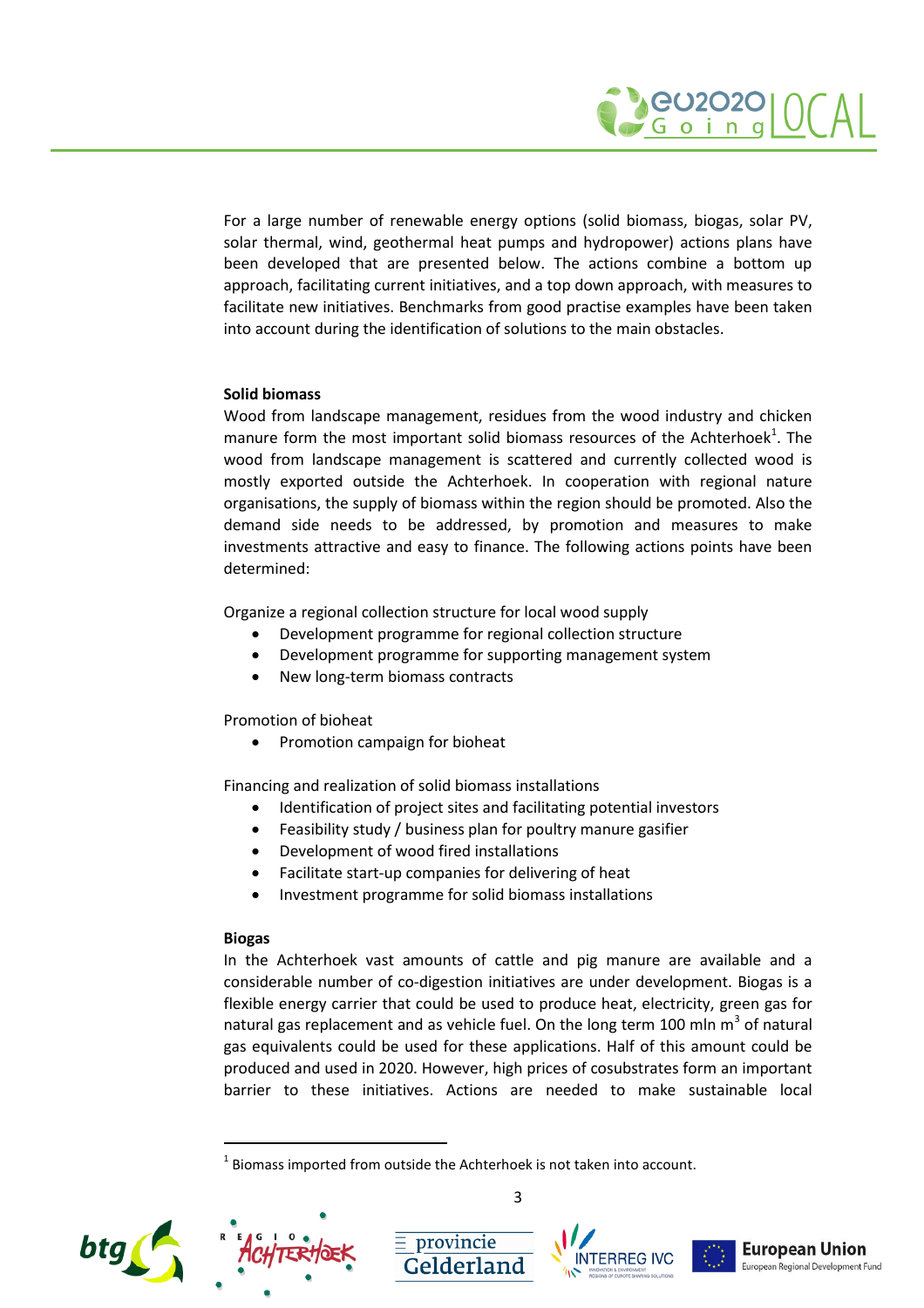

cosubstrates available and to develop feasible manure mono digestion options (avoiding the need for cosubstrates), and are listed below.

Farm level manure mono-digestion

- Development of low emission farm model incl. mono-digestion
- Investment programme for mono-digesters
- Inclusion of mono-digestion as agricultural activity in land use plan
- Lobby for obligatory manure digestion.

Manure codigestion

- Support current initiatives to extend or establish new biogas installations
- Supply of verge grass meeting quality requirements of positive list
- Detailed inventory of possible sustainable cosubstrates available in the Achterhoek region, including nature grass and methods to increase biogas yield of cosubstrates
- Lobby for SDE+ subsidies available for (co)digestion, on long term obligatory blending of green gas.

Other biogas plants

- Development of large manure digestion and processing plant, for instance 2 stage gasification and nutrient extraction.
- Development of RWZI biogas installation
- Claim CO2 credits from GFT from the Achterhoek

Biogas energy infrastructure

- Development of biogas network for 25 mono-digesters
- Master plan green gas in natural gas network of Achterhoek
- Improvement public perception of (co)digestion in the Achterhoek.

### **Solar PV**

The past years the price of solar PV systems has become more attractive and potential users generally have a positive attitude towards PV. Households can apply net metering which makes solar PV financially attractive. Private home owners need to be made aware of these opportunities. For public organisations and business, solar PV systems are less attractive because they pay a lower electricity tariff. However, in general roof top PV is financially feasible. Ground mounted PV may be financially feasible but development of the projects is far more complex. Smart business structures are required. AGEM is expected to play an important role in facilitating solar PV in the Achterhoek. The following action points have been formulated.





4

 $\equiv$  provincie





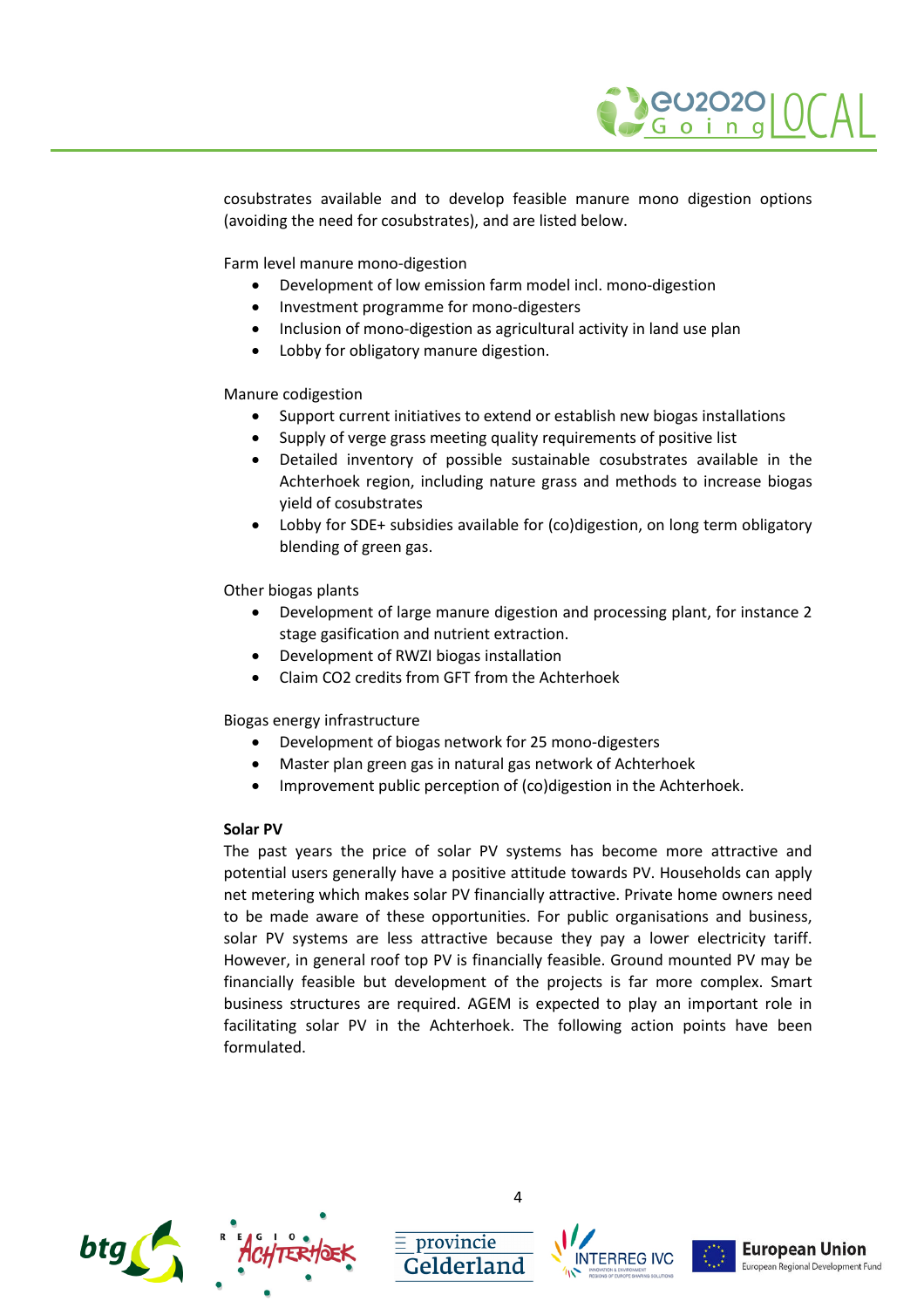

Households PV

- Development of offer for potential AGEM-customers for electricity and gas, including plan for PV, thermal and energy saving in cooperation with St. Achterhoek Duurzaam Verbouwen and energy partner
- Development of an Achterhoek-version of "Zonnig huren" in cooperation with Sité and other housing companies
- Development of several 1000-roofs plans

Large roofs PV

- Development of proposition for company roofs in cooperation with local suppliers and Industry circles
- Development of proposition for municipal roofs and societal organisations
- Development of proposition for swimming pools, farmers and other large heat users

Ground mounted PV

- Development of proposition for housing location owners and/or developers, starting with current initiatives
- Development of proposition for business location owners and/or developers, starting with current initiatives

### **Solar thermal energy**

Solar thermal energy solutions receive generally less attention than solar PV options. It financial performance is generally somewhat lower and energy supply needs to fit heat demand well. The suggested approach is to stimulate and promote solar thermal energy jointly with solar PV. The following action points have been formulated:

- Stimulate the interest of new coming inhabitants of Achterhoek Region in Solar Water Heating
- Develop an appropriate offer for them and distribute through channels of real estate agents and municipalities.
- Stimulate the use of solar energy in existing and new buildings (see above on Solar PV).
- Help local authorities to promote solar energy when citizens apply for building permits.
- Check the possibilities to apply solar water heating in (public) swimming pools.
- Organise meetings with large heat users like farms, (possibly combine with (co-)digestion of manure), swimming pools, etc.

### **Wind energy**

Although the Achterhoek is not the most wind-rich area of the Netherlands, there is a considerable potential for wind energy. This is also proven by the fact that in neighbouring Germany, wind power has developed well. The LAP foresees 100 MW of windmills (equivalent to 40 turbines with an average capacity of 2.5 MW) in 2020. In the Achterhoek lengthy procedures, financial matters and local resistance are the main barriers to wind energy.





5

 $\equiv$  provincie





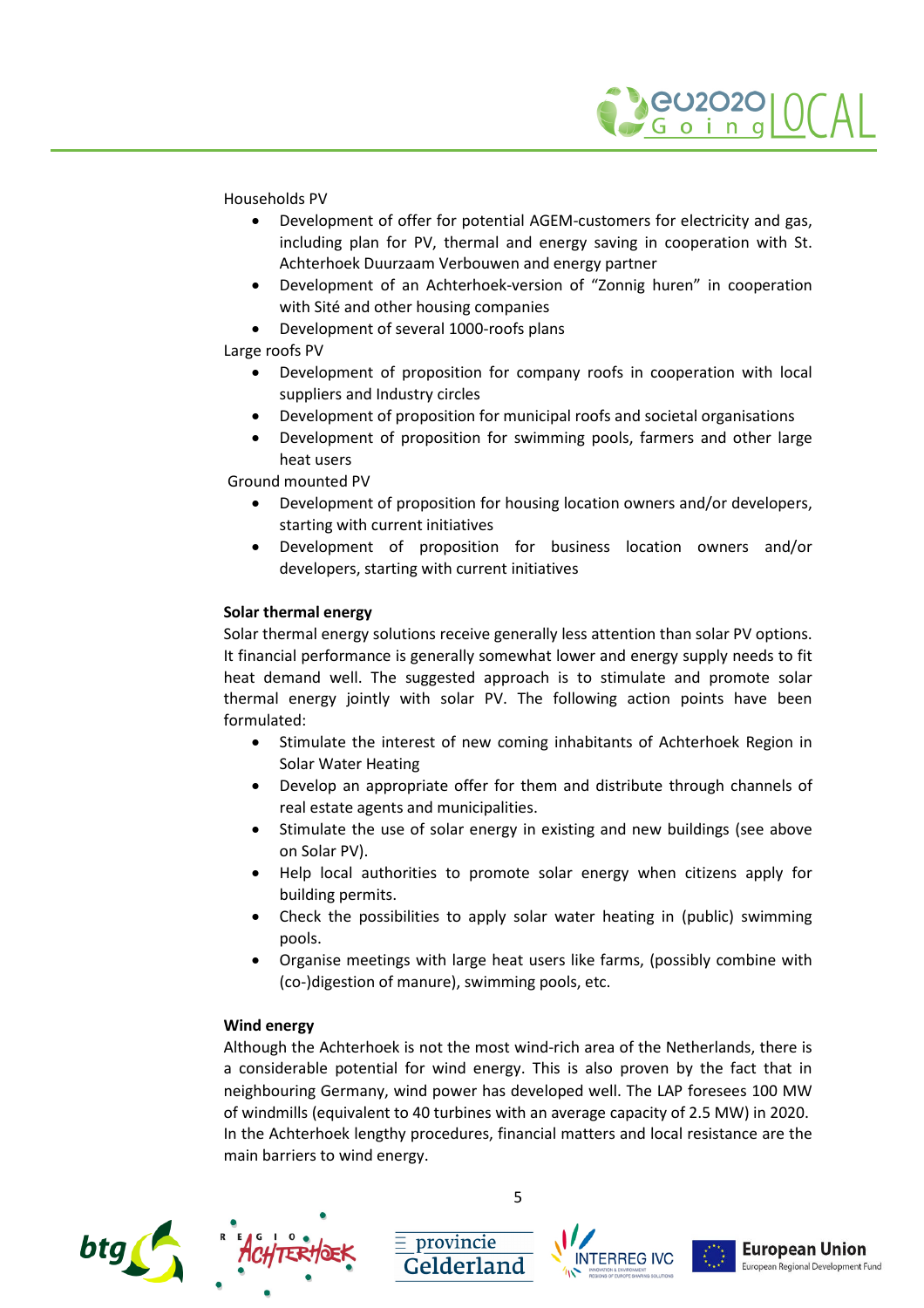

Actions related to lengthy procedures

- Support to current initiatives to establish new wind energy capacity
- Produce a manual on the siting of wind turbine parks ("Toolbox wind energy")

Actions related to financial matters

- Lobby for higher SDE subsidies for low wind resource areas
- Establish an investment programme for wind turbines
- Develop innovative financing mechanisms such as crowd funding

Actions related to local resistance

- Run an information campaign to improve public perception
- Apply participatory financing mechanisms (such as crowd funding)

### **Geothermal heat pumps**

Geothermal heat pumps can be applied in large buildings and in newly built homes. Currently a number of open source geothermal heat pumps are installed in the Western part of the Achterhoek. Closed loop heat exchangers could be applied in the whole Achterhoek and should be promoted. The following actions are proposed:

- Implement geothermal heat pumps in public buildings and homes
- Inform and cooperate with real estate project developers
- Support housing associations integrating geothermal heat pumps when developing plans for new buildings
- Implement closed loop heat exchangers where possible to reduce technical risks.

### **Hydropower**

Options for hydropower in the Achterhoek are limited to the Berkel and Oude IJssel, two relatively small rivers with a limited energy potential. However, every kWh counts, technology is available and the water body "Rijn and IJssel" is working on the implementation of a hydropower station in Ulft.

### **Sustainable public transport and non-motorised transport**

An important part of rendering the Achterhoek more sustainable is the Action Programme Sustainable Mobility. In 2010 the overarching vision document Achterhoek Sustainably Mobile was drawn up, which should enable checking the compliance with sustainability targets of all measures in the Achterhoek in the field of mobility. This set of measures will lead to a comprehensive Mobility Agenda which will include a prioritisation on the basis of the contribution of each measure to increased accessibility and sustainability targets.

A number of actions have been implemented

 FIETSTAS project of Achterhoek Region to realise a network of bicycle and scooter electric battery charging points







 $\equiv$  provincie





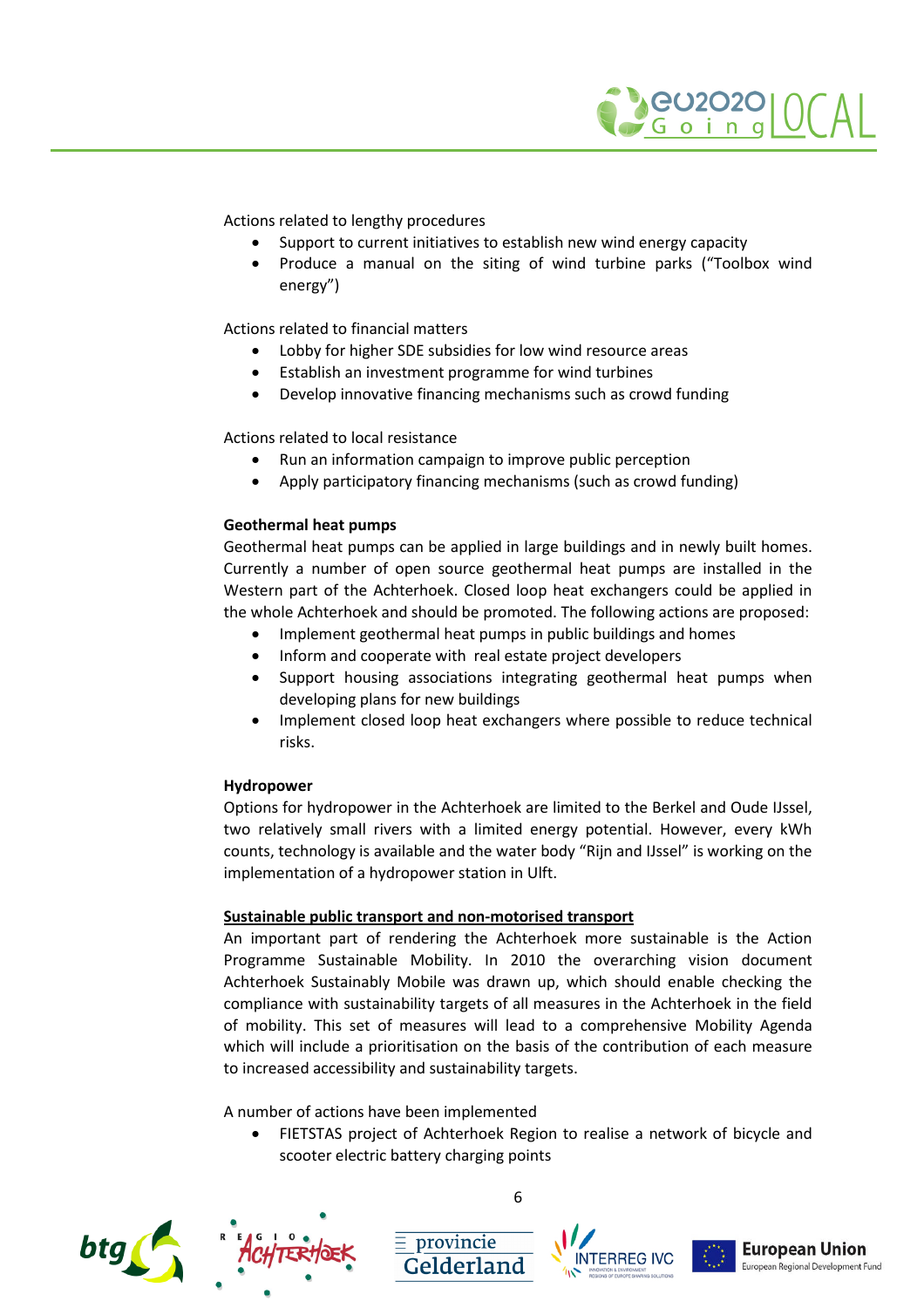

- Concession public transport to company with low CO2 emission, by the use of smaller and lighter public buses where possible
- Green gas filling stations

In addition a number of possible actions have been identified:

- Promotion of cycling by various measures (co-funding bicycle storages, grants for electrical bicycles, strengthening bicycle infrastructure)
- Emission reduction targets in public transport concessions
- Fuel substitution in local passenger trains
- Increased capacity at train route Arnhem-Winterswijk
- Better and faster connections with Germany.

Other possible measures include:

- Sustainable design of areas and roads
- Agreements with local and regional businesses and public service providers (hospitals, schools etc.) on mobility management.
- Promote The New Driving (TND) concept
- Stimulate the use of cleaner and more efficient vehicles
- Encourage the supply of car sharing services in the municipality / region / province
- Widen the time window for clean and energy efficient vehicles to supply city centres
- Realise filling stations for alternative fuels and charging points for electric cars.

### **Local/regional climate impact and sustainable management**

No specific measures are foreseen related to regional climate impact and sustainable measures. The carbon emission reduction of the other measures will have a positive contribution to greenhouse gas emission reduction in the Achterhoek region.

### **Energy efficiency measures**

The Achterhoek Region has set reductions target for 2030 of 40% for natural gas consumption and 20% for electricity consumption. In line with the priorities at the provincial level it is intended to achieve most if not all of the energy saving in the built environment, in particular in the existing housing stock, by focusing primarily on building shell insulation. For the Regio Achterhoek the focus on existing houses is of particular relevance as the number of new houses that will be built in this "shrinkage region" will be modest. A number of energy conservation initiatives are on-going under the Regiocontract with the Province of Gelderland.

 Future proof houses – energy transition. A working group of 6 housing corporations (collaborating as ACO, short for Achterhoeks Cooperatie Overleg) and the Achterhoeks Centrum voor Technologie (ACT) aims at realising market-driven projects to make older houses (with poor energy performance) more sustainable.







 $\equiv$  provincie



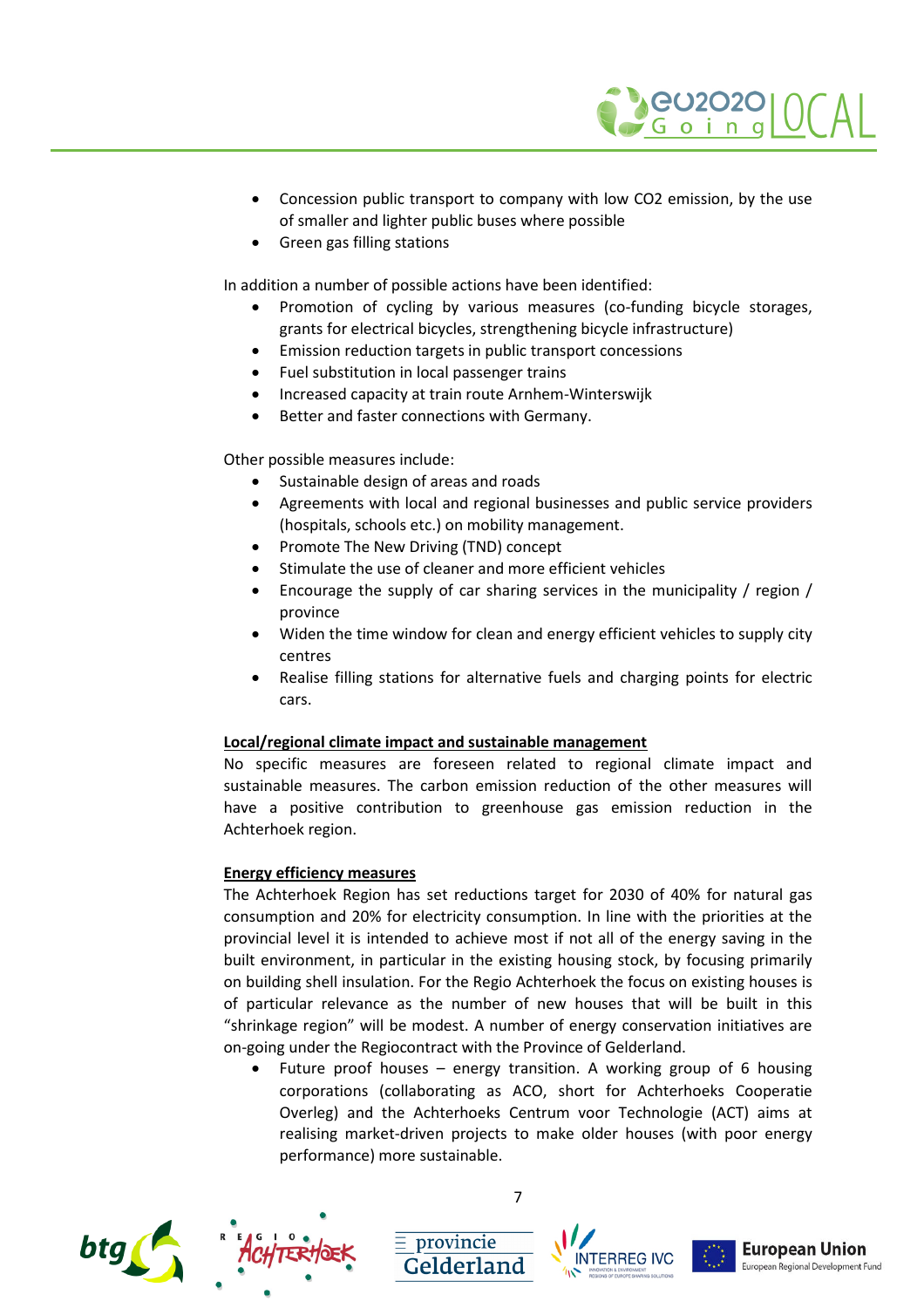

- Another activity funded under the Regiocontract Achterhoek 2011-2105 involves (among others) the establishment of Centre for Sustainable Reconstruction (Stichting Achterhoek Duurzaam verbouwen). The aim is to give advice on, and implement, concrete energy saving measures meeting the energy and indoor climate demands in 1000 houses and 400 commercial buildings in a period of 4 years (2012-2015).
- "De Achterhoek Bespaart". As a follow-up to the earlier mentioned pilot projects, province Gelderland allocated funds for a subsidy to replicate the "best practices" in building shell insulation of houses. This provincial subsidy is targeted at achieving energy conservation by insulation of the building shell including ground floor, walls and roof. Glass insulation is explicitly excluded (as this is already tackled by national subsidies).
- AGEM considers specific activities: For the professional market: operate as a focal point for energy saving and develop activities when appropriate.

It is estimated that until 2020 a total of 16,000 houses (2,000 houses per year) can be insulated. The costs involved would amount to 400 million euro in total, or 50 million euro per year. The proposed measure would contribute to a natural gas consumption reduction of 7,824,000  $m^3$ . This is about one-third of the target set for the housing sector in the Achterhoek, and about one-sixth of the target set for the economy as a whole in the Achterhoek. Obviously, additional measures (probably beyond the housing sector) are needed to achieve the ambitious long term (fossil) energy consumption reduction targets.



 $\equiv$  provincie



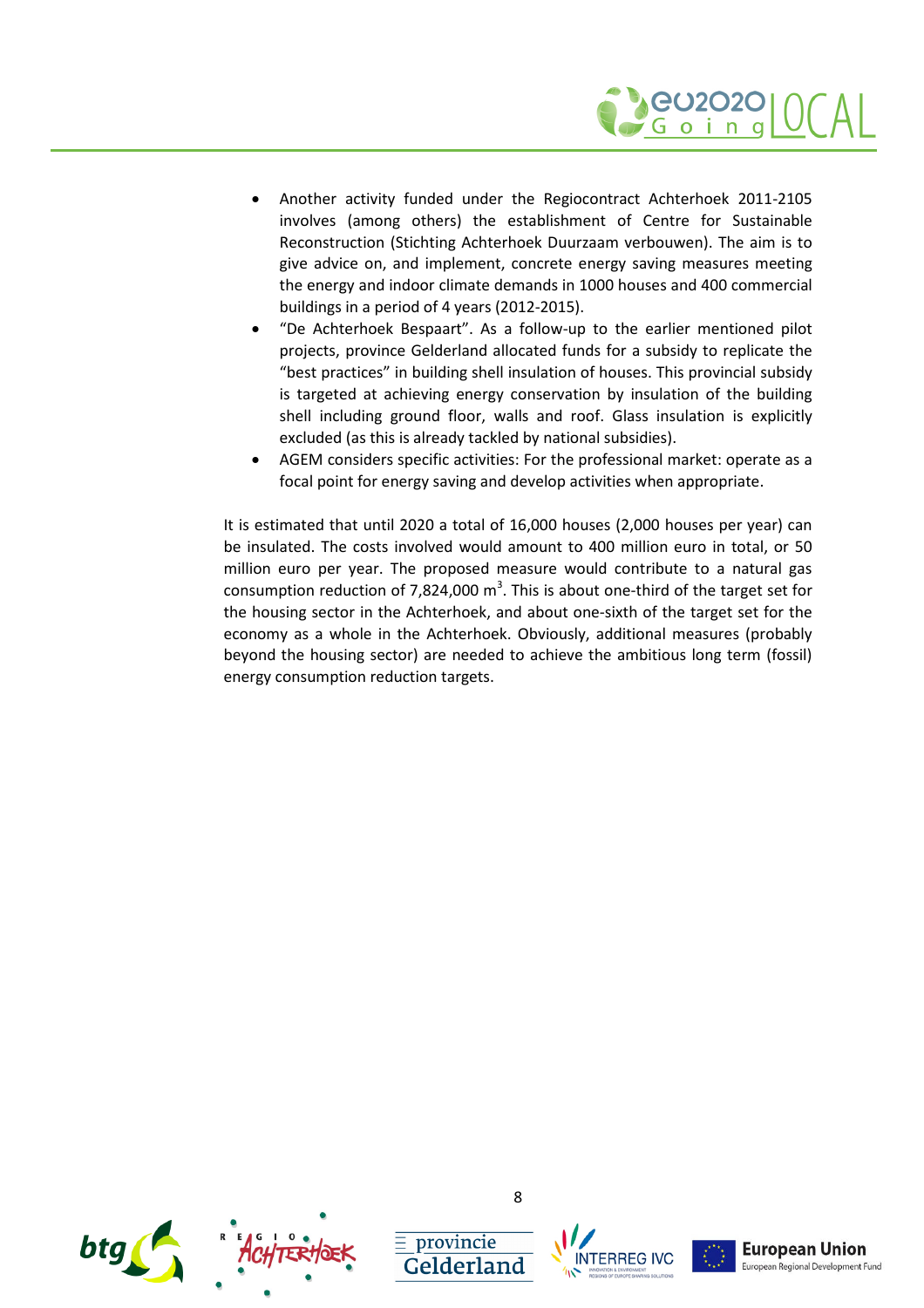

### **2 Introduction**

### **2.1 Background**

<span id="page-11-1"></span><span id="page-11-0"></span>On 30 September 2009, the municipalities of the Achterhoek Region have stated in the 'Agreement of Groenlo' that they will, among others, strive for 100% renewable energy and 50% CO<sub>2</sub> reduction on the long term. After the conference the 'Table of Groenlo' was created. This roundtable consists of businesses, educational institution, social organisations and governmental organisations, who all signed the goals of the 'Agreement of Groenlo' on the 30th of September 2009. As follow up, the municipalities of the Achterhoek have decided to establish a Green Energy Company for the Achterhoek, (In Dutch Achterhoekse Groene Energie Maatschappij (AGEM)). This organisation will promote, stimulate and invest in renewable energy, where needed. In the frame of the project EU2020 Going Local, a Local Action Plan (LAP) has been developed providing interim renewable energy targets for 2020, and presenting a pathway and actions how these targets can be met.

### **2.2 Establishment of the LAP**

<span id="page-11-2"></span>During spring 2012 BTG has prepared a document on behalf of the Achterhoek Region showing how 100% renewable energy can be achieved in the Achterhoek, partly based on the Business Plan AGEM. During summer 2012 BTG has worked out this document into a Local Action Plan for 2020 on behalf of the Achterhoek Region and Province of Gelderland. This LAP is prepared by Martijn Vis, Lud Uitdewilligen, John Vos and Rik te Raa of BTG, with the exception of chapters [6 a](#page-24-0)nd [7](#page-28-0) on solar energy, which were kindly taken care of by Arien Scholtens of AGEM. Representatives of Achterhoek Region, province of Gelderland (including BION), and companies in the Achterhoek were consulted during the preparation of the LAP and resulted in valuable contributions. Benchmarks from good practise examples have been taken into account during the identification of solutions to the main obstacles. On 5 September the interim results were presented and discussed during a plenary session. The LAP forms a good basis for further actions to realise the renewable energy ambitions of the Achterhoek Region.

### **2.3 Status of the LAP**

<span id="page-11-3"></span>This Local Action Plan translates the long term targets of the Achterhoek Region into intermediary targets in 2020 and shows actions to meet this target. Specific actions are formulated for a large number of renewable energy options: solid biomass, biogas, solar PV, solar thermal, wind, geothermal heat pumps and hydropower. The actions combine a bottom up approach, facilitating current initiatives, and a top down approach, with measures to facilitate new initiatives. For each renewable energy option, lists of existing installations, current initiatives and additional required equipment are given, which are found in the background document to the







 $\equiv$  provincie





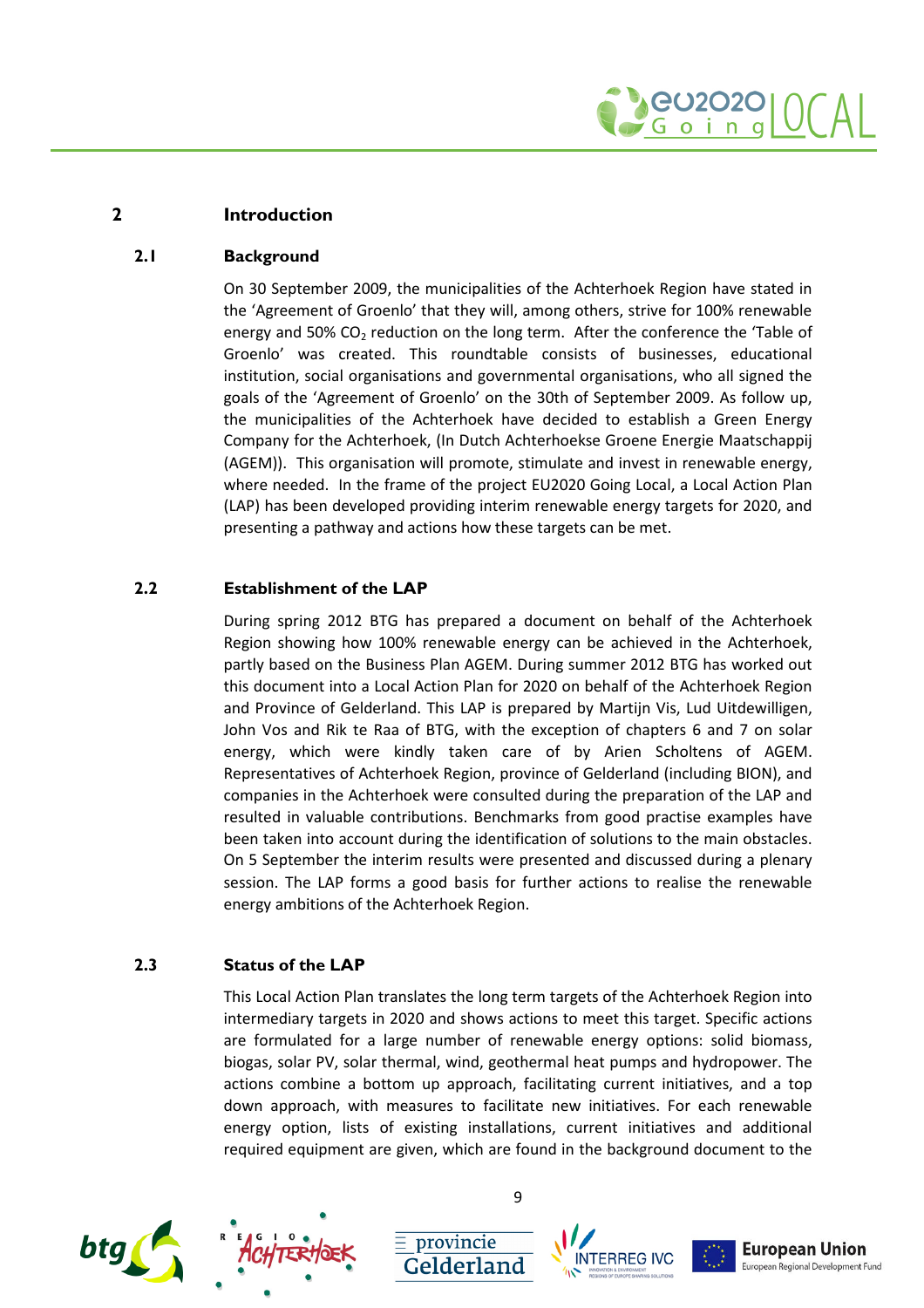

LAP. The lists of additionally required equipment are not meant to be prescriptive, but make concrete how the targets could be met. The LAP will be offered to AGEM, who will play a key role in the follow up of this action plan.

### **2.4 Guidance for reading**

<span id="page-12-0"></span>In the frame of the project EU2020 Going Local the Achterhoek Region has elaborated a Local Action Plan (LAP) covering four themes:

- Renewable energy and waste to energy
- Sustainable public transport and non-motorised transport
- Local/regional climate impact and sustainable management
- **•** Energy efficiency measures.

In this document, the targets of the first theme 'renewable energy and waste to energy' have been elaborated in chapter [3](#page-13-0). For each renewable energy carrier (i.e. solid biomass, biogas, solar PV, solar thermal, wind, geothermal heat pumps and hydropower), the specific targets, an analysis of problems and solutions including benchmarks from good practise examples, and subsequent actions are presented in chapters [4](#page-16-0)to [10](#page-36-0). The other three themes are covered more briefly in chapters [11](#page-37-0) and [12.](#page-44-0)

The actions have been worked out in action tables that can be found in a background document. For each renewable energy carrier a more detailed analysis of installed capacity, current initiatives and additionally needed equipment to meet the LAP targets is presented in the background document.



10

 $\equiv$  provincie





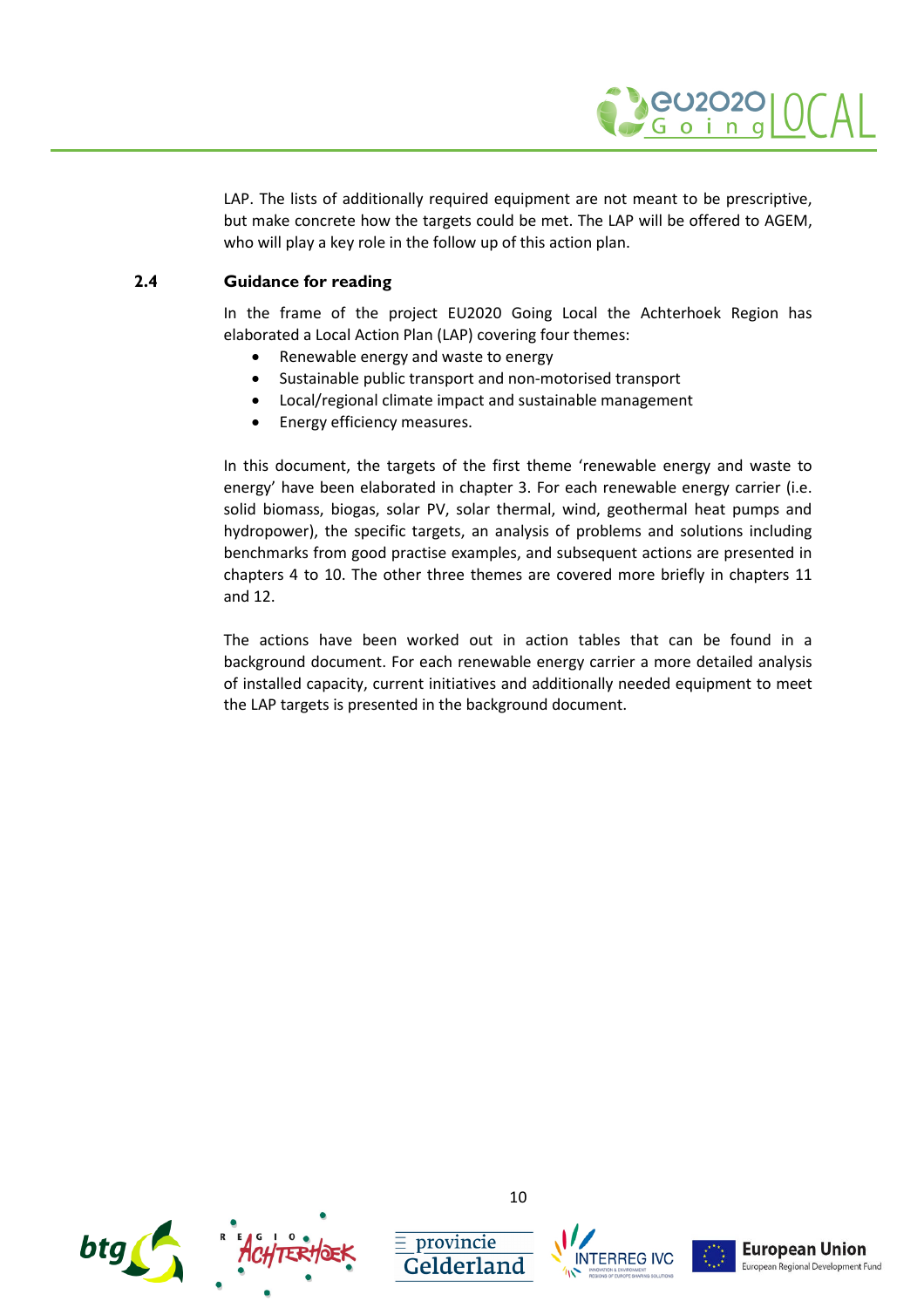

### **3 Renewable energy targets**

### **3.1 Long term contribution of renewable energy source**

<span id="page-13-1"></span><span id="page-13-0"></span>In 2009, the municipalities of the Achterhoek Region stated in the "Agreement of Groenlo" that they will among others strive for:

- $\bullet$  50% CO<sub>2</sub> reduction in 2020 compared to the base year 1990
- 100% renewable energy production in the long term.

In 2010, these general targets were specified further (Willemsen 2011), as follows:

- 40% savings on gas use in 2030 compared to the year 2009
- 20% electricity savings in 2030 compared to the year 2009
- The use of several renewable energy options to replace all natural gas heating in 2030, which corresponds with replacing 234 million  $m^3$  natural gas equivalents per year[.](#page-13-3) This equals **7.4 PJ** or 177 ktoe<sup>2</sup>.
- The use of several renewable energy options to produce 100% renewable electricity in 2030, which corresponds with **1,132 million kWh/year**, 4.1 PJ or 97 ktoe.

In spring 2012 BTG has developed a preparatory report for the Achterhoek Region showing the needed contribution of each renewable energy carrier to actually meet the long term targets of 100% renewable energy (in 2030). An important observation is that large amounts of biomass and cosubstrates produced outside the Achterhoek region are needed to meet the 100% renewable energy target<sup>3</sup>.

### **3.2 Contribution of renewable energy sources in 2030**

<span id="page-13-2"></span>In the preparation of the Local Action Plan (LAP), this background document, and thus the aim for 100% renewable energy in the Achterhoek, has been used as a starting point. An additional assumption made was that import of cosubstrates for biogas production and solid biomass should be limited in 2030 and absent in 2020. Although this assumption is rather theoretical, it helps to focus action points and policy development to the renewable energy sources available in the Achterhoek. This assumption has affected the potential impact of bioenergy to a large extent.

Furthermore, the contributions of other renewable energy options have been investigated in more detail and led to the following adjusted renewable energy targets of 2030.

 $^3$  These imported resources include yearly 120,000 tonnes of pyrolysis oil, 175,000 tonnes of wood chips and 343,000 tonnes of maize equivalent amount of sustainable co-substrates.





 $\equiv$  provincie







<span id="page-13-3"></span> $2^{2}$  1 ktoe = 1000 toe = 41.868 TJ. It represents the energy value of 1000 drums of crude oil, an often used energy unit in national energy plans.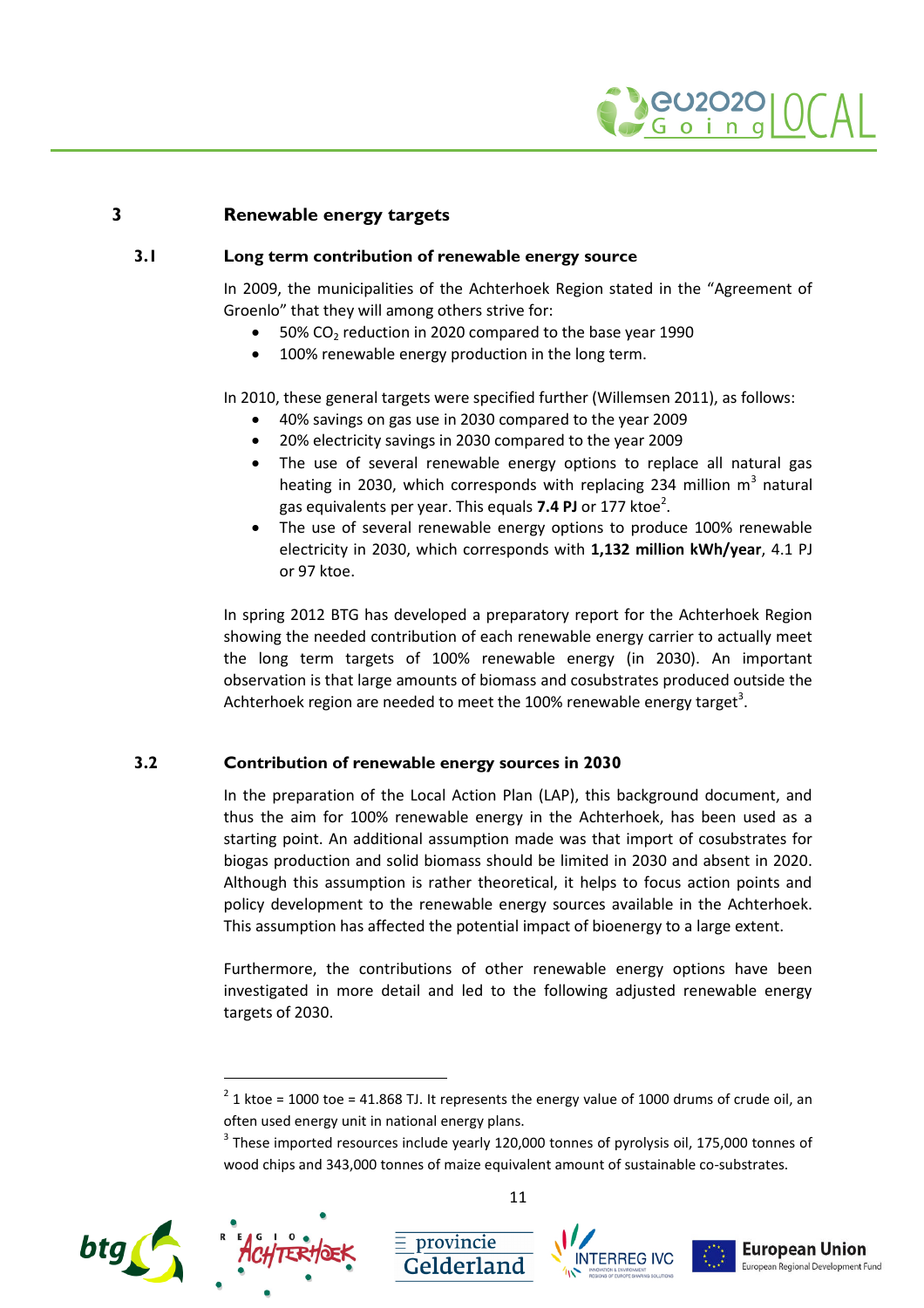#### <span id="page-14-1"></span>**Table 3 Renewable heat targets for 2030**

| <b>Renewable heat production</b> | million m <sup>3</sup><br>natural gas<br>equivalent | IJ   | % renewable<br>heat | <b>Carbon</b><br>savings<br>(ktonne<br>CO <sub>2</sub> /year) |
|----------------------------------|-----------------------------------------------------|------|---------------------|---------------------------------------------------------------|
| <b>Biogas</b>                    | 100                                                 | 3165 | 43%                 | 178                                                           |
| Solid biomass                    | 24                                                  | 760  | 10%                 | 43                                                            |
| Solar thermal                    | 13                                                  | 426  | 6%                  | 24                                                            |
| Heat pumps and storage           | 12                                                  | 373  | 5%                  | 21                                                            |
| <b>Total Achterhoek</b>          | 149                                                 | 4724 | 64%                 | 265                                                           |

[Table 3](#page-14-1) shows that biogas is the main source of renewable heat. Part of this biogas could also be used for electricity production instead of biogas and green gas for heat. Locally available solid biomass is the next important option. In total renewable heat could replace 64 % of the fossil heat demand in the Achterhoek (provided that also 40% energy savings on natural gas use are realised).

| <b>Renewable electricity production</b> | <b>GWh</b> | TJ   | % renewable<br>electricity | <b>Carbon</b><br>savings<br>(ktonne<br>$CO2/year$ ) |
|-----------------------------------------|------------|------|----------------------------|-----------------------------------------------------|
| Solar PV                                | 325        | 1170 | 29%                        | 163                                                 |
| Wind                                    | 275        | 990  | 24%                        | 138                                                 |
| <b>Biomass</b>                          | 25         | 90   | 2%                         | 13                                                  |
| Hydropower                              | 1.4        | 5    | 0.1%                       | 1                                                   |
| <b>Total Achterhoek</b>                 | 626        | 2255 | 55%                        | 313                                                 |

#### <span id="page-14-2"></span>**Table 4 Renewable electricity targets for 2030**

[Table 4](#page-14-2) shows that the targets for electricity are for a large part dependent on solar PV systems that are installed at households, on roofs of companies/institutes and on idle land. These could include solar panels owned by households that rent space on roofs of companies and institutes. This option is realistic when remote balancing of electricity metering is allowed. 50 wind mills of 2.5 MWe can deliver the target amounts of wind electricity. Although technically relatively simple, the public resistance is sometimes strong. The contribution of biomass is low as only biomass from within the Achterhoek region is considered. The local sources can provide 55% renewable electricity in 2030 provided that the energy saving targets are also met.

### **3.3 Targets for the Local Action Plan in 2020**

<span id="page-14-0"></span>[Table 5](#page-15-0) and [Table 6](#page-15-1) show the targeted contribution of renewable heat and electricity in the Achterhoek in 2020. Biomass and biogas will contribute considerably to the renewable heat production; solar PV and wind have an important role for renewable electricity production. Biomass can play a more important role if imported sustainable biomass would be included (now only biomass generated within Achterhoek region is considered).







 $\equiv$  provincie





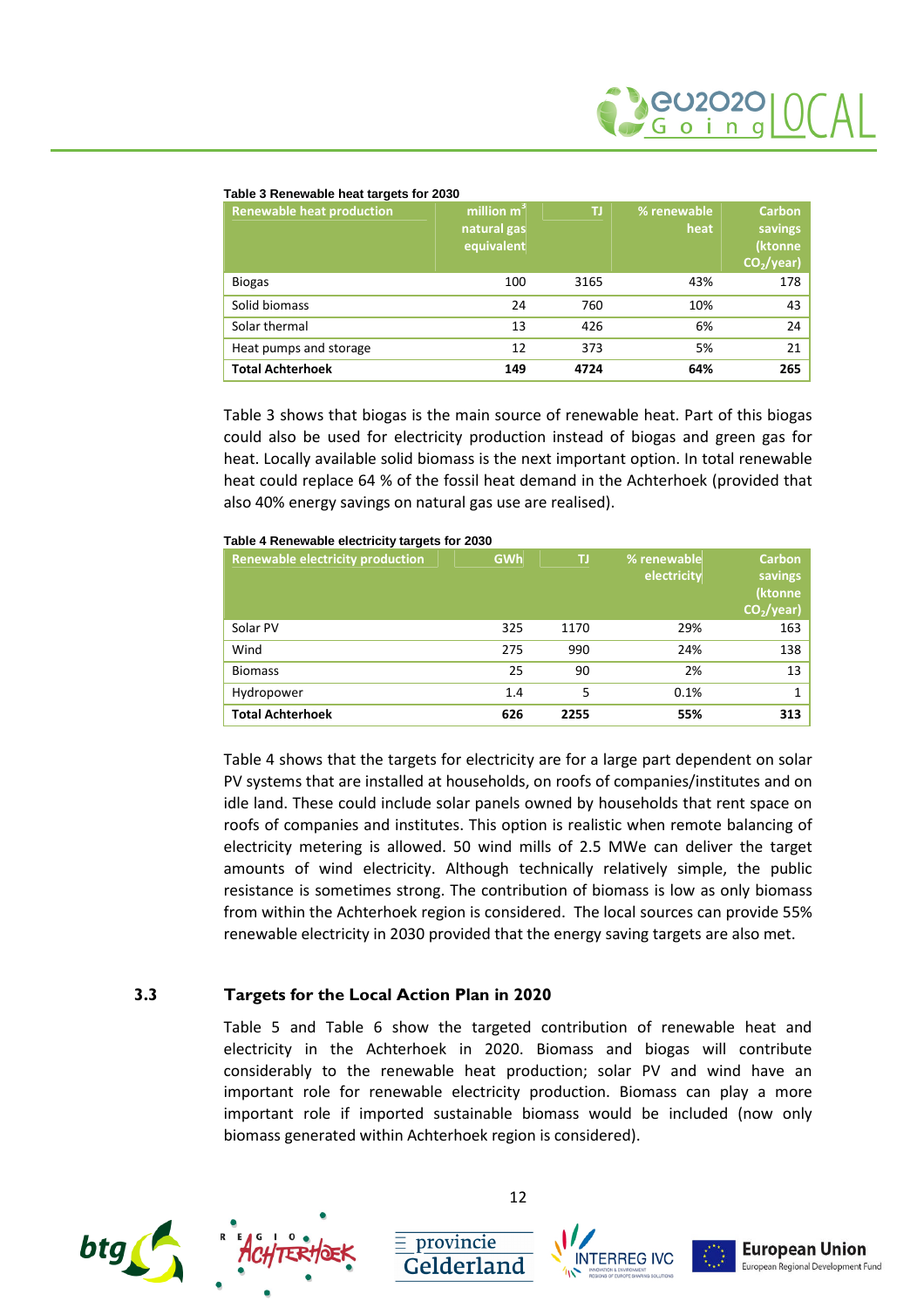#### <span id="page-15-0"></span>**Table 5 Renewable heat targets of the Local Action Plan in 2020**

|                                     | Target 2030                         | Target 2020                             |      |                        |                                           |
|-------------------------------------|-------------------------------------|-----------------------------------------|------|------------------------|-------------------------------------------|
| <b>Renewable heat</b><br>production | $min. m3$ natural<br>gas equivalent | mln. $m^3$<br>natural gas<br>equivalent | TJ   | %<br>renewable<br>heat | Carbon<br>savings<br>(ktonne<br>CO2/year) |
| <b>Biogas</b>                       | 100                                 | 50                                      | 1583 | 21%                    | 89                                        |
| Solid biomass                       | 24                                  | 23                                      | 717  | 10%                    | 40                                        |
| Solar thermal                       | 13                                  | 5                                       | 152  | 2%                     | 9                                         |
| Heat pumps and storage              | 12                                  | 6                                       | 184  | 2%                     | 10                                        |
| <b>Total Achterhoek</b>             | 149                                 | 83                                      | 2636 | 36%                    | 148                                       |

#### <span id="page-15-1"></span>**Table 6 Renewable electricity targets of the Local Action Plan in 2020**

|                                            | Target 2030 | Target 2020 |      |                            |                                            |
|--------------------------------------------|-------------|-------------|------|----------------------------|--------------------------------------------|
| <b>Renewable electricity</b><br>production | GWh         | GWh         | TJ   | % renewable<br>electricity | carbon<br>savings<br>(ktonnes<br>CO2/year) |
| Solar PV                                   | 325         | 120         | 432  | 11%                        | 60                                         |
| Wind                                       | 275         | 220         | 792  | 19%                        | 110                                        |
| <b>Biomass</b>                             | 25          | 18          | 65   | 2%                         | 9                                          |
| Hydropower                                 | 1.4         | 0.4         | 1    | 0.04%                      | 0.2                                        |
| <b>Total Achterhoek</b>                    | 626         | 358         | 1290 | 32%                        | 179                                        |

The carbon emission savings for heat are based on natural gas saving, the savings of electricity on replacement of fossil electricity. Additional greenhouse gas savings are possible in the biogas sector (especially methane emissions) but these are not taken into account.

The targets for the Location Action Plan in 2020 are derived from the 2030 targets, taking into account the following considerations:

- The time frame: in case of a linear development of renewable energy generation, in the period 2012-2020 about 45% of the needed capacity in 2030 should be installed. However, also time for project development and execution of the action plan should be taken into account, which means that a contribution of 30-40% in 2020 to the 2030 target is more realistic.
- Combinations of renewable energy sources, technologies and markets with better financial performance are supposed to grow faster. For instance, solar PV for households has currently better perspectives than solar PV for companies.
- Existing installations also contribute to the 2020 targets, and current initiatives give perspective to new capacity that could be added within the next years (bottom up approach). An overview of additionally required installations is determined for each renewable energy source (top down approach). Several iterations have been taken place to determine the 2020 target for each renewable energy source.







 $\equiv$  provincie





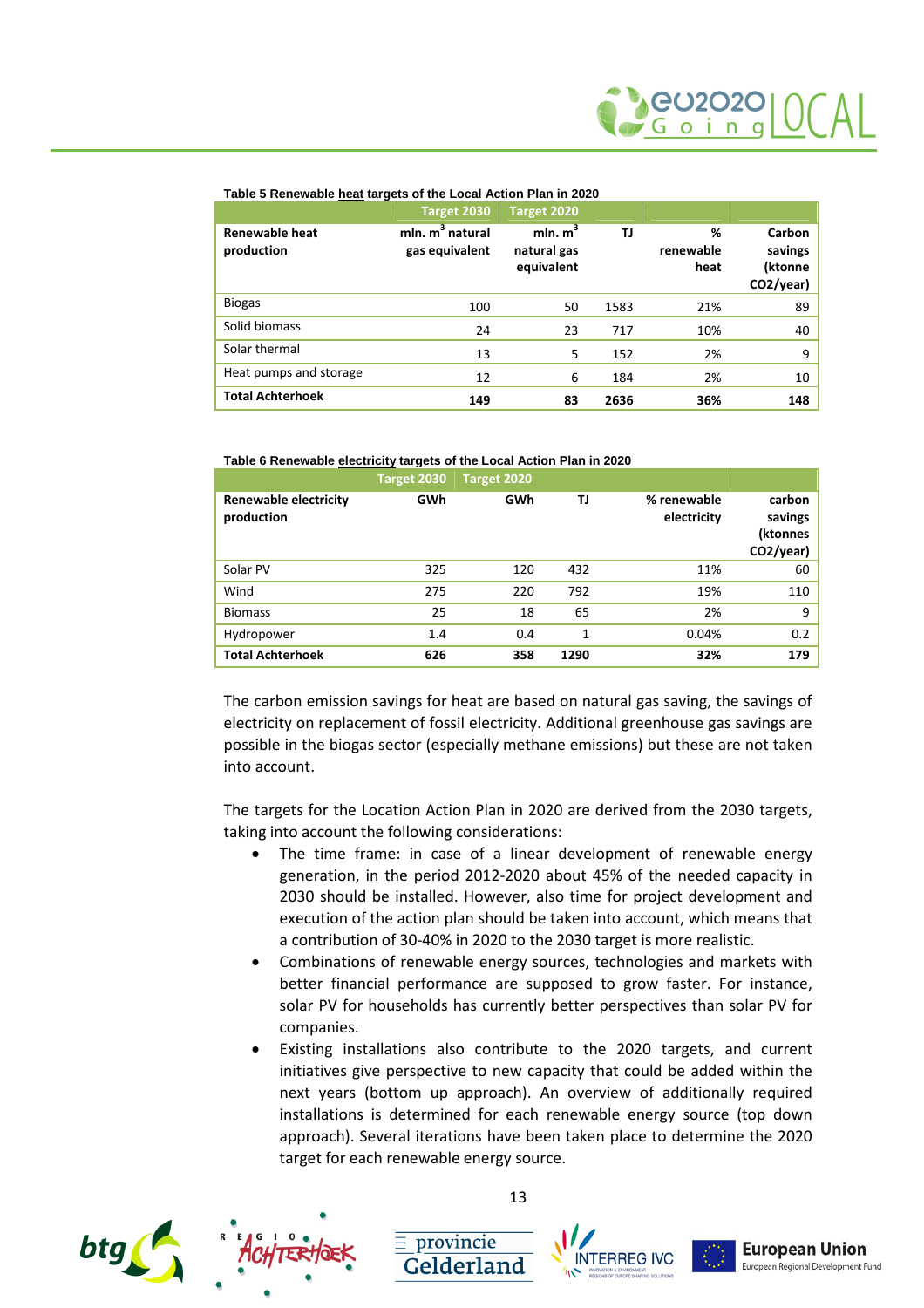

### **4 Solid Biomass**

### **4.1 LAP targets for 2020**

<span id="page-16-1"></span><span id="page-16-0"></span>The amounts of available solid biomass in the Achterhoek are inventoriedin [Table 7](#page-16-2) including the LAP targets for renewable heat. The total LAP target for renewable heat production in 2020 adds up to 717 TJ output per year. It is assumed that all available wood in the Achterhoek is used for local energy generation. For poultry manure one gasifier (CHP installation) will be realised based on a reference installation of 5 MWth input. For this installation a total amount of 12,600 ton dry broiler manure is required (37% of total availability of chicken manure). For 2030 a second installation is included.

The use of waste wood (70 TJ input), straw (345 TJ input) and reed (14 TJ input) is not included for local energy generation towards 2020.

| <b>Biomass source</b>                        | <b>Biomass inventory</b><br>input $\overline{I}$ year | LAP target 2030<br>output / year | LAP target 2020<br>output / year |
|----------------------------------------------|-------------------------------------------------------|----------------------------------|----------------------------------|
|                                              | TJ                                                    | TJ                               | TJ                               |
| firewood<br>households <sup>a)</sup>         | 229                                                   | 135                              | 135                              |
| wood landscape<br>maintenance                | 355                                                   | 256                              | 256                              |
| residues from<br>wood industry <sup>b)</sup> | Unknown<br>( > 284)                                   | 284                              | 284                              |
| chicken manure                               | 258                                                   | 86                               | 43 <sup>c</sup>                  |
| <b>Total Achterhoek</b>                      | 842                                                   | 760                              | 717                              |

<span id="page-16-2"></span>**Table 7 Biomass inventory and renewable heat targets for the Achterhoek in 2030 and 2020.**

a) Source of firewood is unknown

b) Input for boilers in wood industry unknown

 $c)$  Use of 12.600 ton of dry broiler manure for CHP production

The LAP targets for renewable electricity production are shownin [Table 8](#page-16-3).

<span id="page-16-3"></span>

| Table 8 Biomass inventory and renewable electricity targets for the Achterhoek in 2030 and 2020. |  |  |
|--------------------------------------------------------------------------------------------------|--|--|
|                                                                                                  |  |  |

| <b>Biomass source</b>   | <b>Biomass inventory</b><br>input / year | LAP target 2030<br>output / year | LAP target 2020<br>output / year |
|-------------------------|------------------------------------------|----------------------------------|----------------------------------|
|                         | TJ                                       | GWh                              | GWh                              |
| wood landscape          | 355                                      | 9.8                              | 9.8                              |
| maintenance             |                                          |                                  |                                  |
| chicken manure          | 258                                      | 15.4                             | 7.7                              |
| <b>Total Achterhoek</b> | 842                                      | 25                               | 18                               |







 $\equiv$  provincie



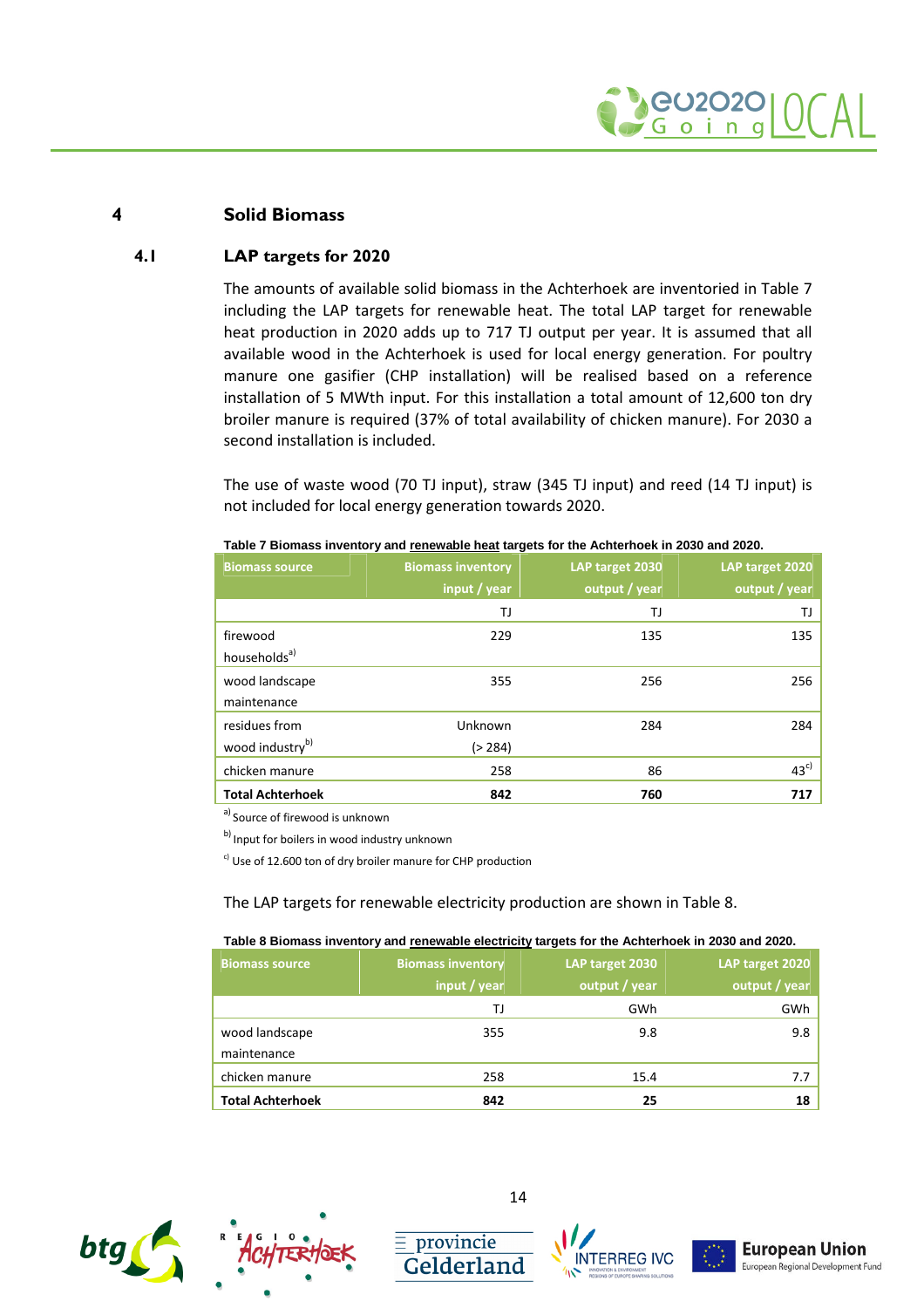

[Table 9](#page-17-1) and [Table 10](#page-17-2) respectively show how the LAP targets (for 2020) for renewable heat and electricity production can be met by a combination of (1) existing installations, (2) current project initiatives and (3) additional required installations.

| <b>Biomass source</b>          | LAP target 2020<br>output / year | <b>Existing</b><br><b>installations</b> | <b>Current</b><br><b>initiatives</b> | <b>Additional required</b><br>installations |
|--------------------------------|----------------------------------|-----------------------------------------|--------------------------------------|---------------------------------------------|
| firewood<br>households         | 135                              | 135                                     |                                      | ۰                                           |
| wood landscape<br>maintenance  | 256                              | 59                                      | 11                                   | 186                                         |
| residues from<br>wood industry | 284                              | 284                                     |                                      |                                             |
| chicken manure                 | 43                               | ٠                                       | -                                    | 43                                          |
| <b>Total Achterhoek</b>        | 717                              | 477                                     | 11                                   | 229                                         |

<span id="page-17-1"></span>**Table 9 Division of LAP targets for renewable heat production between existing installations, current initiatives, and suggested additional installations (TJ/year).**

<span id="page-17-2"></span>**Table 10 Division of LAP targets for renewable electricity production between existing installations, current initiatives, and suggested additional installations.**

| <b>Biomass</b><br>source |    | LAP target 2020<br>output / year |    | <b>Existing</b><br><b>installations</b> |    | <b>Current</b><br><b>initiatives</b> |    | <b>Additional</b><br>required<br><b>installations</b> |
|--------------------------|----|----------------------------------|----|-----------------------------------------|----|--------------------------------------|----|-------------------------------------------------------|
|                          |    |                                  |    |                                         |    |                                      |    |                                                       |
|                          | ΤJ | GWh                              | TJ | GWh                                     | TJ | GWh                                  | TJ | GWh                                                   |
| wood                     | 35 | 9.8                              | ٠  | $\overline{\phantom{0}}$                | -  | -                                    | 35 | 9.8                                                   |
| landscape                |    |                                  |    |                                         |    |                                      |    |                                                       |
| maintenance              |    |                                  |    |                                         |    |                                      |    |                                                       |
| chicken                  | 28 | 7.7                              | ٠  | -                                       |    |                                      | 28 | 7.7                                                   |
| manure                   |    |                                  |    |                                         |    |                                      |    |                                                       |
| <b>Total</b>             | 63 | 18                               |    |                                         |    |                                      | 63 | 18                                                    |
| <b>Achterhoek</b>        |    |                                  |    |                                         |    |                                      |    |                                                       |

### **4.2 Problems and solutions**

<span id="page-17-0"></span>In the current situation 25,000 ton (73,000  $m^3$ ) of woody biomass is produced in the Achterhoek. Most of this biomass is used outside the region for energy generation. According to Rurealis (2012) another 9,000 and 5,000 ton of wood can be produced additionally by respectively the Agrarische Natuur Verenigingen (ANV's) and the municipalities.

The main challenge for the Achterhoek is to organize a regional collection structure in the Achterhoek in order to collect 39,000 tons of biomass per year for local energy generation. Subsequently the financing and realisation of more wood fired installation in the Achterhoek should be realized which requires continuous





15

 $\equiv$  provincie





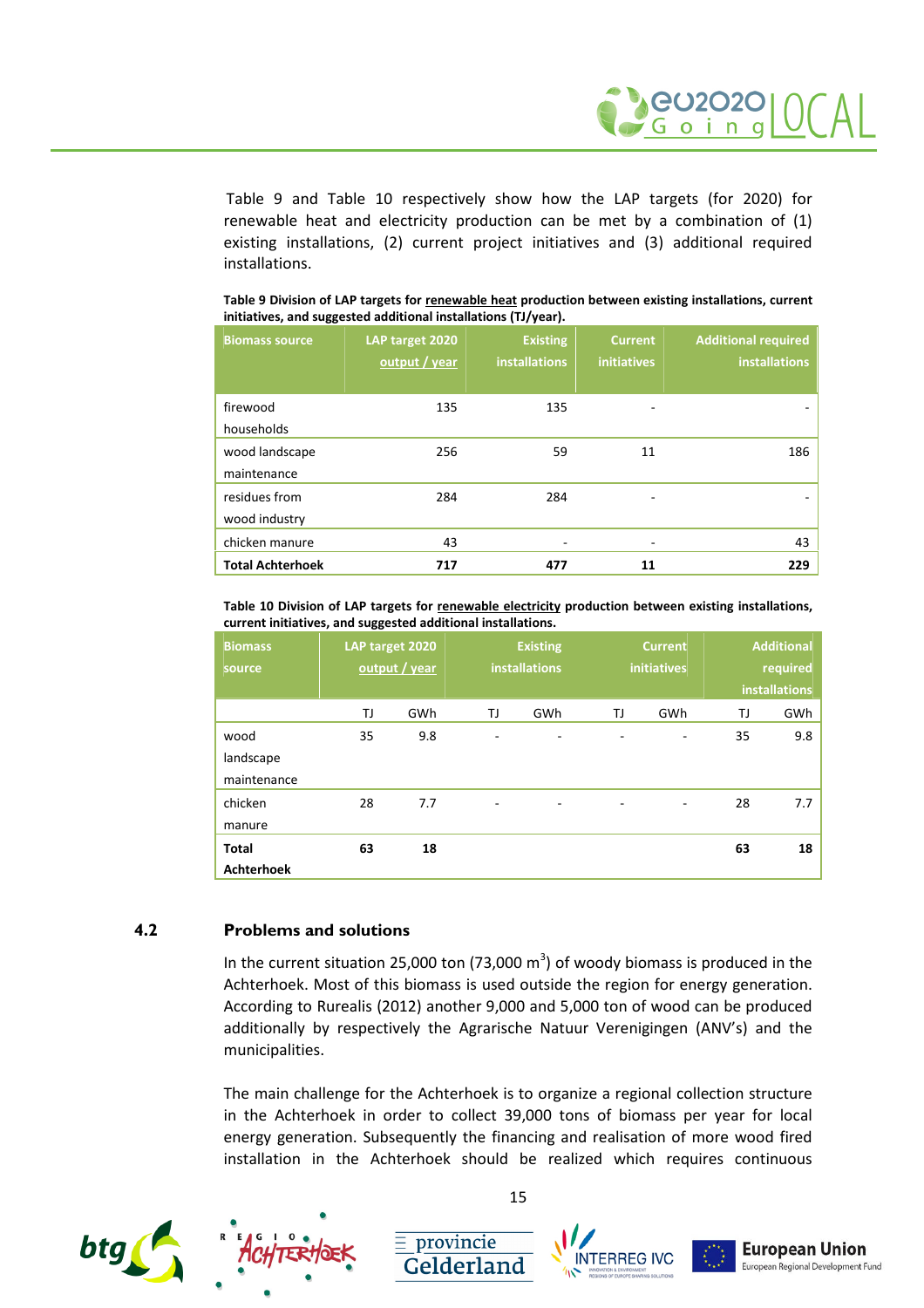

promotion of bioheat. [Table 11](#page-18-0) shows the most important problems and solutions for the use of solid biomass for renewable heat production.

| <b>Problems and solutions table</b>                                                                                                                                                                                   |                                                                                                                                                                                                                                                                                                                                                 |                                                                                                                                                                                         |  |  |  |
|-----------------------------------------------------------------------------------------------------------------------------------------------------------------------------------------------------------------------|-------------------------------------------------------------------------------------------------------------------------------------------------------------------------------------------------------------------------------------------------------------------------------------------------------------------------------------------------|-----------------------------------------------------------------------------------------------------------------------------------------------------------------------------------------|--|--|--|
| <b>Theme: Solid biomass</b>                                                                                                                                                                                           |                                                                                                                                                                                                                                                                                                                                                 |                                                                                                                                                                                         |  |  |  |
| <b>Problems</b>                                                                                                                                                                                                       | <b>Solutions</b>                                                                                                                                                                                                                                                                                                                                | <b>Benchmarks from Good</b><br><b>Practice Examples</b>                                                                                                                                 |  |  |  |
| Many different and small scale<br>biomass owners                                                                                                                                                                      | development and use of a GIS<br>$\bullet$<br>based management and<br>planning system for harvest,<br>logistics and local supply of<br>wood                                                                                                                                                                                                      | Elzenboom<br>Betula Rom-3D<br>Other software                                                                                                                                            |  |  |  |
| Too many stakeholders work<br>individually                                                                                                                                                                            | organize supply chain together<br>with relevant stakeholders in<br>the Achterhoek by clustering<br>activities to create critical mass;<br>use of standard contracts,<br>currently every municipality has<br>its own biomass contracts                                                                                                           | Clustering of ANV's into<br>one organisation<br>Vereniging Agrarisch<br>Landschap Achterhoek<br>(VALA)<br>Proposal by ROVA for<br>optimal collection<br>structure for the<br>Achterhoek |  |  |  |
| Private owners and companies<br>with wood can join collection<br>structure of Agricultural-Nature<br>Collaborative groups (ANV's).<br>A problem is that each ANV<br>organization has its own collection<br>structure. | Supply of wood by private<br>$\bullet$<br>owners and companies should<br>get easier and more attractive:<br>A network of<br>$\circ$<br>collection points in the<br>Achterhoek with<br>storage and drying<br>facilities<br>Biomass suppliers pay<br>$\circ$<br>less or nothing for<br>delivery of clean wood<br>Forbidding open fires<br>$\circ$ |                                                                                                                                                                                         |  |  |  |
| Demand and supply does not<br>match; existing market outlets for<br>wood from the landscape are<br>outside the region                                                                                                 | obligatory local outlet of wood<br>٠<br>chips from landscape<br>maintenance in new contracts                                                                                                                                                                                                                                                    |                                                                                                                                                                                         |  |  |  |
| Landscape maintenance is<br>required but expensive                                                                                                                                                                    | reduction of harvesting costs by<br>$\bullet$<br>use of GIS based management<br>system for clustering of<br>harvesting activities;                                                                                                                                                                                                              | Elzenboom<br>Betula Rom-3D<br>Other software                                                                                                                                            |  |  |  |

#### <span id="page-18-0"></span>**Table 11 Problems and solutions table solid biomass**





16

 $\frac{\equiv \text{provincie}}{\text{Gelderland}}$ 



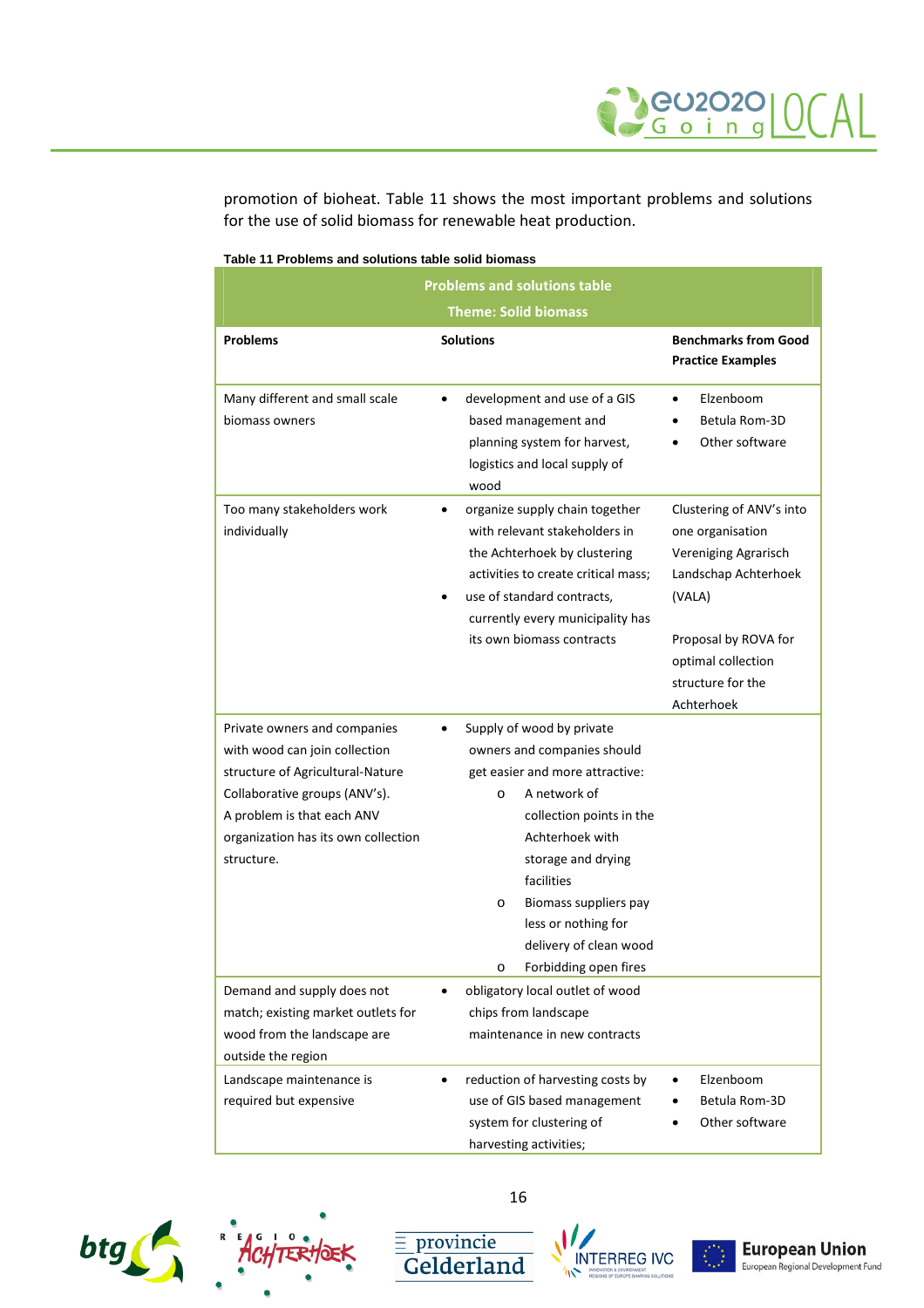

|                                                                                                      | production of high quality<br>$\bullet$<br>biomass for higher price at end<br>consumer                                                                                                                                                                                                                                                                                                                                                                                                                                                                                                                                                                                                                                                                        |                         |
|------------------------------------------------------------------------------------------------------|---------------------------------------------------------------------------------------------------------------------------------------------------------------------------------------------------------------------------------------------------------------------------------------------------------------------------------------------------------------------------------------------------------------------------------------------------------------------------------------------------------------------------------------------------------------------------------------------------------------------------------------------------------------------------------------------------------------------------------------------------------------|-------------------------|
| Not enough local initiatives; some<br>potential investors experience<br>bioheat as complex and risky | continuous promotion of bioheat<br>$\bullet$<br>share of knowledge about<br>possibilities of wood fired<br>installations (e.g. by Stichting<br>Achterhoek Duurzaam<br>Verbouwen)<br>identification of suitable<br>locations;<br>use of show cases;<br>(facilitate) start-up of new<br>companies for delivering of heat<br>by installing wood fired<br>installations (unburdening of<br>customers)<br>permitting procedure will<br>become easier: from 1 January<br>2013 only "Activiteitenbesluit"<br>facilitating specific target groups<br>(public authority, health care<br>institutions, recreation facilities)<br>by permanent appointment of a<br>bio-energy advisor that supports<br>potential investors in developing<br>site specific business plans |                         |
| Financing of installation<br>difficult to get bank loan                                              | portfolio approach for financing<br>$\bullet$<br>of wood fired installations;                                                                                                                                                                                                                                                                                                                                                                                                                                                                                                                                                                                                                                                                                 | BTG, portfolio approach |
| potential investors are willing                                                                      | soft loans;<br>$\bullet$                                                                                                                                                                                                                                                                                                                                                                                                                                                                                                                                                                                                                                                                                                                                      | in Czech Republic       |
| to substitute gas boiler but                                                                         | investment subsidies for extra                                                                                                                                                                                                                                                                                                                                                                                                                                                                                                                                                                                                                                                                                                                                |                         |
| are reluctant towards extra                                                                          | costs wood boiler;                                                                                                                                                                                                                                                                                                                                                                                                                                                                                                                                                                                                                                                                                                                                            |                         |
| investment costs besides                                                                             | large scale installations can<br>$\bullet$                                                                                                                                                                                                                                                                                                                                                                                                                                                                                                                                                                                                                                                                                                                    |                         |
| wood boiler (embedding,                                                                              | apply for SDE+ 2013 in the                                                                                                                                                                                                                                                                                                                                                                                                                                                                                                                                                                                                                                                                                                                                    |                         |
| required water pipes, system                                                                         | category 'boiler solid biomass ≥                                                                                                                                                                                                                                                                                                                                                                                                                                                                                                                                                                                                                                                                                                                              |                         |
| control, etc.)                                                                                       | $0.5$ MW'.                                                                                                                                                                                                                                                                                                                                                                                                                                                                                                                                                                                                                                                                                                                                                    |                         |





17

 $\begin{tabular}{c} \hline \hline \textcolor{red}{\overline{\mathbf{=}}~provincie} \\ \hline \textbf{Gelderland} \end{tabular}$ 



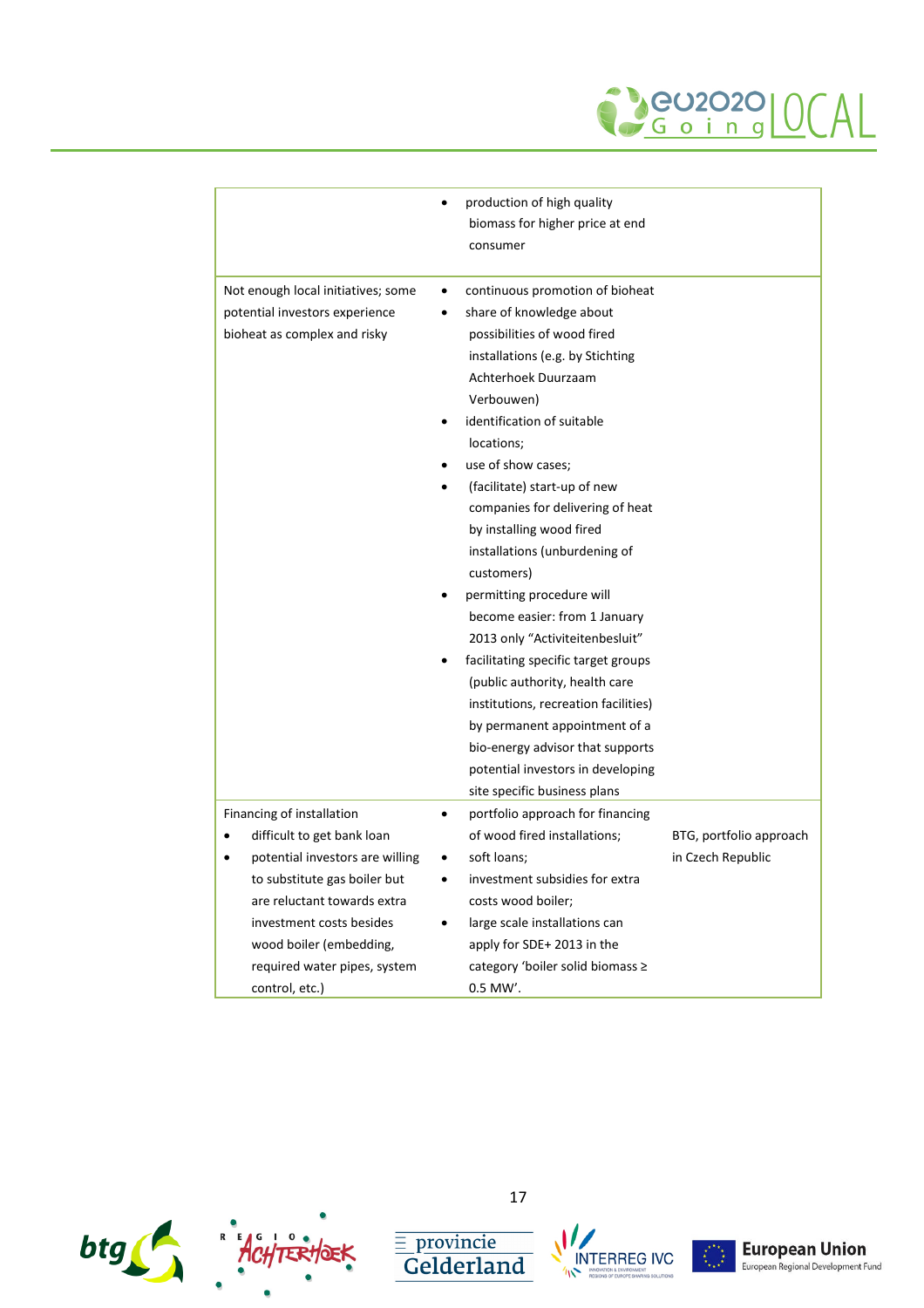

### **4.3 Action plan**

<span id="page-20-0"></span>In order to achieve the LAP targets for 2020 and to overcome the identified problems, an action plan is needed based on the following three pillars:

- 1. Organize a regional collection structure for local wood supply
	- Development programme for regional collection structure for wood
	- Implementation of a GIS supported management and planning system
	- New long-term biomass contracts
- 2. Promotion of bioheat
	- Promotion campaign for bio heat
- 3. Financing and realization of solid biomass installations
	- Identification of project sites and facilitating potential investors
	- Feasibility study / business plan for poultry manure gasifier
	- Development of wood fired installations
	- Facilitate start-up companies for delivering of heat
	- Investment programme for solid biomass installations



 $\equiv$  provincie





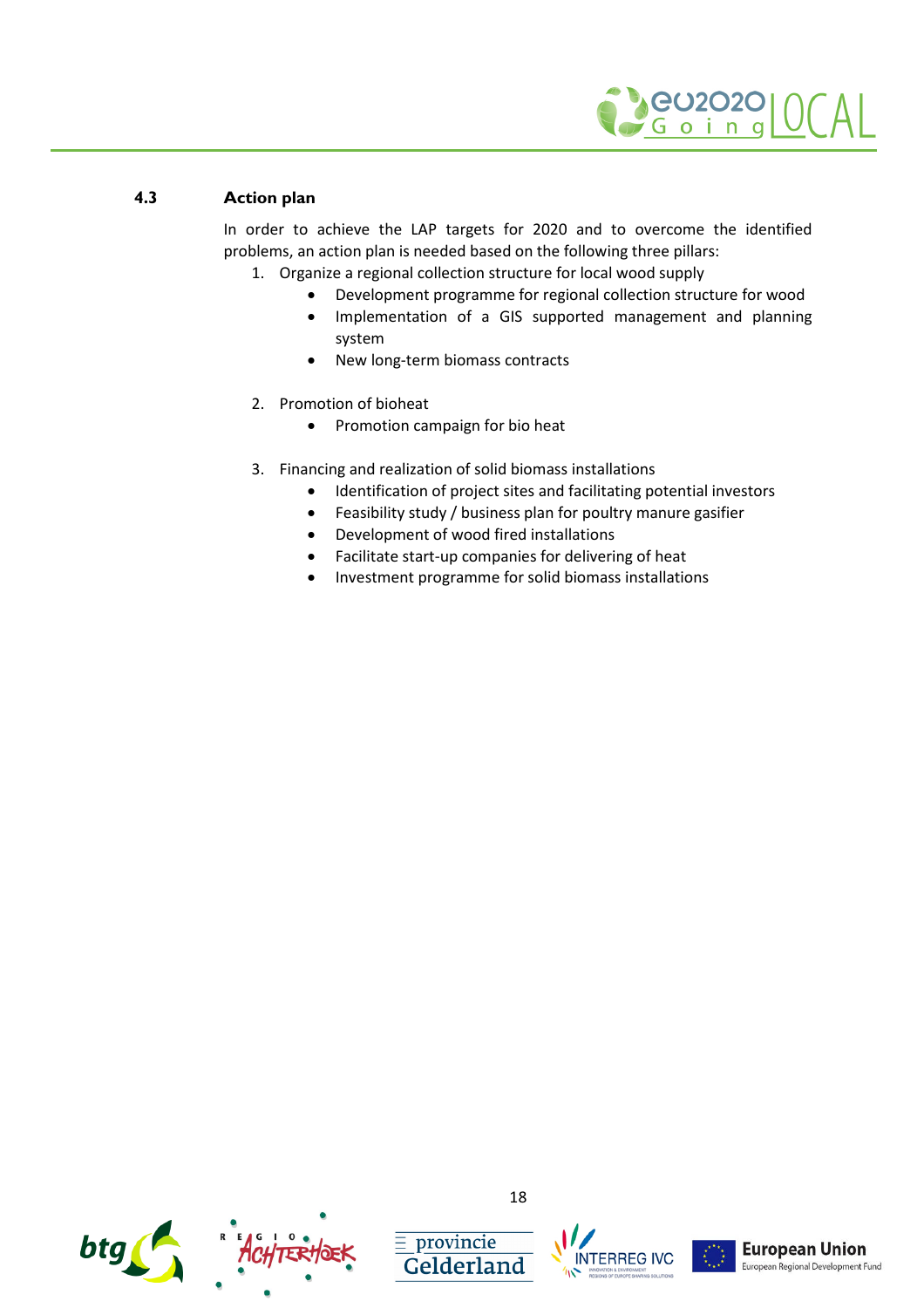

### **5 Biogas**

### **5.1 LAP targets for 2020**

<span id="page-21-1"></span><span id="page-21-0"></span>The biomass inventory below shows that 101.6 mln  $m^3$  natural gas equivalents of biogas is potentially available in the Achterhoek region of which 46.7 mln m<sup>3</sup> origins from 2.8 mln tonnes cattle stable manure, 13.9 mln m<sup>3</sup> from 840 ktonnes pig stable manure and 22.8 mln m<sup>3</sup> from 172 ktonnes cosubstrates.

The LAP targets for 2030 are based on the assumption that 60% of all available manure in the Achterhoek can be digested. The target of 100 mln  $m^3$  natural gas equivalents corresponds with the long term target of BION Achterhoek and the Achterhoek Region. The table shows that in order to meet this target, substantial amounts of cosubstrates need to be imported from outside the Achterhoek.

| <b>Biogas source</b>                 | Biomass inventory <sup>a)</sup> | LAP target 2030     | LAP target 2020     |
|--------------------------------------|---------------------------------|---------------------|---------------------|
| Cattle manure                        | 46.7                            | 27.4 (60% of total) | 13.7 (30% of total) |
| Pig manure                           | 13.9                            | 8.2 (60% of total)  | 4.1 (30% of total)  |
| Sustainable cosubstrates             | $22.8^{b}$                      | 22.8                | 19.7                |
| Verge grass                          | 4.1                             | 4.1                 | 1.4                 |
| Nature grass                         | 0.3                             | 0.3                 | 0.3                 |
| Kitchen & garden waste               | 3.4                             | 2.2                 | 2.2                 |
| Sewage sludge (RWZI)                 | 4.4                             | 4.4                 | 2.6                 |
| Industrial waste water <sup>a)</sup> | > 6.0                           | 6.0                 | 6.0                 |
| <b>Total Achterhoek</b>              | 101.6                           | 75.4                | 50.0                |
| Import sustainable cosubstrates      | $>$ 45.6 <sup>c)</sup>          | 24.6                | 0                   |
| Total incl. import                   | >147.2                          | 100                 | 50                  |

| Table 12 Biomass inventory and targets for the Achterhoek in 2020 and 2030 (mln $m3$ natural gas |  |
|--------------------------------------------------------------------------------------------------|--|
| equivalent per year)                                                                             |  |

a) See the preparatory report of 21 June 2012

b) equivalent to 20% of the maize production of the Achterhoek

c) equivalent to 40% of the maize production Achterhoek

The LAP target of 2020 is set at 50 mln m<sup>3</sup> of natural gas equivalents, which is 50% of the total target of 2030. It is assumed that 30% of the total amount of cattle and pig stable manure will be digested in 2020 and that import of cosubstrates from outside the Achterhoek is reduced as much as possible.

[Table 13](#page-22-1) shows how the LAP targets for 2020 can be met by a combination of (1) existing installations, (2) current project initiatives and (3) additional required installations.





19

 $\equiv$  provincie



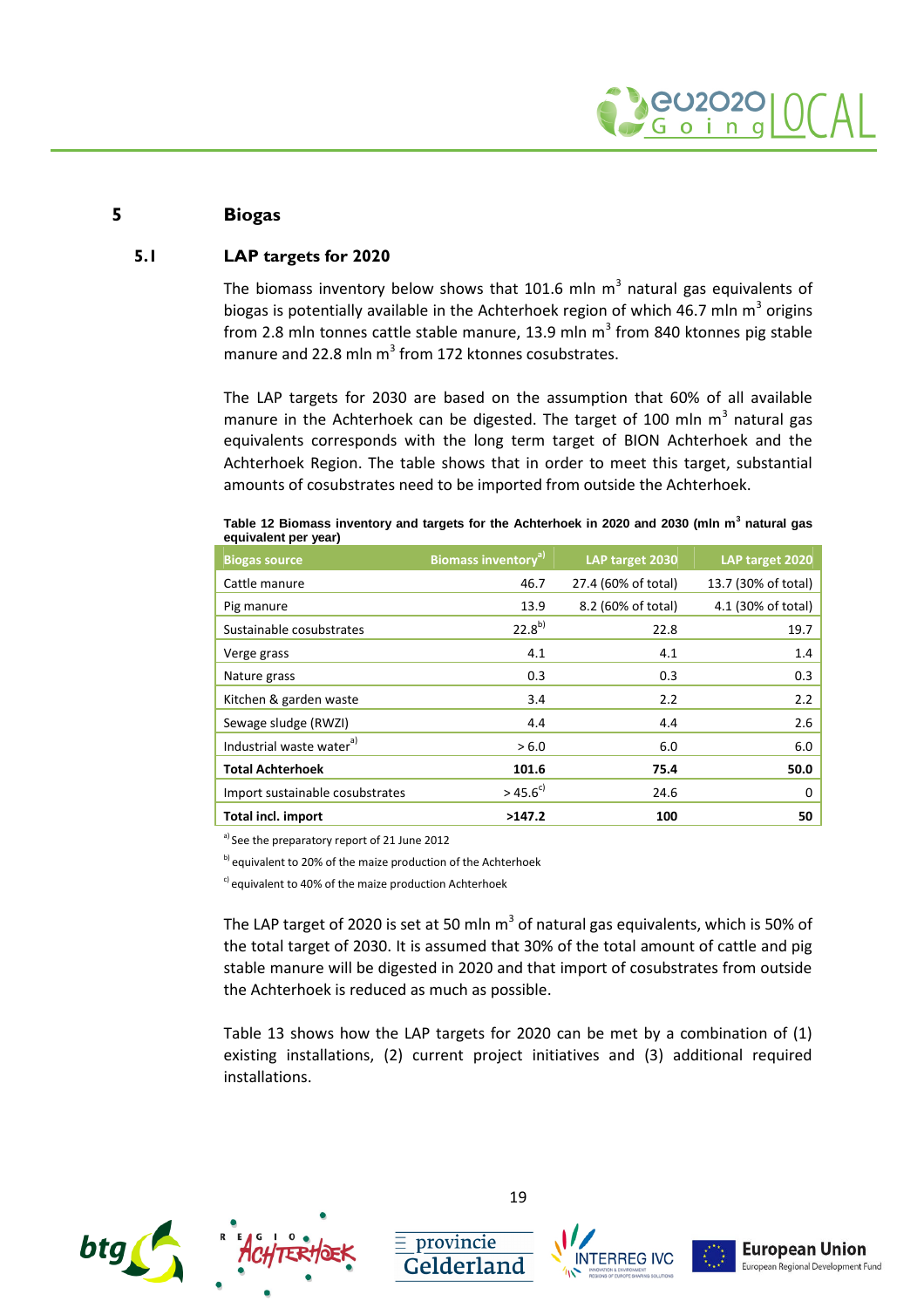

<span id="page-22-1"></span>**Table 13 break down of LAP targets in existing installations, current initiatives, and suggested additional installations. Biomass inventory and targets for the Achterhoek in 2020 and 2030 (mln m<sup>3</sup> natural gas equivalent per year)**

| <b>Biogas source</b>     | <b>LAP target</b> | <b>Existing</b>      | <b>Current</b>     | <b>Additional</b> |
|--------------------------|-------------------|----------------------|--------------------|-------------------|
|                          | 2020              | <b>installations</b> | <b>initiatives</b> | required          |
|                          |                   |                      |                    | yearly            |
|                          |                   |                      |                    | production        |
| Manure                   | 17.8              | $0.6^{a}$            | $2.5^{a}$          | 14.8              |
| Sustainable cosubstrates | 19.7              | $5.5^{a)}$           | $12.8^{a}$         | 1.5               |
| Verge grass              | 1.4               | 0                    | $\Omega$           | 1.4               |
| Nature grass             | 0.3               | 0                    | 0.3                | 0                 |
| Kitchen & garden waste   | 2.2               | $\Omega$             | $\Omega$           | 2.2               |
| Sewage sludge (RWZI)     | 2.6               | 1.1                  | $\Omega$           | 1.5               |
| Industrial waste (water) | 6.0               | 4.0                  | 2.0                | 0                 |
| <b>Total Achterhoek</b>  | 50.0              | 11.2                 | 17.5               | 21.4              |

<sup>a)</sup> It is assumed that the existing installations and current initiatives apply codigestion with 50% manure and 50% sustainable local available cosubstrates; the biogas yield of manure is assumed to be 25 m<sup>3</sup>/tonne, the yield of the cosubstrates 200 m<sup>3</sup>/tonne.

### **5.2 Problems and solutions**

<span id="page-22-0"></span>The two main challenges are (1) to get implemented the existing initiatives for codigestion and (2) to develop pathways to make small scale mono-digestion possible. [Table 14](#page-22-2) summarises the main problems and solutions related to biogas utilisation in the Achterhoek.

| <b>Problems</b>                                                                                     | <b>Solutions</b>                                                                                        | <b>Benchmarks</b><br>from<br>Good<br><b>Practice Examples</b> |
|-----------------------------------------------------------------------------------------------------|---------------------------------------------------------------------------------------------------------|---------------------------------------------------------------|
| Farm scale mono digestion: high<br>investment / low yield $\rightarrow$ not<br>financially feasible | Development of business model for low<br>emission farming (& manure processing)                         | Studies currently carried out by<br>Prov GLD                  |
|                                                                                                     | Development of cheaper mono-digesters                                                                   | Microferm installation<br>developed by Host.                  |
|                                                                                                     | Biogas pipelines, avoiding investments in<br>CHP or upgrading on farm level                             | Biogas pipeline initiatives as<br>developed by BION           |
| Environmental (WABO)<br>permit<br>for monodigester                                                  | Obligatory manure digestion<br>mono-digestion as agricultural<br>Inclusion<br>activity in land use plan | Handreiking co-vergisting 2012                                |
| Increasing costs cosubstrates                                                                       | Alternatives like nature grass (and verge<br>grass)                                                     | Codigester initiative Leemkuil                                |
|                                                                                                     | Increase yield of sustainble cosubstrates                                                               | Drentse Aa, pilot with milled<br>nature grass                 |
| Location codigesters not too far                                                                    | Allow codigestion on local business parks,                                                              | <b>BVA</b> initiative                                         |

<span id="page-22-2"></span>**Table 14 Problems and solutions table biogas**





20

 $\equiv$  provincie





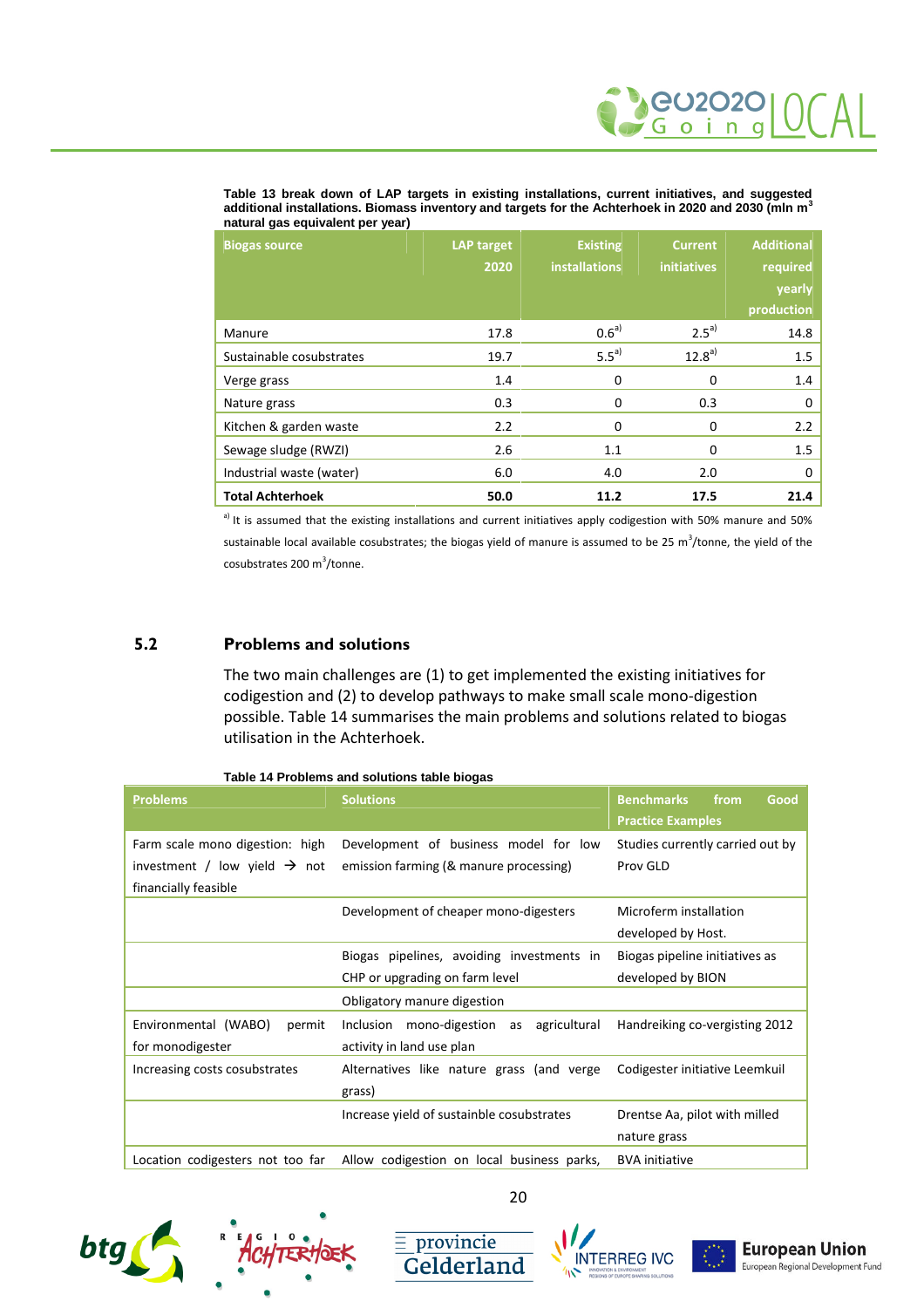

| from the manure supply                                             | not only on regional parks                                                       |                                                              |
|--------------------------------------------------------------------|----------------------------------------------------------------------------------|--------------------------------------------------------------|
| Low public acceptance                                              | Promotion and participatory investments                                          | Participatory investments in<br>some wind parks              |
| Budget for incentives exhausted<br>too guickly                     | Lobby for structural incentives / obligatory<br>blending of green gas            | The consistent German support<br>system for renewable energy |
| Limits in green gas capacity of<br>natural gas network             | Inventory of possibilities; inclusion of smart<br>grid options; biogas pipelines | Current green gas initiatives<br>elsewhere.                  |
| information<br>Need<br>for<br>on<br>innovative biogas technologies | Cooperation with Achterhoeks Center for<br>Technology (ACT).                     | Biogas project Orebro                                        |

### **5.3 Action plan**

<span id="page-23-0"></span>Actions are focused on the development feasible manure mono digestion (avoiding the need for cosubstrates), make sustainable local cosubstrates available, to promote other biogas initiatives, to strengthen the biogas infrastructure and to address public perception.

Farm level manure mono-digestion

- Development of low emission farm model incl. mono-digestion
- Investment programme for mono-digesters
- Inclusion of mono-digestion as agricultural activity in land use plan
- Lobby for obligatory manure digestion.

Manure codigestion

- Support current initiatives to extend or establish new biogas installations
- Supply of verge grass meeting quality requirements of positive list
- Detailed inventory of possible sustainable cosubstrates available in the Achterhoek region, including nature grass and methods to increase biogas yield of cosubstrates
- Lobby for structural support of (co)digestion, on long term obligatory blending of green gas.

Other biogas plants

- Development of large manure digestion and processing plant, for instance 2 stage gasification and nutrient extraction.
- Development of RWZI biogas installation
- Claim  $CO<sub>2</sub>$  credits from GFT produced in the Achterhoek.

Biogas energy infrastructure

Development of biogas network for 25 mono-digesters

- Master plan green gas in natural gas network of Achterhoek
- Improvement public perception of (co)digestion in the Achterhoek









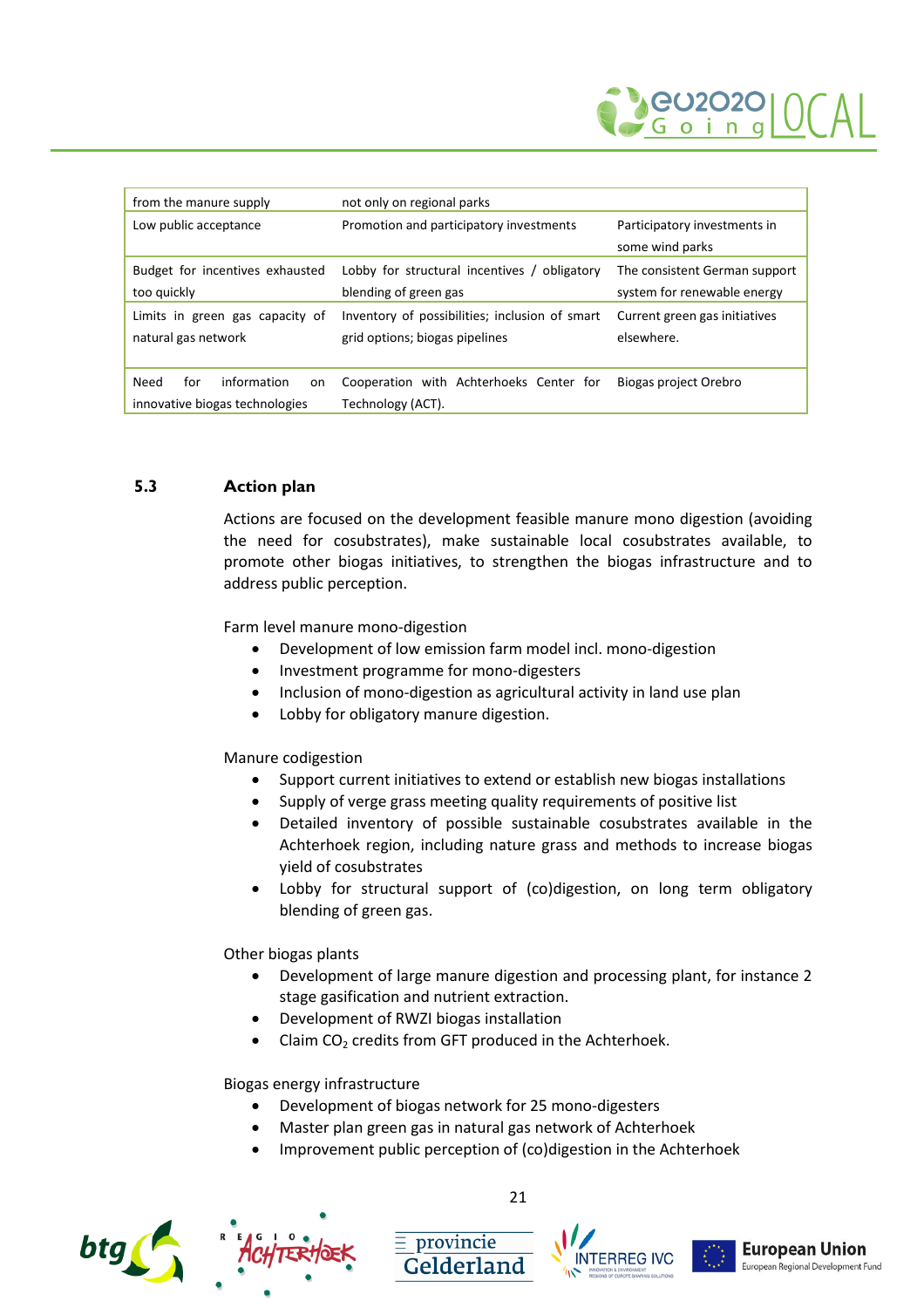

### **6 Solar PV**

### **6.1 LAP targets for 2020**

<span id="page-24-1"></span><span id="page-24-0"></span>Early 2012 an inventory for internal use was made of the current local production of sustainable energy in the Achterhoek. [Table 15](#page-24-2) shows the LAP targets of 2030, which are based on the following assumptions:

- For households: It is assumed that 15000 households will have placed a solar PV system with the average capacity of 2 kWp (18  $\text{m}^2$ ), generating 1800 kWh/year. This corresponds with 15% of all houses in the Achterhoek (excl. apartments). Reasoning: Assuming roofs to be oriented ad random towards the incoming sun: 50% is unsuitable because of east-west-orientation. 25% is unsuitable because of north-orientation and an additional 10 % is lost because of chimneys, dormer's windows, trees, etc.
- For (flat) company roofs we assume that all panels will be oriented southwards, regardless the orientation of the underlying roof surfaces. We assume loss of occupied space (due to rotation of the panels) to be 20% and an additional 10% to be lost due to chimneys etc. Thus, of the estimated 212 ha of available roof surface on companies/institutes, about 70% or 148 ha surface is available for solar PV.
- It is assumed that about 150 ha of idle land can be found to place solar PV systems. This would be about 50 ha (500 x 1000 m) per municipality. This number still needs to be verified.

| <b>Solar PV option</b>    | LAP target 2030 | LAP target 2020 |
|---------------------------|-----------------|-----------------|
|                           | (GWh/year)      | (GWh/year)      |
| Solar PV in households    | $27^{a}$        | 12              |
| Solar PV on company roofs | $148^{b}$       | 54              |
| Solar PV on (idle) land   | $150^{c}$       | 54              |
| <b>Total solar PV</b>     | 325             | 120             |

#### <span id="page-24-2"></span>**Table 15 Targets for the Achterhoek in 2020 and 2030 for solar PV**

<sup>a)</sup> Based on 2 kWp solar PV system (18 m<sup>2</sup>), generating 1800 kWh/year, placed on 15,000 houses (15% of all houses in the Achterhoek (excl. apartments).

b) 212 ha of roof surface companies/institutes Achterhoek, 148 ha (70%) suitable for solar PV, generating 100 kWh/m<sup>2</sup>/year

 $\epsilon$ <sup>)</sup> 150 ha of idle land, generating 100 kWh/m<sup>2</sup>/year.

The targets of 2020 are estimated at about 36% of the targets of 2030:

- Households: 12 GWh (44% of target 2030)
- Company roofs: 54 GWh (36% of target 2030)

 $\equiv$  provincie

Gelderland

(Idle) land: 54 GWh (35% of target 2030).

For the sake of illustrating the level of ambition in the Achterhoek: Solar PV generation in the Netherlands by 2020 is estimated to be 1% of the total renewable









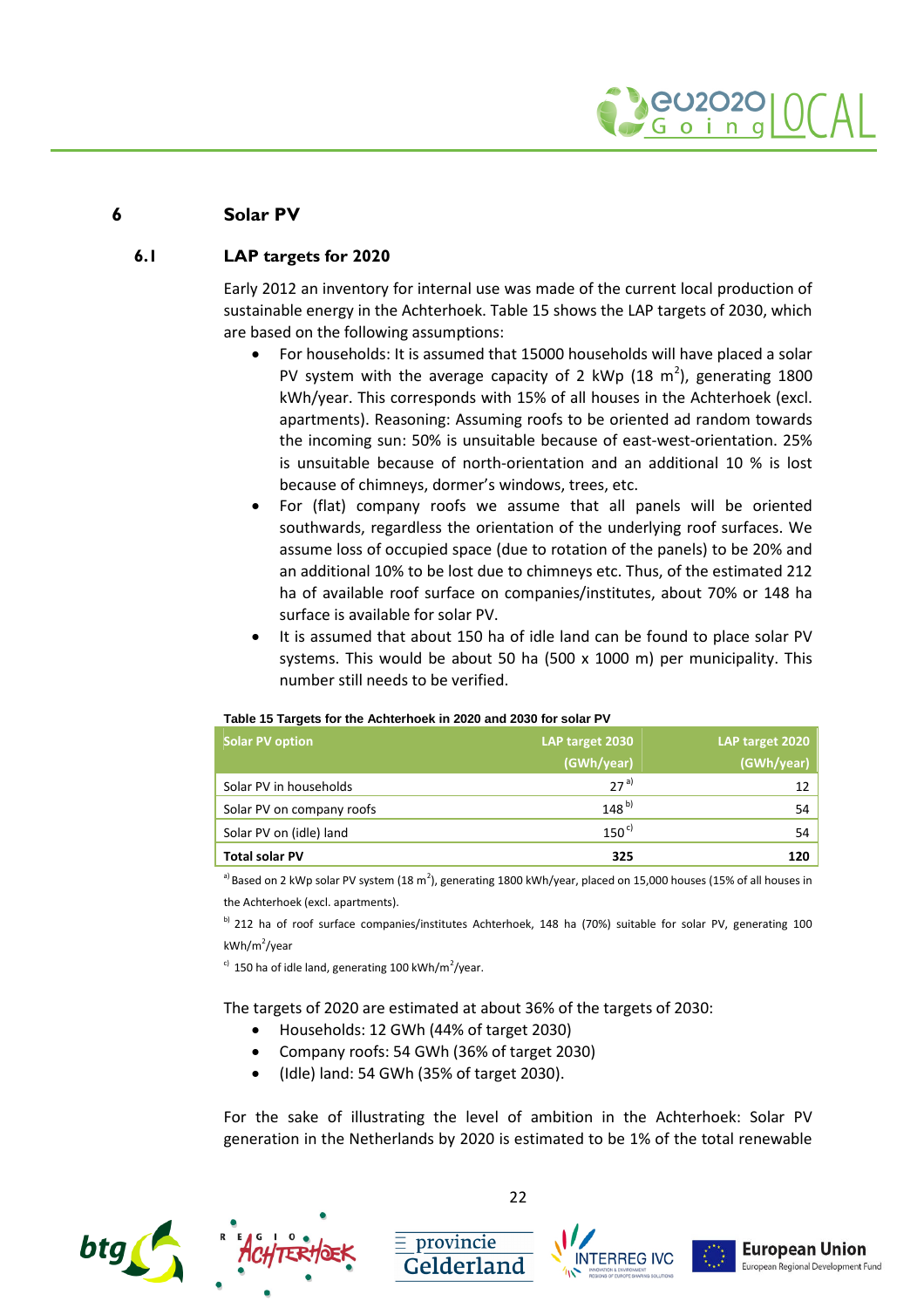

<span id="page-25-0"></span>energy production (nREAP) (See LAP1 report, June 2012). (570 GWh PV as part of 50,317 GWh). Almost 40% would then be generated in Achterhoek alone.

### **6.2 Problems and solutions**

### **Problems**

In addition to the recommendations for PV Solar in Report LAP1, Green Spread's "Master plan Zon-PV" (June 2012) describes obstacles per category of PV business case. In brief:

- In general, organisations and private home owners, despite their positive attitude towards PV, are not aware of and/or familiar with the PV-potential of their roofs.
- Public organisations suffer from long pay back times, because of a relatively large electricity consumption and a low kWh-tariff.
- Public organisations do not have the same fiscal possibilities as private companies do. On the other hand public organisations (here: governments) do not have to pay BTW.
- In addition housing companies suffer from a "split-incentive": the housing companies pay the costs of solar PV while the tenants profit directly because of the lower energy bills.
- Private home owners may not have the funding available for solar PV.

### **Solutions**

Derived from an overview of financially feasible business cases for AGEM (Jan Willem Zwang, June 2012) we see the following solutions:

- Rooftop PV is financially feasible in general.
- Groundmounted PV may be financially feasible but development of the projects is far more complex.

In case AGEM can operate as a company all fiscal possibilities and incentives will be made available to the Achterhoek PV projects. By establishing "VOF's" together with "IB" entrepreneurs the business cases improve even more and the VOF's partners can achieve a 10% return on their investments in three years. Crowd funding can be of interest as well, because the general public can show their sustainable commitment and intentions by co-funding and co-investing in the projects [\(www.greencrowd.nl\)](http://www.greencrowd.nl/).







 $\equiv$  provincie





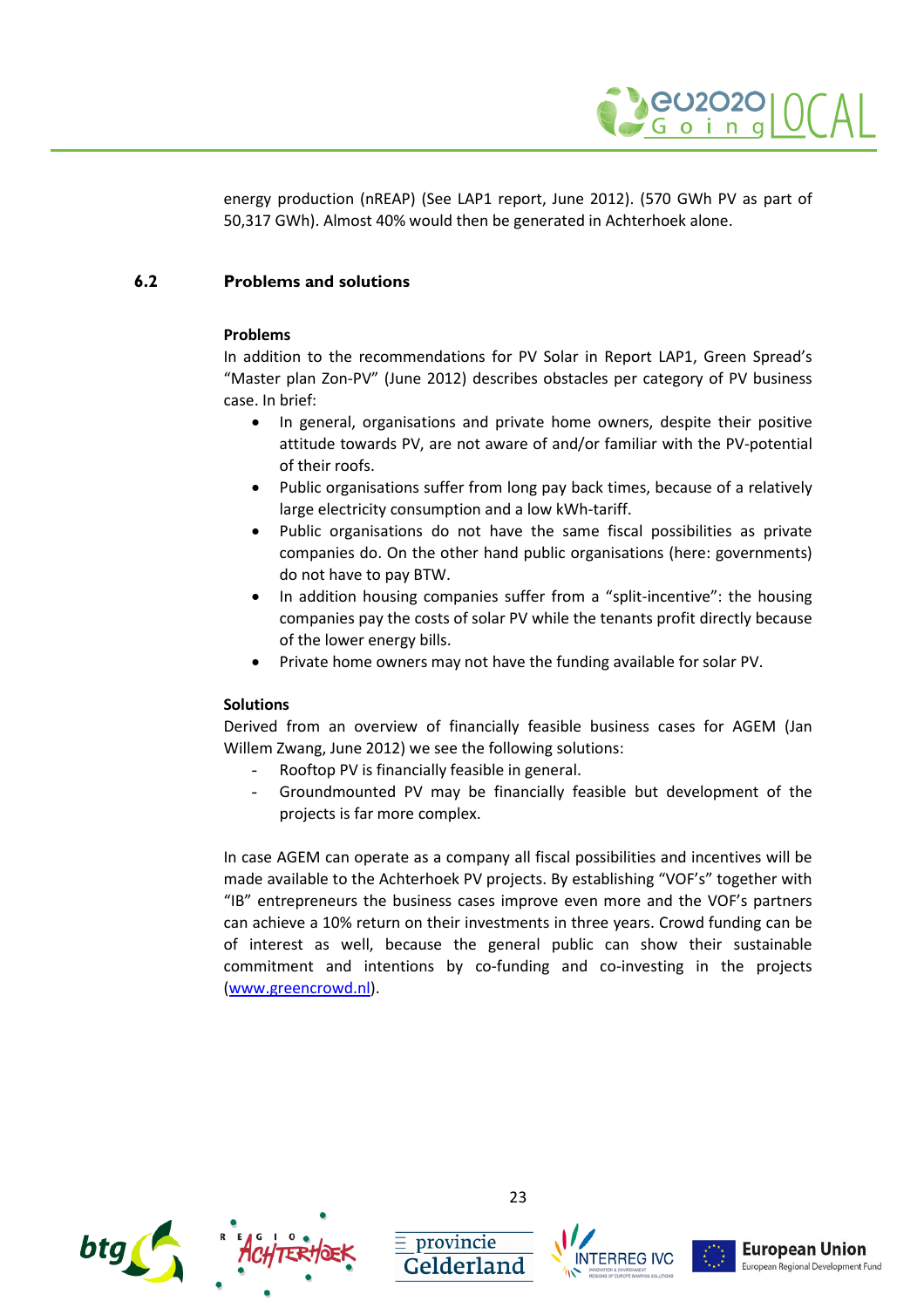

| <b>Problems and solutions table</b><br><b>Theme: Solar Energy</b>             |                                                                                                                              |                                                                                    |  |
|-------------------------------------------------------------------------------|------------------------------------------------------------------------------------------------------------------------------|------------------------------------------------------------------------------------|--|
| <b>Problems</b>                                                               | <b>Solutions</b>                                                                                                             | <b>Actions</b>                                                                     |  |
| Market for early adaptors only<br>so far, so little routine and<br>experience | The current market situation for<br>offers<br>solar<br>PV<br>systems<br>interesting<br>opportunities<br>for<br>household use | Offer to customers including plan<br>for PV, thermal and energy<br>saving          |  |
| Weak business cases<br>larger<br>installations                                | It is important that net-metering<br>stays in place in the long term<br>(saldering)                                          | Lobby possibly                                                                     |  |
|                                                                               | Remote<br>net-metering<br>for<br>households should be promoted<br>at government level (saldering<br>op afstand)              | Lobby possibly;<br>Develop alternatives                                            |  |
|                                                                               | <b>Municipalities</b><br>could<br>actively<br>promote/include solar PV in<br>land-use plans                                  | Check<br>land<br>plans<br>use<br>municipalities                                    |  |
|                                                                               | Tax opportunities should be<br>included<br>in<br>PV<br>project<br>development by AGEM<br>and<br>partners                     | Make sure AGEM can operate as<br>a company and find partners (IB<br>entrepreneurs) |  |
| Integration<br>with<br>other<br>technologies                                  | development<br><b>Business</b><br>case<br>considering<br>all<br>options<br>per<br>location                                   | Use proper instruments                                                             |  |
| Mobility of large installations<br>on idle land                               | "onderstel"<br>Suitable<br>either<br>existing or to be developed e.g.<br>SolarWorldWide's<br>from<br>prototype               | Contact Pfixx,<br>SolarWorldWide<br>and ACT                                        |  |

#### **Table 16 Problems and solutions table solar energy**





24

 $\frac{1}{\sqrt{1-\frac{1}{c}}\text{D}}$  Gelderland



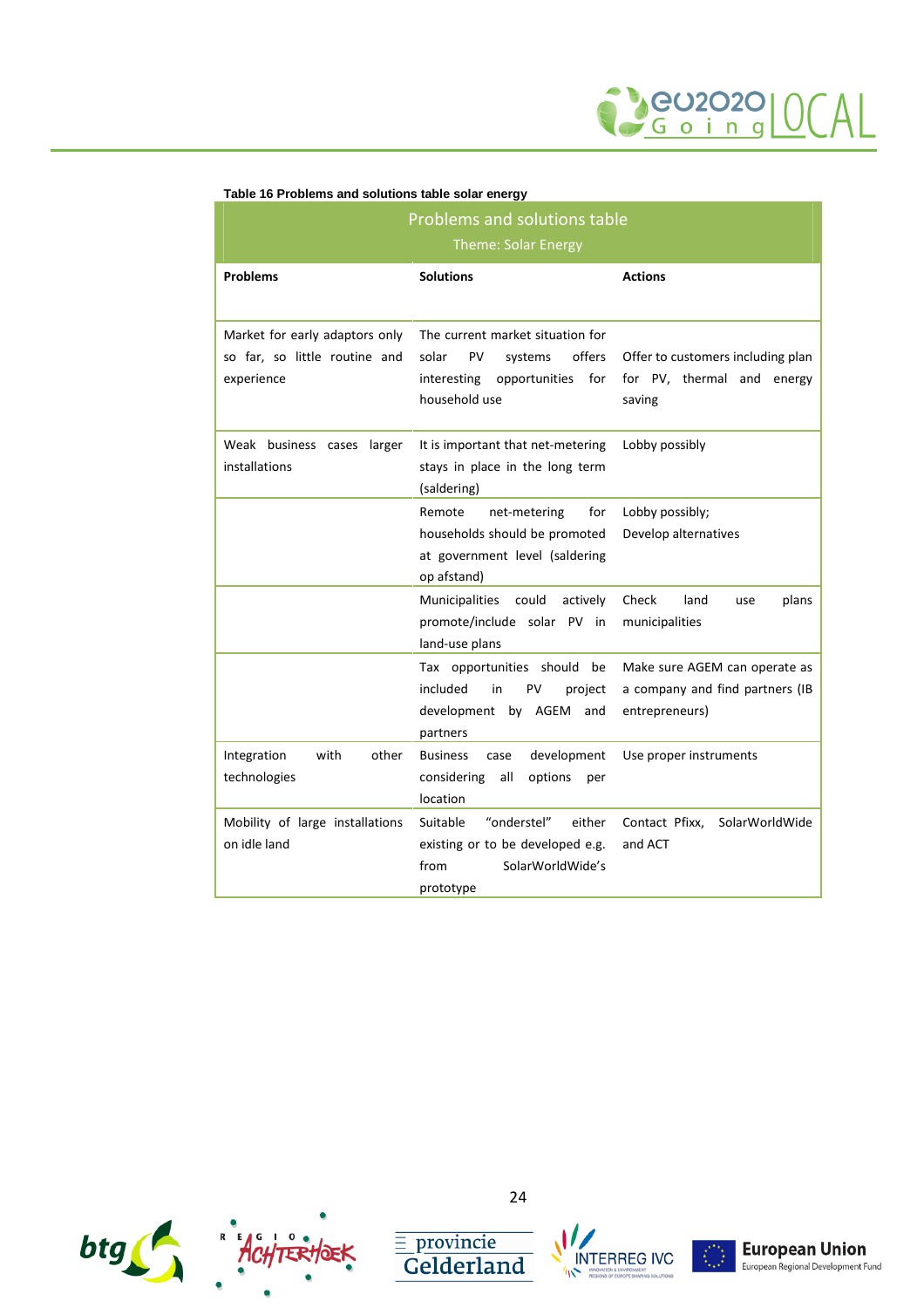

### **6.3 Action plan**

<span id="page-27-0"></span>The action points for solar PV are presented below.

### Households

- Development of offer for potential AGEM-customers for electricity and gas, including plan for PV, thermal and energy saving in cooperation with St. Achterhoek Duurzaam Verbouwen and energy partner
- Development of an Achterhoek-version of "Zonnig huren" in cooperation with Sité and other housing companies
- Development of several 1000-roofs plans

### Large roofs

- Development of proposition for company roofs in cooperation with local suppliers and Industry circles
- Development of proposition for municipal roofs and societal organisations
- Development of proposition for swimming pools, farmers and other large heat users

Ground mounted

- Development of proposition for housings location owners and/or developers, starting with current initiatives
- Development of proposition for business location owners and/or developers, starting with current initiatives

All: In cooperation with schools, local action groups, "kleine kernen", organisational enablers, etc. When market parties are interested in (part of) the work, AGEM will step aside.





 $\equiv$  provincie





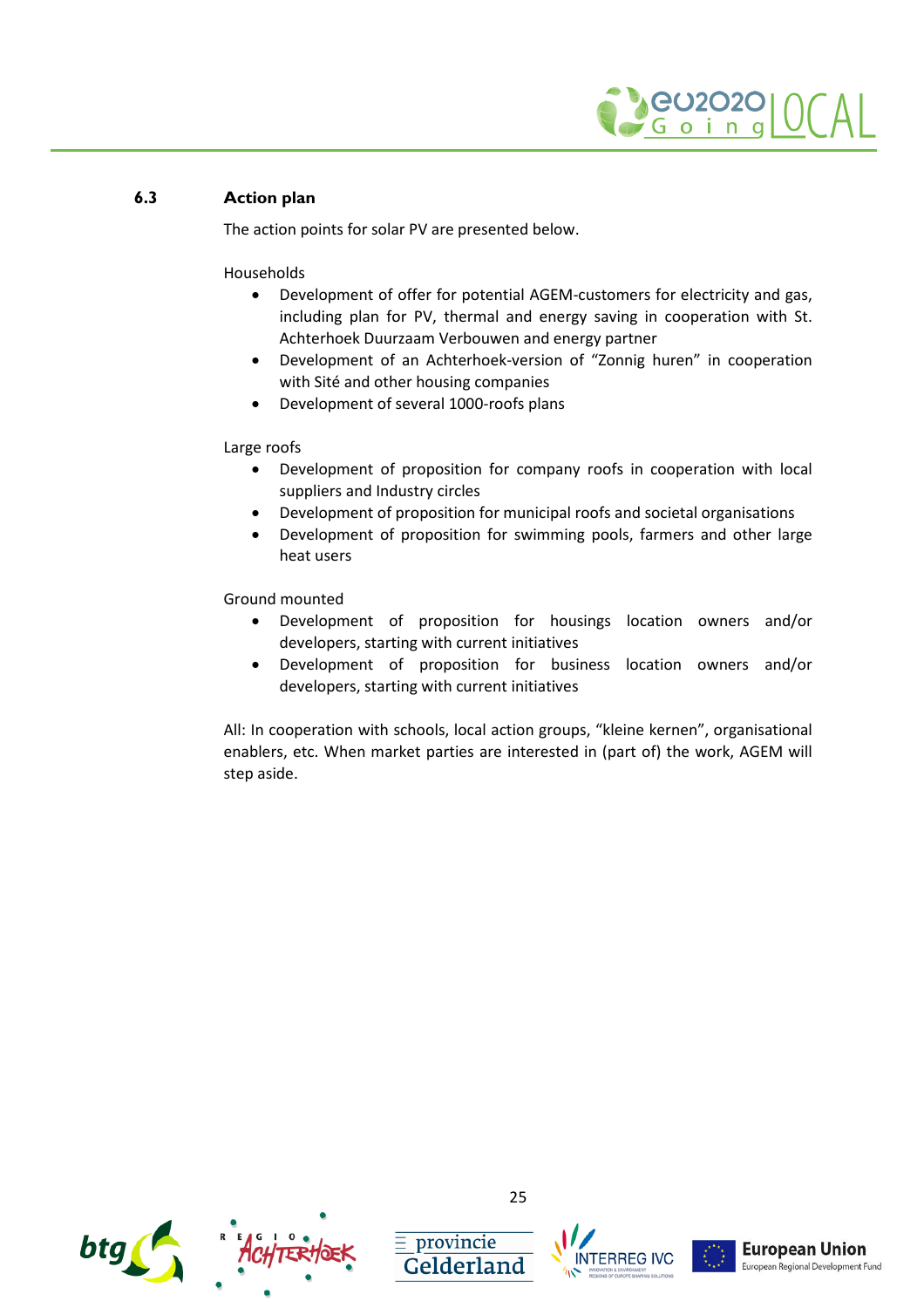

### **7 Solar thermal energy**

### **7.1 LAP targets for 2020**

<span id="page-28-1"></span><span id="page-28-0"></span>Like solar PV, solar water heaters can be installed on roofs of houses and companies/institutions as well as for swimming pools for hot tap water and space heating. The LAP targets of 2030 and 2020 can be found in the table below.

|  |  | Table 17 Targets for the Achterhoek in 2020 and 2030 for solar thermal energy |
|--|--|-------------------------------------------------------------------------------|
|  |  |                                                                               |

| Thermal solar option                       | LAP target 2030<br>(TJ/year) | LAP target 2020<br>(TJ/year) |
|--------------------------------------------|------------------------------|------------------------------|
| Solar water heaters households             | 52                           |                              |
| Solar PV on company roofs & swimming pools | 374                          | 131                          |
| <b>Total solar PV</b>                      | 426                          | 152                          |

<sup>a)</sup> Based on 2 kWp solar PV system (18 m<sup>2</sup>), generating 1800 kWh/year, placed on 15,000 houses (15% of all houses in the Achterhoek (excl. apartments).

b) 212 ha of roof surface companies/institutes Achterhoek, 148 ha (70%) suitable for solar PV, generating 100 kWh/m<sup>2</sup>/year

 $\epsilon$ <sup>)</sup> 150 ha of idle land, generating 100 kWh/m<sup>2</sup>/year.

The following considerations have been used to determine the 2030 targets:

- It is assumed that 15,000 roofs (15% of the roofs in the Achterhoek excl. apartments) are suitable for solar water heating. Compared to solar PV systems, the solar water heaters are smaller and could be possible on more roofs, however given the lower financial performance, a target of 15,000 households is already challenging. Each system produces 3.5 GJ/year of heat.
- Assumed that 50% of the 212 ha roof surface of companies/institutions is suitable for solar water heating, and assumed that 20% of these companies have a suitable heat demand, about 21 ha of SWH collectors could be placed in the Achterhoek. Given the energy output of 490 kWh $_{\text{th}}$ /m<sup>2</sup>/year, this could lead to total renewable energy production of 374 GJ/year. Part of this 21 ha surface could also be filled in by swimming pools that need hot water.

The targets of Adjusted Solar Water Heating targets by 2020 for this LAP are estimated at 152 TJ:

- Households: 21 TJ (40% of target 2030)
- Companies/institutions/swimming pools: 152 TJ (35% of target 2030).



26

 $\equiv$  provincie





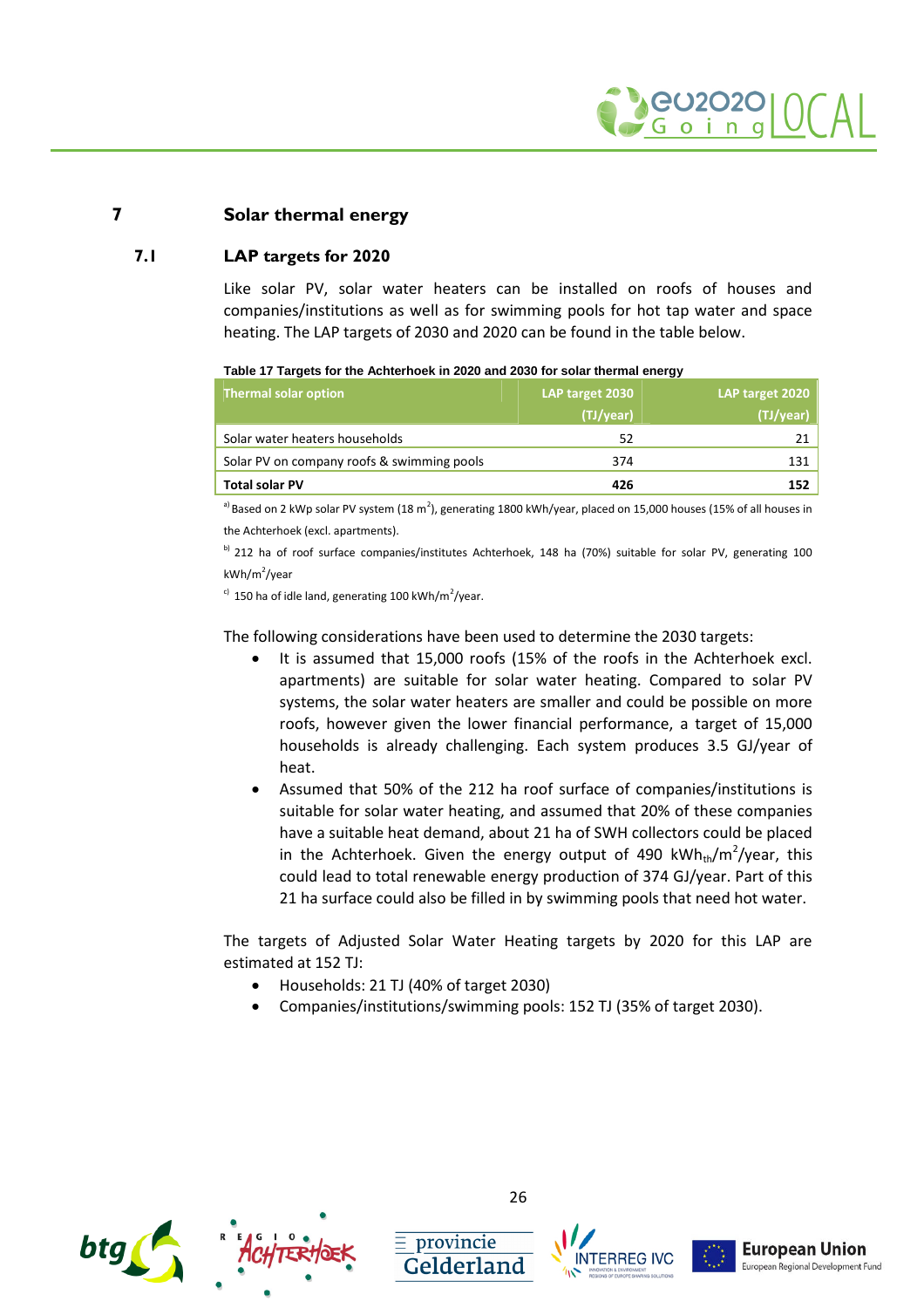

### **7.2 Problems and solutions**

<span id="page-29-0"></span>[In addition to the problems mentioned for Solar PV in chapter 6 some remarks will](#page-24-0) be made on Solar Thermal projects [\(Table 18](#page-29-2)).

| Problems and solutions table<br>Theme: Solar thermal energy |                                                                                                             |                               |  |  |
|-------------------------------------------------------------|-------------------------------------------------------------------------------------------------------------|-------------------------------|--|--|
| <b>Problems</b>                                             | <b>Solutions</b>                                                                                            | <b>Actions</b>                |  |  |
| Market for early adaptors only                              | Develop financial instruments<br>for consumers and companies<br>wishing to invest in solar water<br>heating | Include in offer to customers |  |  |
| Weak business cases                                         | Develop options to rent/lease<br>solar<br>for<br>heating<br>water<br>households and companies               |                               |  |  |
|                                                             | Organise meetings with large<br>heat users such as farmers and<br>swimming pools                            | Combine with other actions    |  |  |

#### <span id="page-29-2"></span>**Table 18 Problems and solutions table for solar thermal energy**

### **7.3 Action plan**

- <span id="page-29-1"></span>• Stimulate the interest of new coming inhabitants of Achterhoek Region in Solar Water Heating
- Develop an appropriate offer for them and distribute through channels of real estate agents and municipalities.
- Stimulate the use of solar energy in existing and new buildings (see above on Solar PV).
- Help local authorities to promote solar energy when citizens apply for building permits.
- Check the possibilities to apply solar water heating in (public) swimming pools.
- Organise meetings with large heat users like farms, (possibly combine with (co-)digestion of manure), swimming pools, etc.
- If necessary, develop options to rent/lease SWH for households and companies and/or develop green loans to consumers and companies wishing to invest in SWH.



27

 $\equiv$  provincie





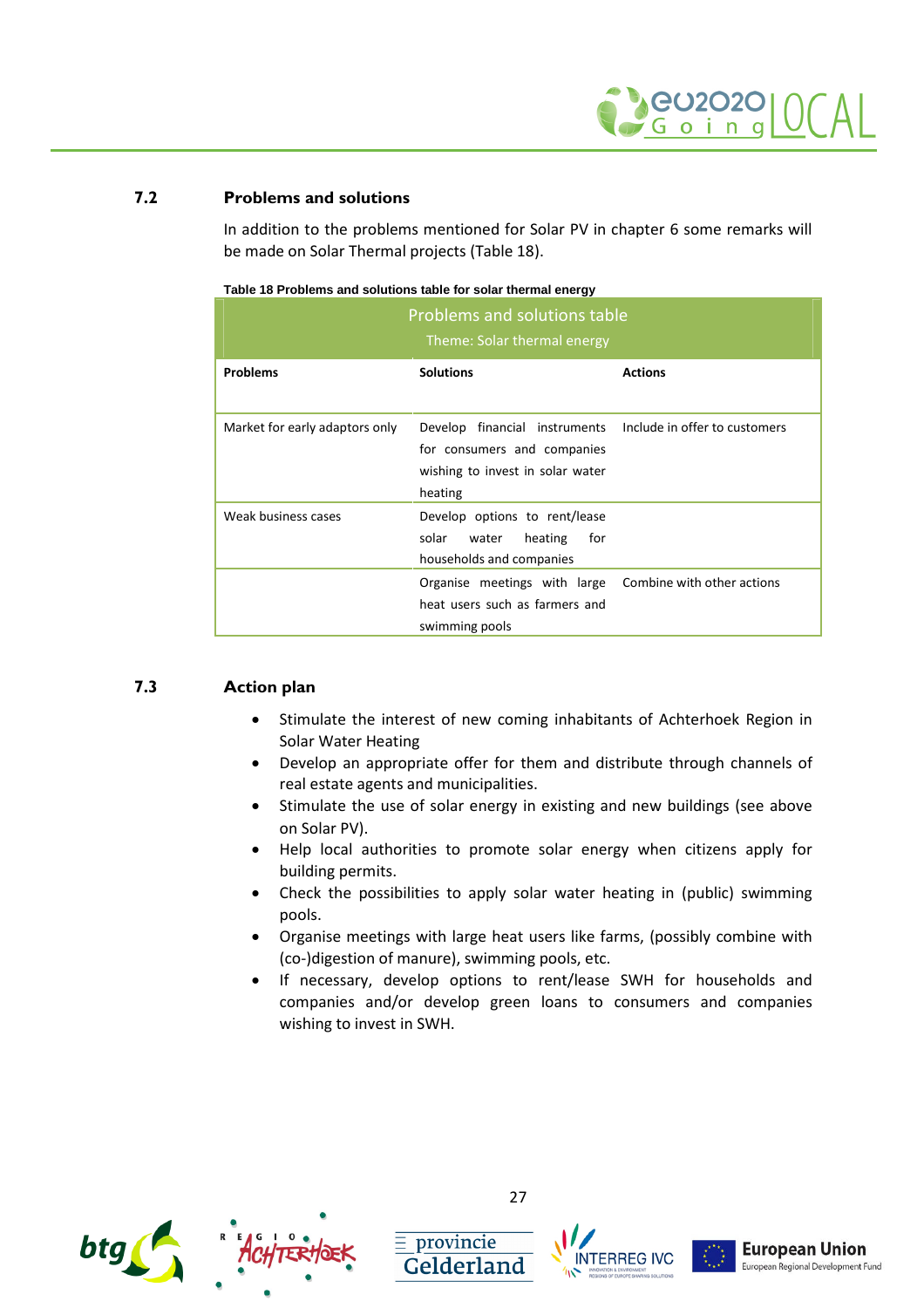

### **8 Wind Energy**

### **8.1 LAP targets for 2020**

<span id="page-30-1"></span><span id="page-30-0"></span>The target for 2030 was estimated at 125 MW, or 50 wind turbines of 2.5 MW, or 990 TJ. For the period under consideration in the LAP (the year 2020) it is assumed that in total 100 MW of wind turbines capacity can be installed (40 turbines with an average capacity of 2.5 MW). With 2,200 full operating hours these turbines can produce around 220 million kWh (or **792 TJ**) annually.

[Table 19](#page-30-3) shows how the LAP targets can be met by a combination of (1) existing installations, (2) current project initiatives and (3) additional required installations.

#### <span id="page-30-3"></span>**Table 19 break down of LAP wind energy targets in existing installations, current initiatives, and suggested additional installations**

| <b>Energy source</b>    | <b>LAP target</b><br>2020(TJ) | <b>Existing</b><br><b>installations</b><br>(T) | <b>Current</b><br><b>initiatives</b><br>(T) | Suggested<br>additional<br>installations<br>(TJ) |
|-------------------------|-------------------------------|------------------------------------------------|---------------------------------------------|--------------------------------------------------|
| Wind                    | 792                           | 126.7                                          | 285.1                                       | 380.2                                            |
| <b>Total Achterhoek</b> | 792                           | 126.7                                          | 285.1                                       | 380.2                                            |

### **8.2 Problems and solutions**

### <span id="page-30-2"></span>**Problems**

The largest bottlenecks by far in the Achterhoek, as almost everywhere else in the Netherlands, are **spatial planning issues**. Assigning four dedicated search zones in the Achterhoek where the installation of wind energy turbines would be permitted was intended to give project initiators security. However, the measure has not proven to be very effective. Bronckhorst, one of the municipalities in the search zones, continues its objection to wind energy, whereas another municipality (Winterswijk), located outside the search zones, would welcome wind energy initiatives.

Due to lengthy procedures wind energy projects typically take a long time to be completed. Windpark Hagenwind in Aalten took 7 years of preparation, and the development of projects in Netterden has been underway at least since 2003. Factors that cause the long development time include changes in legislation and regulations, inconsistency in the national governments policy in stimulating renewable energy (no long-term price guarantees; changes in the renewable electricity production support scheme) and problems linked with radar interference, aviation safety, external safety and noise. In particular legislation and regulations in the frame of nature management and conservation have undergone significant





28

 $\equiv$  provincie





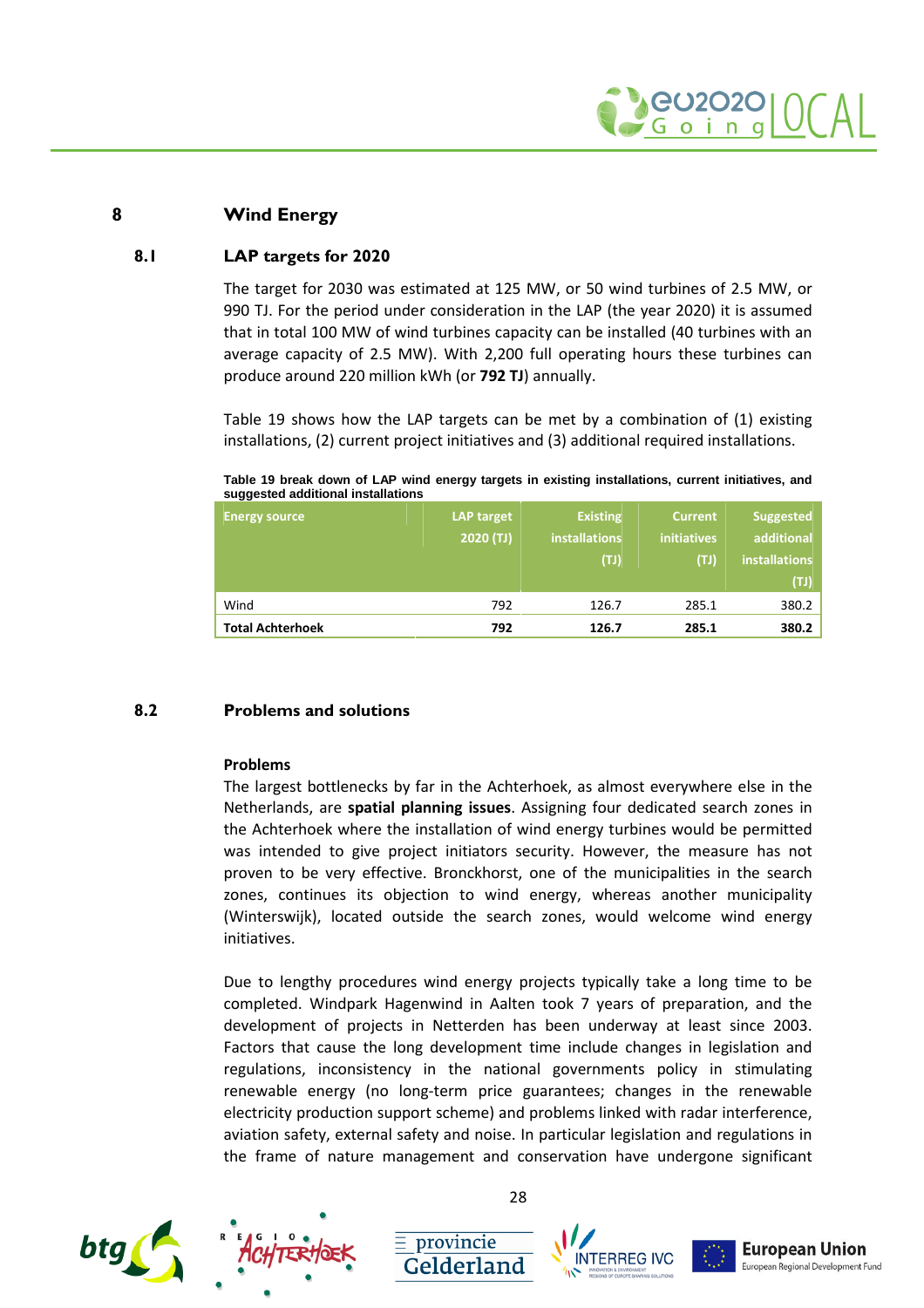

changes in the zeroes (2000-2010). As a result two initiatives in municipality Bronckhorst (4 turbines of Pelgrum Rentmeesters, planned east of Rha and southwest of Steenderen, and 8 turbines of KDE Energy BV, planned at the location Bakerwaard, west of Baak) were blocked by the local government (later confirmed by the province) due to the closeness to Natura 2000 areas.

In one case where an initiative in the Achterhoek faced objections from the municipality (Windpark Bijvanck initiative of Raedthuys Windenergie BV) the province Gelderland planned to overturn the municipality using powers invested in provincial governments under the Crisis- and Herstelwet. However, up to now the municipality of Zevenaar persists in its objection and decided in April 2012 not to cooperate with the required change of the zoning plan. The stalemate in Zevenaar has yet to be resolved.

Other common barriers for wind energy include low public acceptance (or even local resistance) and poor financial performance. The relatively poorer wind resources in the Achterhoek as compared to other regions in the Netherlands put it at a disadvantage when competing with other renewable energy projects for subsidy under the SDE-scheme. Very recently (21 August 2012) the province publicly expressed its concern that various wind energy projects, including Windpark Netterden-Azewijn in Oude IJsselstreek/Montferland, do not proceed due to difficulties to obtain exploitation subsidy.

Finally, the reduced availability of credit, *inter alia* as a result of the economic crisis, is often mentioned as an important problem. In recent years the investment share that commercial banks were willing to finance has dropped significantly. Before the economic crisis an equity: debt ratio of 1:2 was common. However, banks have become more reluctant to invest in wind energy (and other types of renewable energy generation) and will now contribute a smaller percentage (e.g. equity: debt ratio of 2:1).

### **Solutions**

Province of Gelderland is currently reconsidering its wind energy zoning approach, which has not been very effective. However, unless it considers forcing and/or overruling municipal governments to co-operate with the implementation of wind energy projects the Province of Gelderland would have rather limited room to manoeuvre.

A general measure, that can help to overcome a mix of problems (including lengthy procedures, local resistance and even lack of financing), is to offer the local population the possibility of participating in the financial awards of wind energy production. The report *Participatie in windenergieprojecten* (SenterNovem, 2009) gives an overview of various opportunities to boost local participation in wind energy, including:







 $\equiv$  provincie





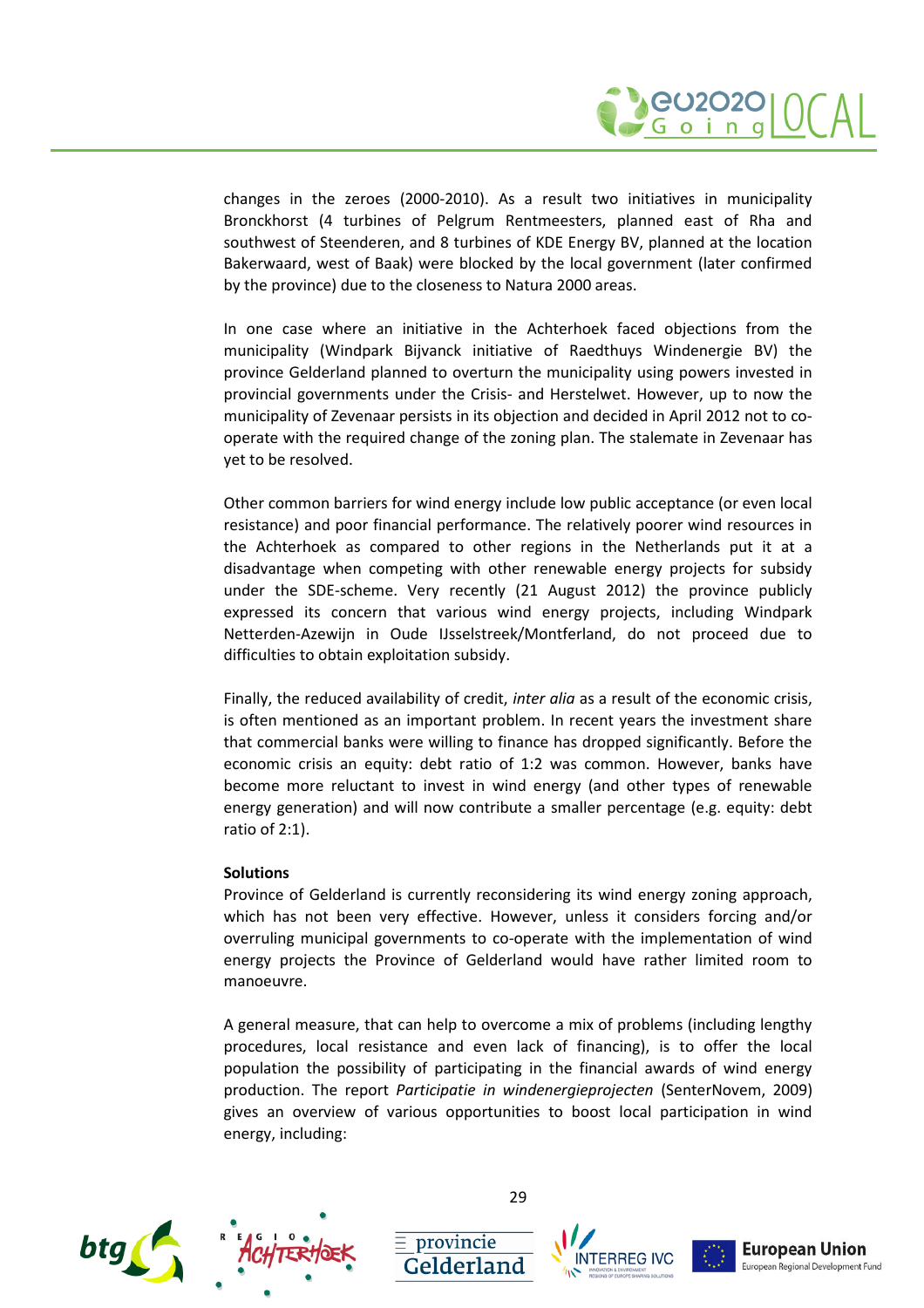

- Offering a Sustainability Package, in particular to the group of residents living directly near the new wind turbines.
- Offering Achterhoek Power (wind energy produced sustainably in the Achterhoek) at a specified rate to residents from the local area.
- Issuing a bond for the wind energy project to residents from the local area.
- Construction of an (additional) Achterhoek Turbine, an (extra) unit the proceeds of which can be used for social purposes in the local area.
- Establishment of a Sustainability Fund, to which proceeds of the wind turbine operation (e.g. those of the Achterhoek Turbine) and of other sustainable activities are added and from which social goals and / or sustainable activities in the area can be funded.
- Development of a Sustainability Network consisting of recreational cycling and hiking trails which construction is combined with the infrastructure needed for the construction/maintenance of wind turbines.

Boosting local participation goes hand-in-hand with creating local support for wind energy. Both require a bottom-up, rather than top-down, approach. A successful example of this approach can be found in Lochem (a town in Gelderland, located just outside the Achterhoek). **Crowd-funding** (an innovative method of raising capital, commonly through the Internet) can also be part of such participatory approach, and is already being tested elsewhere in the Netherlands to raise capital for wind energy projects<sup>4</sup>[.](#page-32-0)

To address the relatively poorer financial performance of wind turbines in areas that are not as windy as the Dutch coastal zones (including the Achterhoek and other regions in Gelderland), the wind energy coordinators of the Dutch provincial governments have started talks with the national government. Aim is to set up a special tariff category within the Incentive Scheme for Sustainable Energy Production for such areas. The idea is that such fine-tuning of the SDE+ scheme would make wind energy projects in the Achterhoek financially just as attractive as wind energy projects elsewhere in the Netherlands.

|  | Table 20 Problems and solutions table wind energy |  |
|--|---------------------------------------------------|--|
|--|---------------------------------------------------|--|

| <b>Problems</b>    | <b>Solutions</b>          |     | <b>Benchmarks from Good Practice Examples</b> |                                  |             |
|--------------------|---------------------------|-----|-----------------------------------------------|----------------------------------|-------------|
| Lengthy procedures | raising<br>Awareness      | on. | Toolbox                                       | Windenergie:                     | Handleiding |
|                    | relevant procedures (e.g. |     |                                               | plaatsingstrajecten windturbines |             |

<span id="page-32-0"></span><sup>4</sup> Under the name "Winddelen" Windcentrale (www.windcentrale.nl) launched a crowd funding initiative in the summer of 2012 to support wind energy. Citizens and other small power users can cooperatively own part of two 4-year old wind turbines in Delfzijl, called "Grote Geert" and "Jonge Held" respectively. For a total investment of € 607 (a down-payment of € 345 and 16 annual maintenance payments of on average € 16.40) a co-operation member gets a supply of 500 kWh of wind energy annually for a period of 16 years. Disregarding inflation the payback period comes to 9 years for cooperative members. The original owners of the wind turbines can free up their capital to invest in new green energy projects (and maximise use of accelerated investment depreciation arrangements).





30

 $\equiv$  provincie



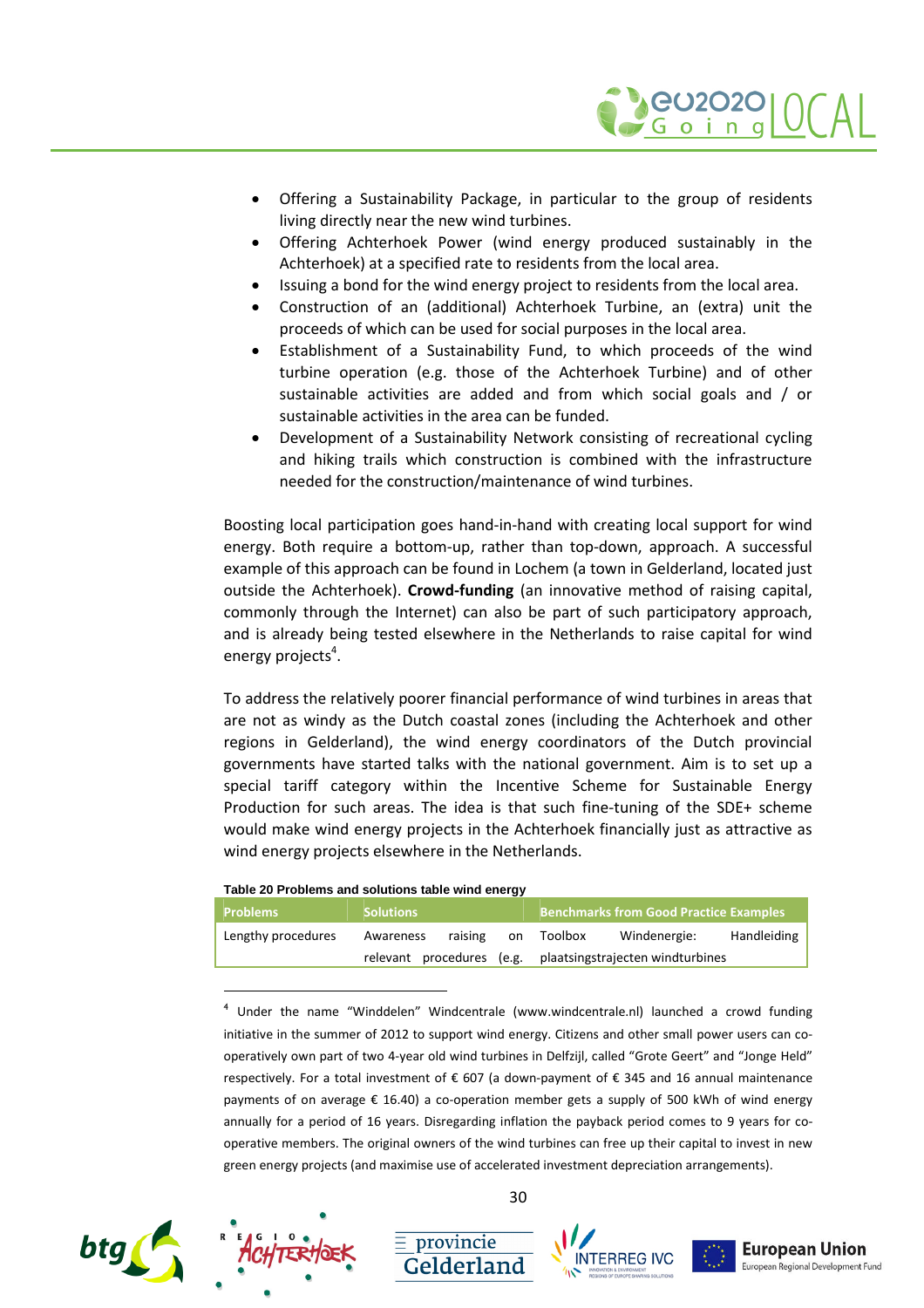

|                  | by issuing a manual)         | (Provincie Zuid-Holland, Nov 2010)                |
|------------------|------------------------------|---------------------------------------------------|
| Local resistance | Participatory<br>approach    | windenergieprojecten<br>Participatie<br><i>in</i> |
|                  | (including)<br>participatory | (SenterNovem, 2009)                               |
|                  | investments)                 |                                                   |
| Poor financial   | Crowd-funding                | A crowdfund specialised in RE recently            |
| performance      |                              | market  <br>Dutch<br>the<br>entered               |
|                  |                              | ((http://greencrowd.nl)                           |

### **8.3 Action plan**

<span id="page-33-0"></span>Three categories of actions, each including 2 or 3 individual actions, for a total of 7 actions have been identified, as follows:

Actions related to lengthy procedures

- Support to current initiatives to establish new wind energy capacity
- Produce a manual on the siting of wind turbine parks ("Toolbox wind energy")

Actions related to financial matters

- Lobby for higher SDE subsidies for low wind resource areas
- Establish an investment programme for wind turbines
- Develop innovative financing mechanisms such as crowd funding

Actions related to local resistance

- Run an information campaign to improve public perception
- Apply participatory financing mechanisms (such as crowd funding)



31

 $\equiv$  provincie





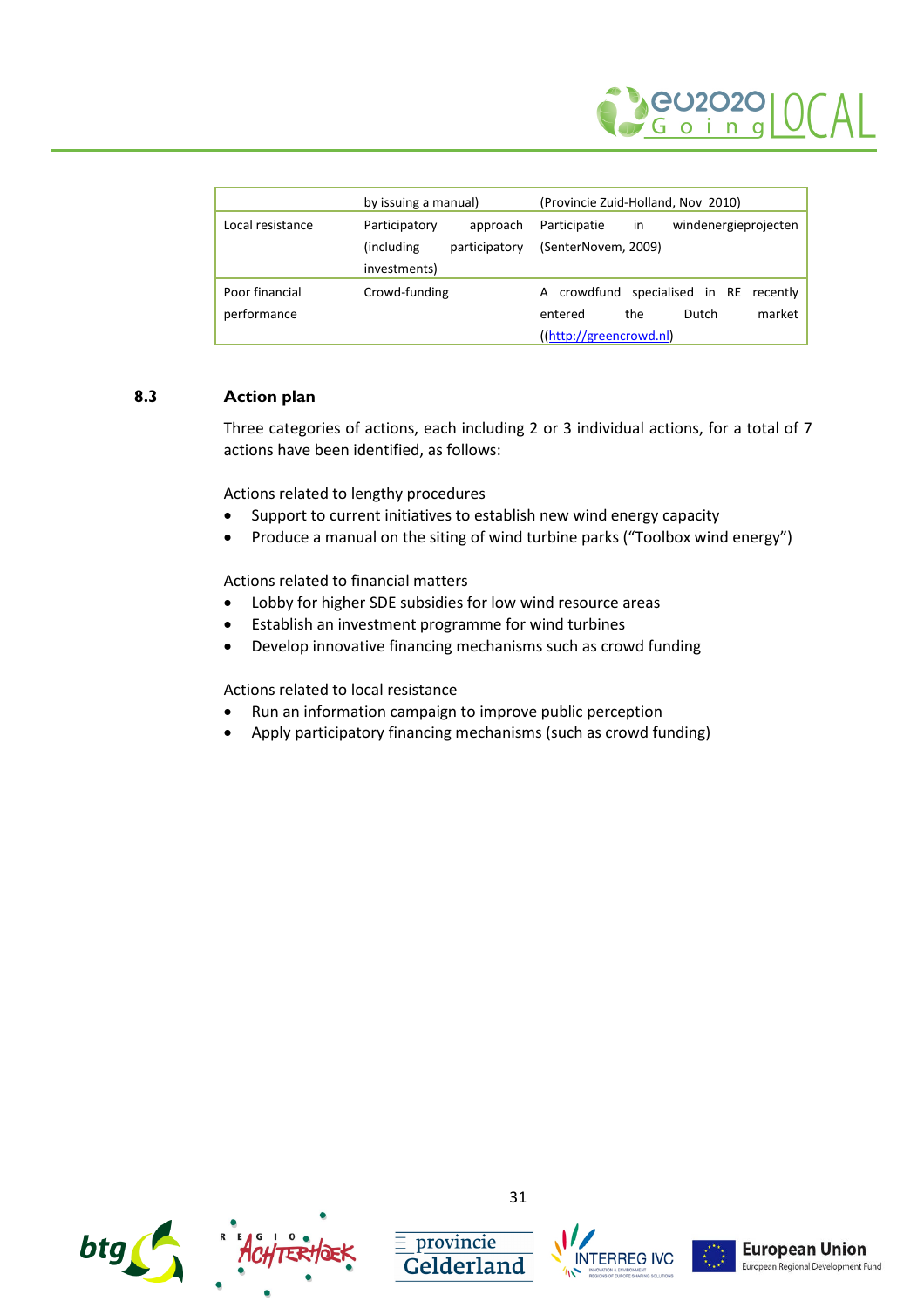

### **9 Geothermal heat pumps**

### **9.1 LAP Targets for 2020**

<span id="page-34-1"></span><span id="page-34-0"></span>In the Achterhoek, sixteen geothermal heat pumps (aquifers) are currently in use. These are generating a natural gas equivalent of 0.73 million  $m^3$  per year. The target for 2020 is to implement geothermal heat pumps that can save up to 5.82 million  $m<sup>3</sup>$ of natural gas annually. An overview of the current capacity and the targeted capacity is givenin [Table 21.](#page-34-3)

<span id="page-34-3"></span>**Table 21 Geothermal heat pump inventory and targets for the Achterhoek in 2020 and 2030 (mln m<sup>3</sup> natural gas equivalent per year)**

| <b>Geothermal heat pump</b>                                     | <b>Current capacity</b> | LAP target 2030 | LAP target 2020 |
|-----------------------------------------------------------------|-------------------------|-----------------|-----------------|
| Public buildings, hospitals, large<br>community buildings, etc. | 0.73                    | 3.92            | 2.32            |
| New houses                                                      | ۰                       | 7.88            | 3.5             |
| <b>Total Achterhoek</b>                                         | 0.73                    | 11.80           | 5.82            |

Geothermal heat buffers are divided into two categories: on the one hand large buildings, and on the other hand new houses. The current capacity, the targets for 2020 and the number of installations that is still required is shownin [Table 19.](#page-30-3)

**Table 22 Geothermal heat pump inventory and targets for the Achterhoek: existing installations, current initiatives, and suggested additional installations (mln m<sup>3</sup> natural gas equivalent per year)**

| <b>Geothermal heat pump source</b>                             | <b>LAP target</b><br>2020 | <b>Existing</b><br><b>installations</b> | <b>Current</b><br><b>initiatives</b> | <b>Additional</b><br><b>installations</b><br>required |
|----------------------------------------------------------------|---------------------------|-----------------------------------------|--------------------------------------|-------------------------------------------------------|
| Public buildings, hospitals, large<br>community buildings, etc | 2.32                      | 0.73                                    |                                      | 1.6                                                   |
| New houses                                                     | 3.5                       | $\overline{\phantom{a}}$                | -                                    | 3.5                                                   |
| <b>Total Achterhoek</b>                                        | 5.82                      | 0.73                                    | -                                    | 5.1                                                   |

### **9.2 Problems and solutions**

#### <span id="page-34-2"></span>**Table 23 Problems and solutions table**

| <b>Problems</b>                                                                   | <b>Solutions</b>                                                                                  | <b>Benchmarks from Good</b><br><b>Practice Examples</b> |
|-----------------------------------------------------------------------------------|---------------------------------------------------------------------------------------------------|---------------------------------------------------------|
| Aquifers are more suitable<br>for cold and heat production<br>in large buildings. | Suitable<br>for<br>buildings,<br>community<br>hospitals, offices, houses for the elderly,<br>etc. | Rabobank Didam, City<br>Hall Hengelo, etc.              |
| Only suitable for buildings<br>using<br>temperature<br>low<br>heating systems.    | buildings which are under<br>Easy for<br>construction or refurbishment.                           | City Hall Hengelo                                       |
| A<br>heat<br>consumes<br>pump<br>electricity.                                     | The electricity consumption for heat<br>production of a geothermal heat pump is                   |                                                         |





32

 $\equiv$  provincie



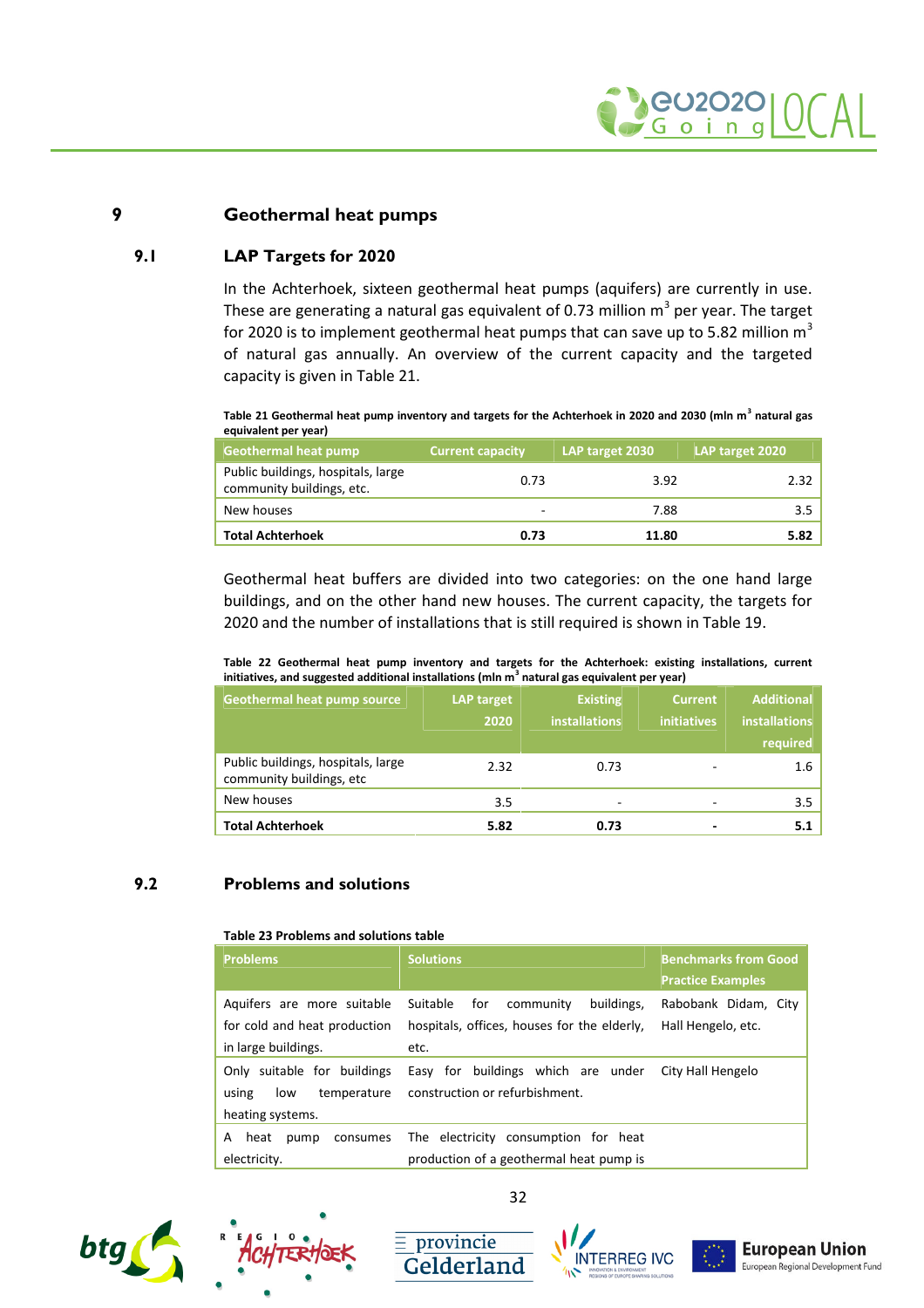

|                                                                                                                                      | given in the coefficient of performance<br>(C.O.P.). On average, the C.O.P. is 4 and<br>this is improving slightly. For carbon<br>neutral energy production, buy green<br>electricity |                                                                        |
|--------------------------------------------------------------------------------------------------------------------------------------|---------------------------------------------------------------------------------------------------------------------------------------------------------------------------------------|------------------------------------------------------------------------|
| Most of the eastern half of<br>the Achterhoek is unsuitable<br>for open water buffers.                                               | Use closed loop heat exchanger. These<br>heat exchangers are used in new houses.                                                                                                      | Many are implemented<br>in houses in Etten-Leur,<br>Zetten, Groesbeek. |
| Closed loop heat exchangers<br>are not used extensively.                                                                             | Due to a lack of information about closed<br>loop heat exchangers few of these units<br>implemented. The soil in the<br>are<br>Achterhoek is suitable for these systems.              |                                                                        |
| building<br>Every<br>needs<br>a<br>customised geothermal heat<br>pump solution, in line with<br>its specific heat and cold<br>demand | Determine heat and cold demand. Design<br>geothermal heat pump to the specified<br>needs of the building.                                                                             | Newly built houses in<br>Etten-Leur,<br>Zetten,<br>Groesbeek.          |
| Peak boilers are necessary in<br>colder periods and as back-<br>up.                                                                  | Installation of a natural gas boiler                                                                                                                                                  |                                                                        |

### **9.3 Action plan**

<span id="page-35-0"></span>The application of geothermal heat pumps is limited to buildings that are designed for low thermal heating (and cooling). Most of the existing building stock is designed for high temperature heating. Thus, geothermal heat pumps are easiest to implement in new, or fully renovated, buildings.

Public buildings, offices and large residential buildings (such as houses for the elderly) are large heat consumers and also require cooling. In such buildings, geothermal heat pumps may find easy application.

Local governments should play an active role to stimulate the use of geothermal heat pumps in public buildings. Also, housing corporations and real estate developers should be informed about development and realization of geothermal heat pumps.



33

 $\equiv$  provincie





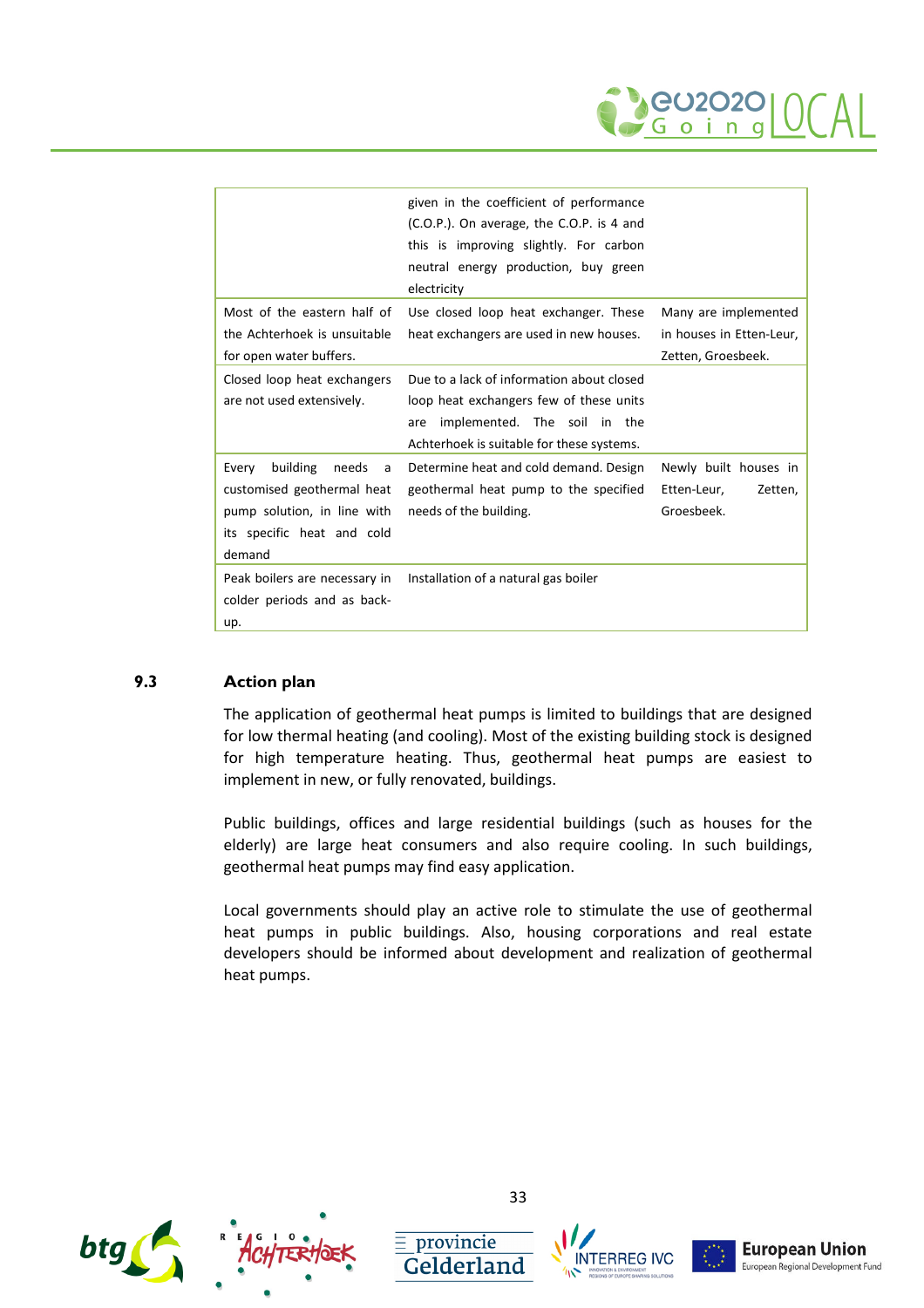

### **10 Hydropower**

### **10.1 LAP targets for 2020**

<span id="page-36-1"></span><span id="page-36-0"></span>The theoretical potential of hydropower is about 4 GWh, and includes 5 locations in the Berkel river and 4 locations in the Oude IJssel. The Waterschap Rijn en IJssel has selected three most promising installations located in the Achterhoek: De Pol, Ulft, Voorst, with potential production capacities of 0.75, 0.4 and 0.25 GWh. These form the LAP target of 2030. The LAP target of 2020 is set at 0.4 GWh by installation of hydro power in Ulft.See [Table 24](#page-36-4) for more details.

#### <span id="page-36-4"></span>**Table 24 Potential and targets for the Achterhoek in 2020 and 2030 (GWh)**

| <b>Location</b> | <b>Theoretical</b><br>potential | LAP target 2030 | LAP target 2020 |
|-----------------|---------------------------------|-----------------|-----------------|
| De Pol          | 0.75                            | 0.75            | 0               |
| Ulft            | 0.40                            | 0.40            | 0.40            |
| Voorst          | 0.25                            | 0.25            | 0               |
| Other locations | 2.6                             | 0               | 0               |
| <b>Total</b>    | 4.0                             | 1.4             | 0.4             |

### **10.2 Problems and solutions**

<span id="page-36-2"></span>Hydropower facilities should be fish-friendly, therefore turbine systems are not acceptable. A better solution is the use of large screw (vijzel) technology, or the Vivace technology. Of course the grid connection needs to be made. Furthermore there are no major problems: the technology is reliable, and requires low attention and maintenance.

#### **Table 25 Problems and solutions table Hydropower**

|                                     | Problems and solutions table                              |                                                         |
|-------------------------------------|-----------------------------------------------------------|---------------------------------------------------------|
| Problems                            | <b>Solutions</b>                                          | <b>Benchmarks from Good</b><br><b>Practice Examples</b> |
| Hydro<br>power<br>not fish friendly | turbines Use large screw (vijzel) or<br>Vivace technology | Installations of Waterschap<br>Veluwe                   |

### **10.3 Action plan**

<span id="page-36-3"></span>The plans of the Water board Rijn and IJssel to install a hydro power station in Ulft deserve further support by AGEM or the public authorities where appropriate.



34

 $\equiv$  provincie





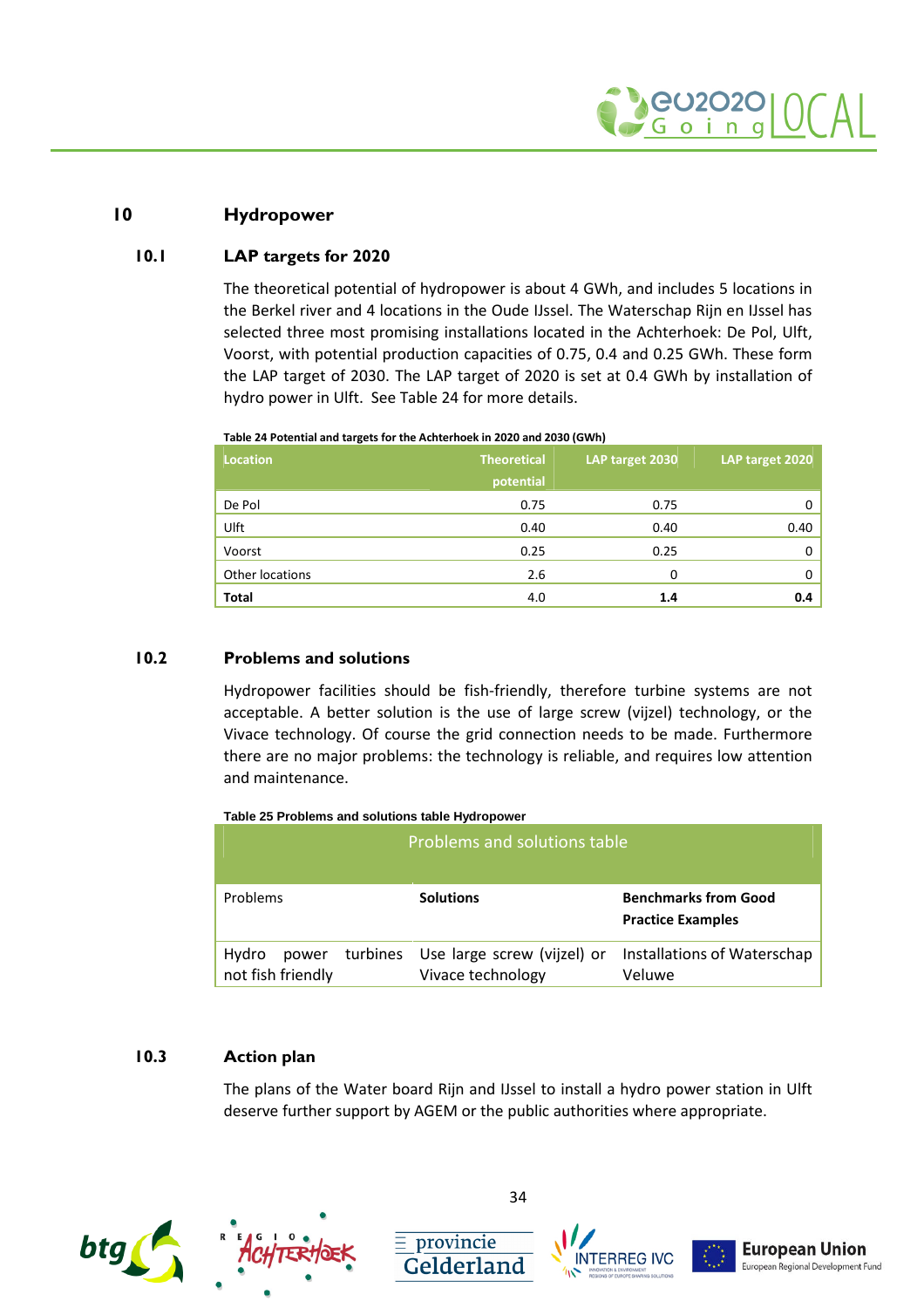

### **11 Sustainable public transport and non-motorised transport**

### **11.1 Policy Framework for Sustainable Mobility in Regio Achterhoek**

<span id="page-37-1"></span><span id="page-37-0"></span>Since 2010 "sustainability" is the overarching theme and touchstone for all mobility issues in the Regio Achterhoek.

An important part of rendering the Achterhoek more sustainable is the **Action Programme Sustainable Mobility.** This action programme serves as an umbrella above a range of themes. The aim is to develop and approve a feasible and widely supported mobility policy in which sustainability is interwoven. Eventually the Action Programme Sustainable Mobility will become an integral programme, overarching all sustainable mobility projects.

In 2009 several parties, including entrepreneurs, government officials and policy makers, guided by a mobility consultant, jointly filled in the concept of sustainable mobility. In addition, the "sustainability agenda" for the policy document **Achterhoek Sustainably Mobile** was drawn up.

In 2010 the overarching vision document **Achterhoek Sustainably Mobile** was drawn up, which should enable checking the compliance with sustainability targets of all measures in the Achterhoek in the field of mobility. This set of measures will lead to a comprehensive **Mobility Agenda** which will include a prioritisation on the basis of the contribution of each measure to increased accessibility and sustainability targets. The four tracks of the Mobility Agenda are: 1. Good access to the region, 2. Fostering road safety, 3. Improving public transport and 4. Stimulating cycling. Two specific projects within Achterhoek Sustainably Mobile targeting lower consumption of fossil fuels are (a) Electric battery charging points and (b) Conversion of diesel cars to natural gas & Construction of natural gas filling stations in the Achterhoek.

From the various vision documents and (policy, action and attack) plans priorities, spearheads, measures and reduction targets (for greenhouse gas emissions and/on fossil fuel use) will be derived and formulated. An example of this is the **Public Transport Agenda** (Dutch: OV-visie), a programme of short-term and long-term measures that was drawn up in 2011. The Public Transport Agenda is not a vision document; multiple initiatives, including Achterhoek 2020 and Achterhoek Sustainably Mobile together make up the Public Transport vision. The Public Transport Agenda operationalizes this vision by identifying priorities and spearheads and coupling these to concrete measures.





35

 $\equiv$  provincie





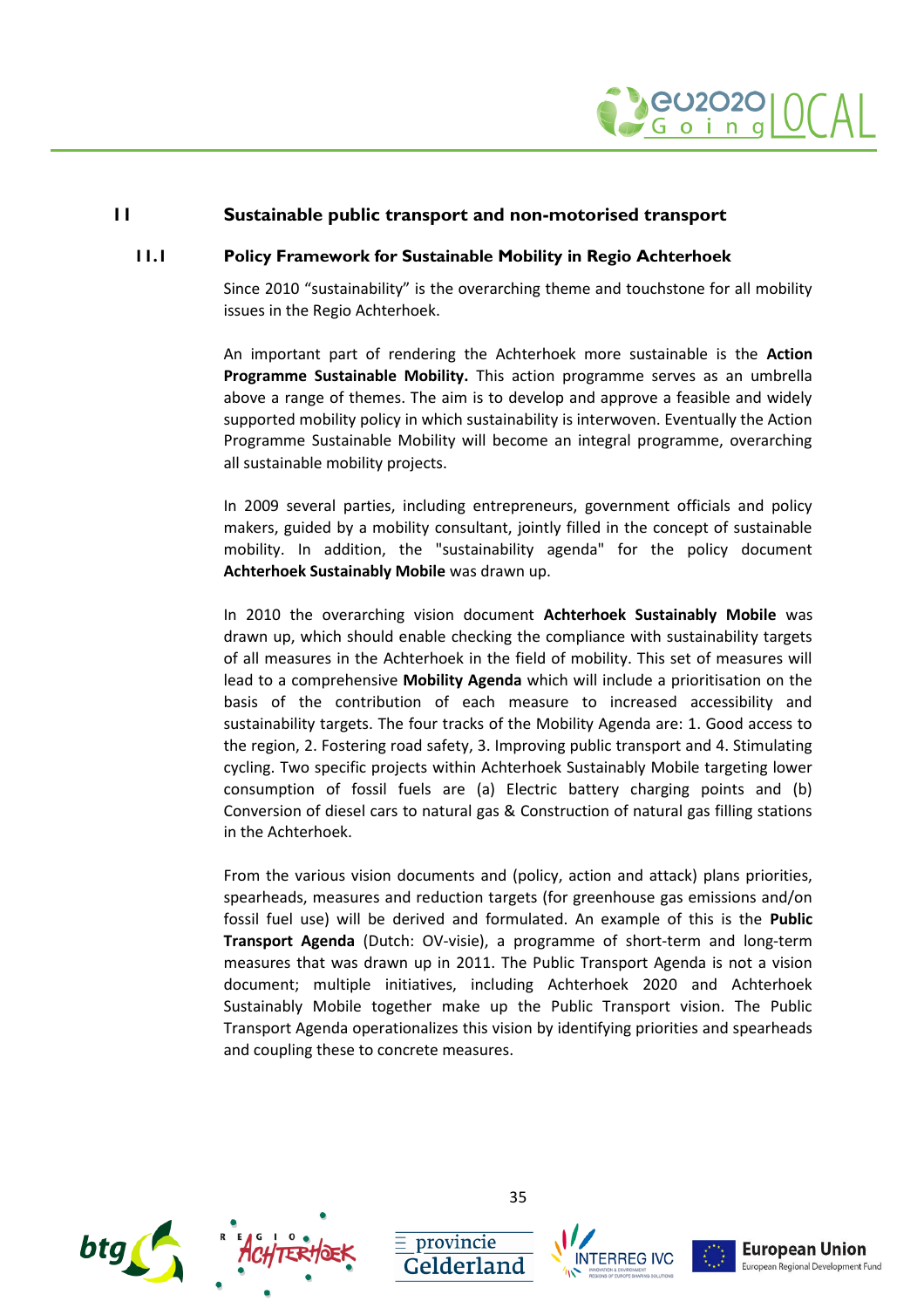

### <span id="page-38-0"></span>**Non-motorised transport**

The aim of the project FIETSTAS of Regio Achterhoek was to realise a network of bicycle and scooter electric battery charging points. Winterswijk served as pilot municipality. In the last few years a total of 90 electric battery charging points have been implemented at establishments in the hospitality sector (pubs, hotels, restaurants, etc.), making the Achterhoek the first Dutch region offering region-wide coverage of such charging points. Multiple parties were involved in the project: Syntens, Royal Horeca Netherlands, RAL, energy distribution company Alliander, the municipalities and the province.

### **Sustainable public transport**

The last time the concession to operate the public transport network in the Achterhoek was assigned a responsibility of the province of Gelderland) was in the late zeroes. The concession is for ten years (public bus route Arnhem-Winterswijk) and eight years (passenger train routes Arnhem-Zevenaar-Doetinchem-Winterswijk and Zutphen-Winterswijk) respectively. The concession, which was held by Syntus until then, was awarded to a competing company, Arriva. One of the reasons to award Arriva's tender bid was the  $CO<sub>2</sub>$  emission reduction they will achieve by applying smaller and lighter public busses and more energy-efficient trains.

Stadsregio Arnhem Nijmegen is responsible for assigning the public bus route Arnhem-Doetinchem. At this stretch the public transport company Hermes will take over in December 2012 from Arriva, the current concession holder.

### **Other measures in the transport sector**

Regio Achterhoek and the province Gelderland financially support several initiatives to promote citizens and companies making the switch to more environmentally friendly transport fuels.

Regio Achterhoek encourages the use of biogas-natural gas by converting car engines and constructing natural gas filling stations. The first of such filling stations (Tankstation Kolkman at Den Sliem in Groenlo) was opened in June 2012. It was realised in co-operation with Groot Zevert Vergisting, a local producer of green gas. The initiative was supported by the municipality Oost Gelre, and made possible with financial support of province Gelderland and Regio Achterhoek. As part of the project seven more filling stations are planned to be implemented across the Achterhoek. The project also supports the conversion of (one or more) diesel cars to natural gas.

Since October 2011 the province of Gelderland financially supports the procurement of environmental friendly vehicles i.e. scooters and cars. The provincial subsidy for electric scooters is 30% of the purchase price, with a maximum of 1,000 euro. The





36

 $\equiv$  provincie





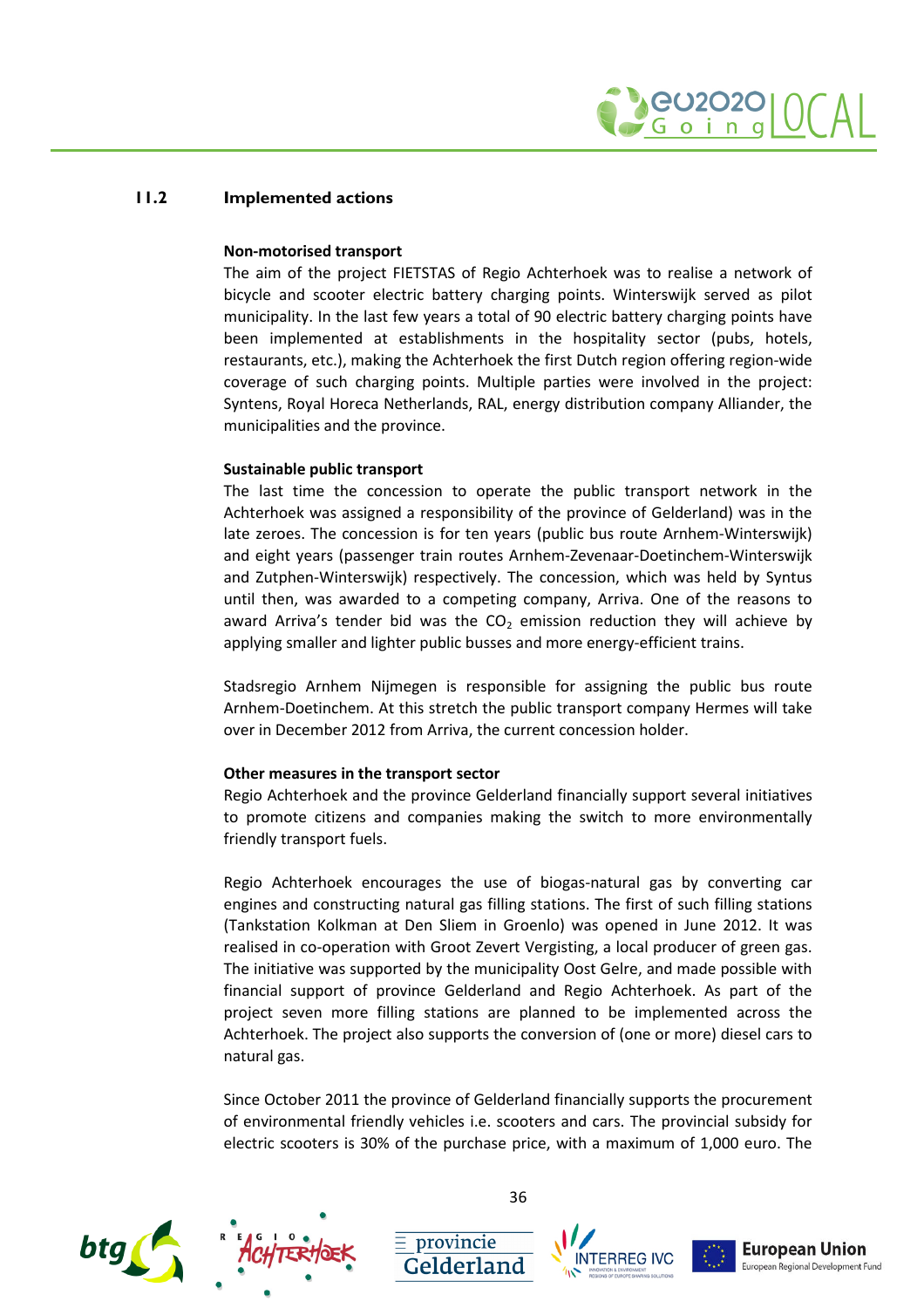

provincial subsidy for passenger cars and light duty trucks running on green gas, bioethanol or biodiesel is 3,000 euro. As of date the subsidy is no longer available; the available budget was depleted in August 2012.

### **11.3 Possible actions**

### <span id="page-39-0"></span>**Non-motorised transport: cycling**

### *Active cycling policy*

To maintain or even boost the use of (electric or conventional) bicycles e.g. for commuting the municipalities in the Achterhoek can implement an active cycling policy and develop an optimal cycling infrastructure. As part of this cycling policy, a package of measures can be implemented, including the following:

| Table 26 Cycling policy measures |  |
|----------------------------------|--|
|----------------------------------|--|

| Active cycling policy and an optimal cycling infrastructure - possible measures |  |
|---------------------------------------------------------------------------------|--|
|---------------------------------------------------------------------------------|--|

- Disseminate information to citizens on the various benefits of cycling (sometimes faster, healthier, greener, cheaper).
- Make a link to the national campaign *Heel Nederland Fietst* or other campaigns promoting cycling.
- (Co-) funding of bicycle storages.
- (Co-) funding of charging stations for electric bicycles and scooters.
- Reducing bicycle theft by providing improved security of unguarded bicycle storages.
- Inform businesses about the possibilities of making workers cycle more.
- Give a good example as municipality / region / province:
	- Make available company-owned bicycles for short distance business visits;
	- Give staff its own subscription to "public transport bicycle" that can be used for the last kilometre(s) when making business trips by public transport;
	- City council members make (visible) use of the bicycle and function as ambassador.
- Provide cycling lessons for foreigners.

### *Grants for electrical bicycles*

The city region Stadsregio Arnhem Nijmegen (SAN) ran a successful pilot to promote the use of bicycles by commuters. Employers responded in large numbers to stimulate their employees to take the bicycle. They could ask up for a SAN grant of up to 600 euro per bicycle to co-finance the procurement of an electrical bicycle. A total of 650 grants were awarded, and the available SAN funds are now depleted. Other regions in Gelderland, such as Stedendriehoek and Rivierenland, run a similar scheme, but award lower grants. In these regions subsidies for electrical bicycles are still available. Regio Achterhoek may consider implementing a similar subsidy scheme for electrical bicycles used for commuting.





 $\mathsf{\small\texttt{=}}$  provincie





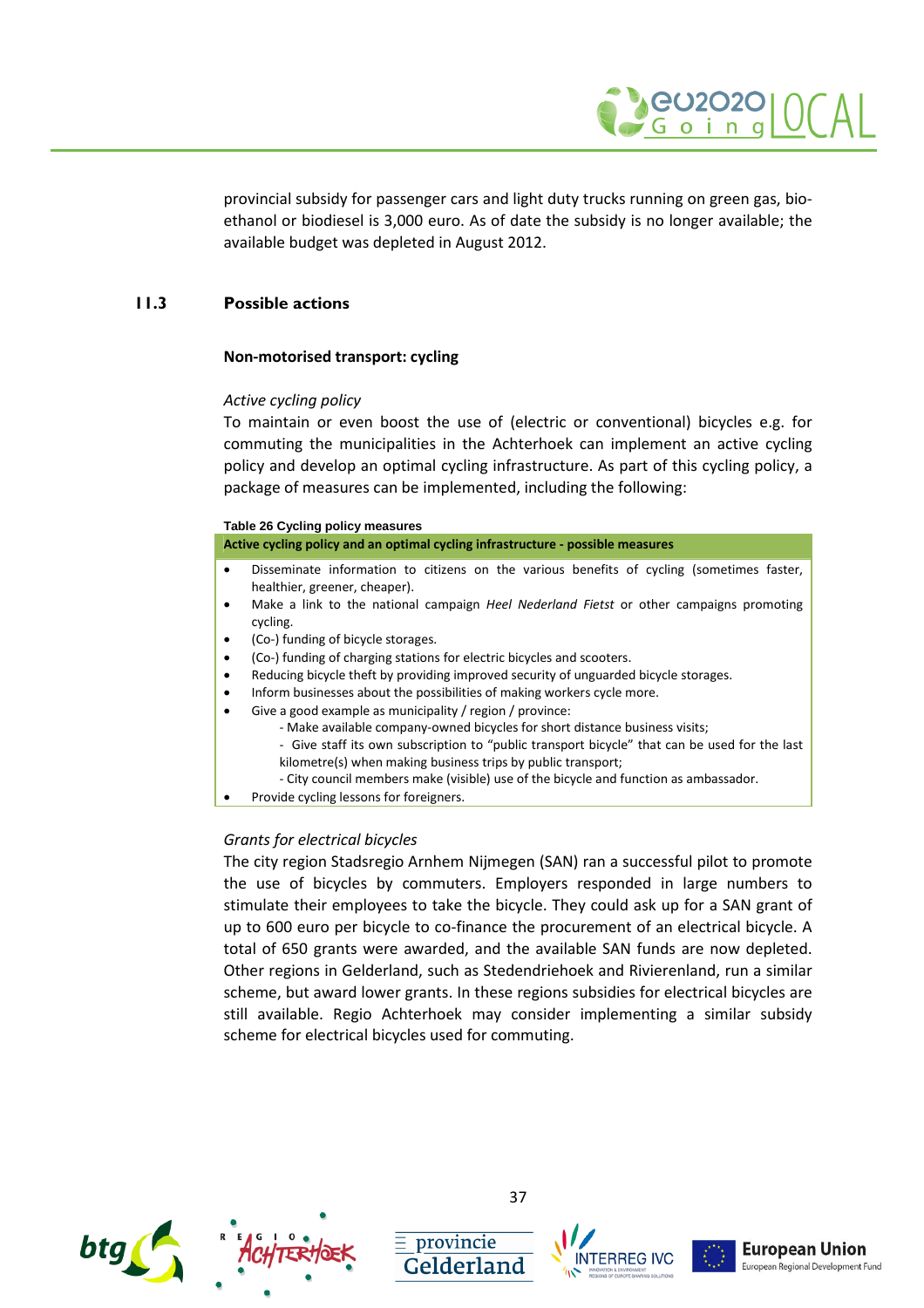### **Sustainable public transport**

### *Emission reduction targets in public transport concessions*

Shortly after the year 2020 the provincial concessions to operate public buses and trains in the Achterhoek will run out<sup>5</sup>[.](#page-40-0) An action in line with the ambitions of Regio Achterhoek is to promote the use of alternative fuels and/or electricity in the public bus fleet, by setting tight emission reduction targets in the next public transport tender. The tender procedure for the new concession period will need to be completed two years ahead of the start of the next concession period, and preparations for the tender will have to start several years earlier. It is therefore opportune to include (exploratory and preparatory) activities aimed at the development of such tender documentation well ahead of 2020.

| <b>Action title</b>    |                                                                        |
|------------------------|------------------------------------------------------------------------|
| Lead partner           | <b>Province Gelderland</b>                                             |
| <b>Objectives</b>      | Reduce fossil fuel (diesel) use in public transport                    |
| Outputs                | (Strict) Emission reduction targets integrated in tender documentation |
| <b>Indicators</b>      | Tender documentation containing such targets                           |
| <b>Timescale</b>       | Action is needed now to be ready in time for the new concession period |
|                        | (public buses and passenger trains) starting soon after 2020.          |
| <b>Budget</b>          | t.b.d. (mainly internal man-hours)                                     |
| <b>Funding sources</b> | Provincie Gelderland                                                   |

#### **Table 27 Sustainability in public transport concessions**

Municipalities can follow a similar approach with regard to contracted transport, taxis, waste collection vehicles and urban distribution fleets.

### *Fuel substitution in passenger trains*

A measure that may have an impact on a shorter term is to substitute the fuel used in the public transport fleet. For example, in non-electrified trains that currently use fossil diesel (routes Arnhem-Winterswijk and Zutphen-Winterswijk) it may be possible to use biomass pyrolysis oil instead. An explorative study is proposed to assess the feasibility of this concept.

<span id="page-40-0"></span> $<sup>5</sup>$  The bus concession of Arriva is valid for the period 12.12.2010 – 01.01.2021 (with a possible</sup> 5 year extension) and the train concession for the period 09.12.2012 – 11.12.2027.







 $\equiv$  provincie



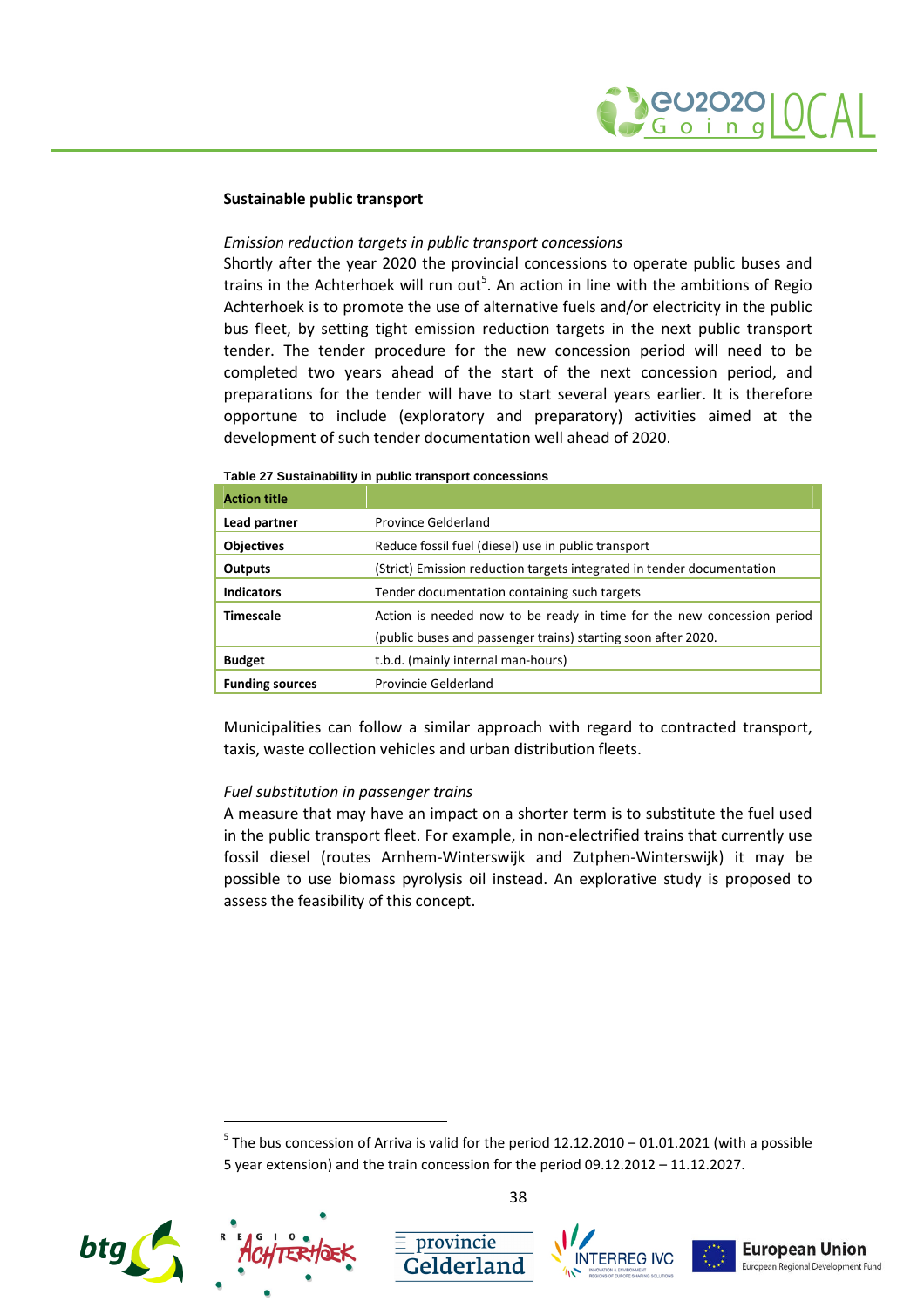

#### **Table 28 Evaluation of fuel substitution potential in passenger trains**

| <b>Action title</b>    |                                                                             |
|------------------------|-----------------------------------------------------------------------------|
| Lead partner           | Regio Achterhoek                                                            |
| <b>Objectives</b>      | Techno-economic feasibility study. Unknowns include: technical feasibility, |
|                        | relevant legislation, logistics, economics and sustainability.              |
| <b>Outputs</b>         | Feasibility study                                                           |
| <b>Indicators</b>      | IRR, NPV, carbon reduction                                                  |
| <b>Timescale</b>       | 2013                                                                        |
| <b>Budget</b>          | Euro 30,000                                                                 |
| <b>Funding sources</b> | Regio Achterhoek; Province of Gelderland                                    |

In case the use of biomass pyrolysis oil is not possible or practical it may also be considered to use biogas/green gas as alternative fuel.

#### *Increased capacity at train route Arnhem-Winterswijk*

As a result of capacity problems the train route Arnhem-Winterswijk suffers from a low reliability. There are many crossings, the railway tracks between Arnhem and Zevenaar have to be shared with both international trains and freight trains, and the section Zevenaar-Winterswijk is single track. A longer term solution that will help to debottleneck the capacity problems is to add an extra track between Zevenaar and Winterswijk. This will allow different types of services (express trains and local trains) to be offered.

#### *Better and faster connections with Germany*

The volume of cross-border traffic between Achterhoek and Germany is growing continuously: more and more Dutch nationals move to reside in Germany, more and more students study across the border, and an increasing number of Dutch people makes use of German airports. Better public transport could meet part of the increased transport demand. A study to investigate the feasibility of re-constructing and re-opening the passenger rail connection Winterwijk - Borken/Bocholt is underway in the frame of Euregio cross-border co-cooperation.

#### **Other sustainability mobility measures**

A wide range of additional measures may be considered to reduce transport-related fossil fuel use and carbon emissions. Such measures can aim at recycling car mileage, increasing the fuel efficiency of vehicles, the application of low  $CO<sub>2</sub>$ fuels/electricity, or a combination of these. Table 4 presents an overview of such measures

### Achievable reductions

To achieve the ambition of 50% reduction in  $CO<sub>2</sub>$  emissions in 2030 vis-à-vis 1990 a robust and long-term sustainable mobility programme is needed, especially when considering that actual transport-related emissions in the Netherlands rose by 38% since 1990.







 $\equiv$  provincie





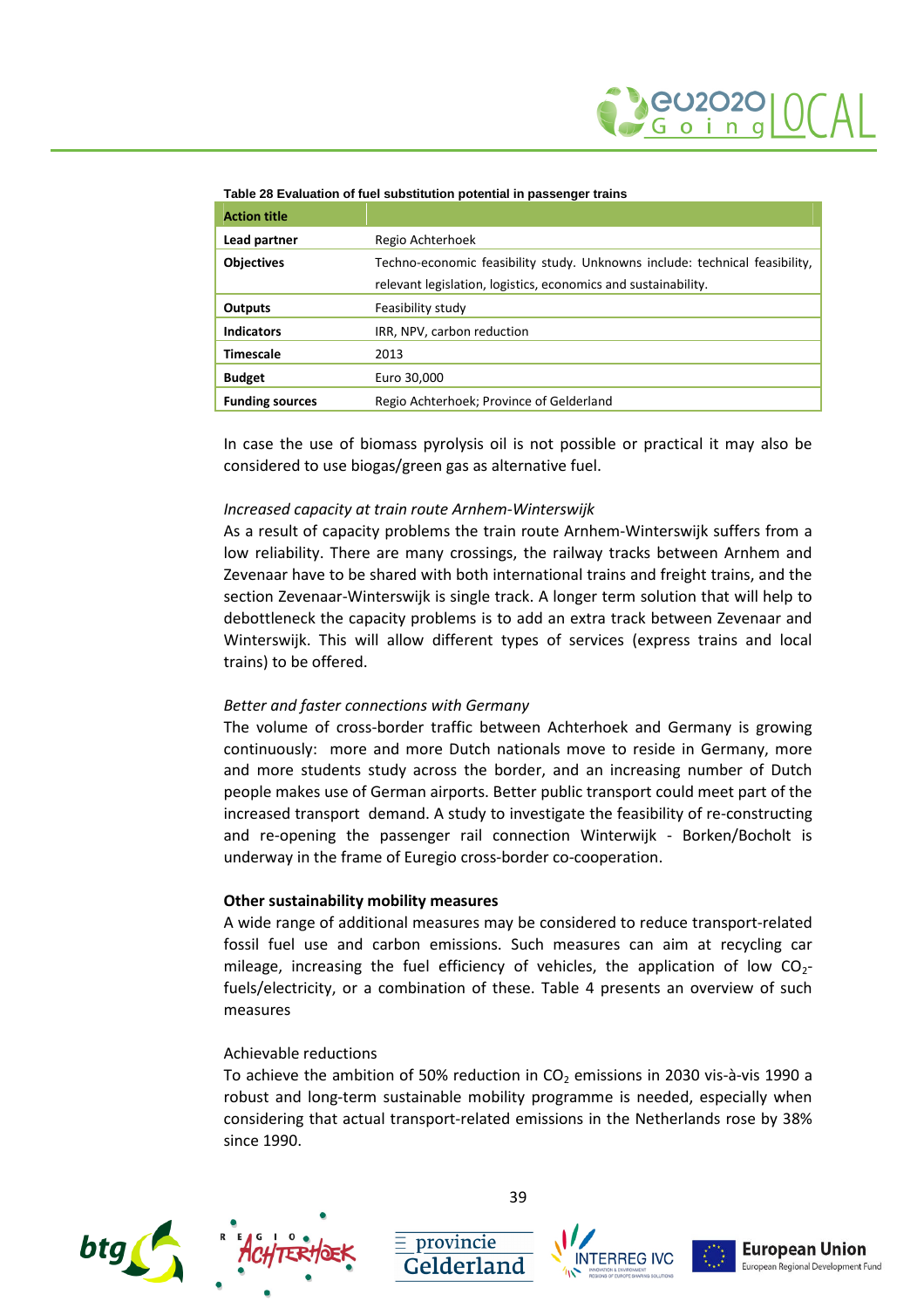

The sustainable mobility programme will have to include measures that are not directly initiated or under the control of Regio Achterhoek.

If all measures were to be implemented successfully the combined impact by 2020 may be in the order of 8-10% reduction in the transport sector vis-à-vis 2010 emissions.

For a proper quantification of possible reductions and a prioritisation of mobilityrelated policy measures further investigation is required.

**Table 29 Theme-wise overview of further possible sustainable mobility measures**

| <b>Theme</b>                                  | <b>Possible measures</b>                                                                                                                                                                                                                                                                                                                                                                                                                                                                                                                                                                                                                                                                                                                                                                                                                                                                                                                                              |
|-----------------------------------------------|-----------------------------------------------------------------------------------------------------------------------------------------------------------------------------------------------------------------------------------------------------------------------------------------------------------------------------------------------------------------------------------------------------------------------------------------------------------------------------------------------------------------------------------------------------------------------------------------------------------------------------------------------------------------------------------------------------------------------------------------------------------------------------------------------------------------------------------------------------------------------------------------------------------------------------------------------------------------------|
| Sustainable design<br>of areas and roads      | Design neighbourhoods, roads and intersections sustainably when (re)constructing<br>residential and industrial areas by adopting the TPL-approach. Design transport<br>axes in accordance with the principle Driving Slowly Is Faster (in Dutch: LARGAS).<br>Transportation Performance on Location: TPL is an approach designed to stimulate<br>and improve the cooperation between the urban planning and the traffic<br>management units in the urban planning process. Such cooperation helps to ensure<br>that structural attention is paid to the quality of the living environment in the urban<br>plan development.<br>Driving Slowly Is Faster (LARGAS).<br>When restructuring industrial areas also take into account mobility aspects. Consider<br>both the transport of freight and of employees.<br>Provide public transport to new residential and business areas when these are still<br>under construction, before the habit arises to travel by car. |
| <b>Mobility</b><br>management                 | Make agreements with local and regional businesses and public service providers<br>(hospitals, schools etc.) on mobility management.<br>Use of mass transport to/from public attractions, possibly in combination with<br>transferiums.<br>Reward the use of electric bicycles by companies with parking / battery charging<br>facilities.<br>Training of the elderly in the use of public transport.<br>Environmental barometer for companies.<br>Let public buses return to smaller communities.                                                                                                                                                                                                                                                                                                                                                                                                                                                                    |
| <b>The New Driving</b><br>(TND) concept       | Offer own staff, employees of local businesses and/or citizens driving training<br>according to The New Driving (TND) concept<br>Offer own staff driving training according to The New Driving concept.<br>Give subsidies to companies offering their personnel training according to the TND<br>concept.<br>Provide /subsidise TND training to citizens, through neighbourhood / consultation<br>meetings.                                                                                                                                                                                                                                                                                                                                                                                                                                                                                                                                                           |
| <b>Cleaner and more</b><br>efficient vehicles | Stimulate the use of cleaner and more efficient vehicles<br>Run experiments with differentiated parking.<br>Greening the own transport fleet.<br>Offer civil servants attractive rates for private lease of fuel efficient vehicles                                                                                                                                                                                                                                                                                                                                                                                                                                                                                                                                                                                                                                                                                                                                   |
| <b>Car sharing</b>                            | Encourage the supply of car sharing services in the municipality / region / province<br>Provide licenses to commercial car sharing companies.<br>Make available parking lots for shared cars.<br>Provide subsidy to car sharing companies for the construction of parking lots.<br>Give a financial reward to citizens that hand in their parking permit.<br>The municipality / region / province may become a customer themselves of one (or<br>more) car sharing companies or offer shared cars for business travel under its own<br>management.                                                                                                                                                                                                                                                                                                                                                                                                                    |





40

 $\equiv$  provincie



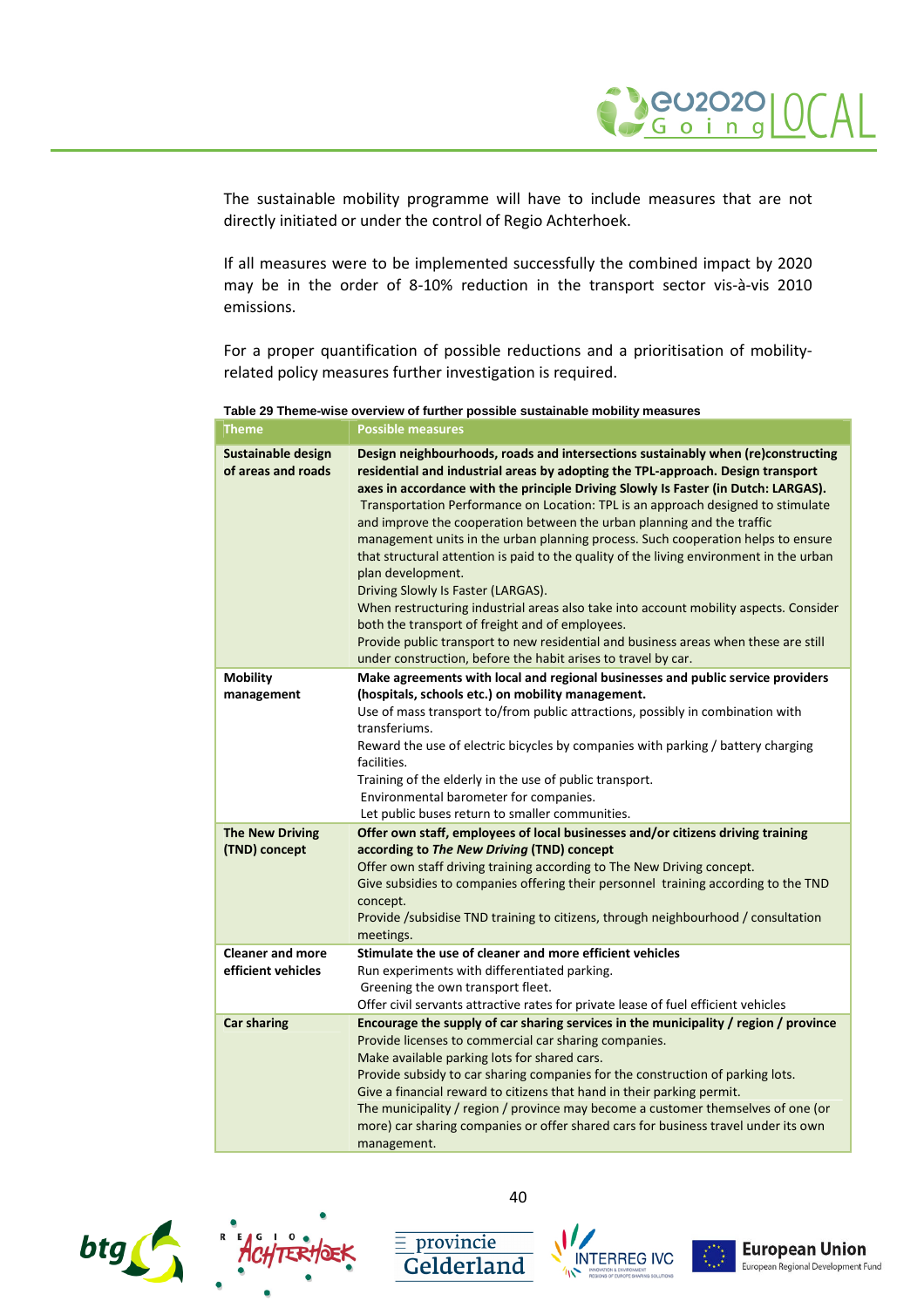

| <b>Clean and efficient</b><br>supply of cities | Widen the time window for clean and energy efficient vehicles to supply city<br>centres. Also urban distribution centres and the use of electric vehicles contribute<br>to a cleaner supply of cities.<br>Widen the time window for clean and energy efficient vehicles (or provide other<br>privileges).<br>Develop urban distribution centres on the outskirts of the town, combined with<br>transport using electric vehicles.<br>Transport management at companies. |
|------------------------------------------------|-------------------------------------------------------------------------------------------------------------------------------------------------------------------------------------------------------------------------------------------------------------------------------------------------------------------------------------------------------------------------------------------------------------------------------------------------------------------------|
| Alternative fuels /<br>electricity             | Realise filling stations for alternative fuels and charging points for electric cars.<br>Also, encourage the use of electricity and alternative fuels, where possible.<br>Provide grants to citizens and businesses to use natural gas or electricity as fuel.<br>Facilitate permits for fuelling stations or battery charging point (as applicable).<br>Switch municipal vehicles (stepwise) to alternative fuels.                                                     |
| Communication<br>about sustainable<br>mobility | Communicate to citizens and businesses what they can do themselves to reduce<br>CO <sub>2</sub> -emissions by limiting mobility. Organise meetings such as the Sustainability<br>Week or the European Mobility Week. (Repeated) campaigns can also be<br>envisaged.<br>European Mobility Week.<br>"Heel Nederland Fietst"<br>"Met belgerinkel naar de winkel"                                                                                                           |
| <b>Parking regulation</b>                      | Parking regulation can reduce the pressure of parking in a particular area and help<br>create a public space for other functions. In conjunction with the promotion of<br>alternative modes of transport, the modal split can be changed and thus CO $_2$<br>emissions be limited.<br>Paid parking.<br>Blue zone (parking disk area).<br>Permit parking.<br>Parking at a distance.                                                                                      |





 $\frac{\equiv \text{provincie}}{\text{Gelderland}}$ 



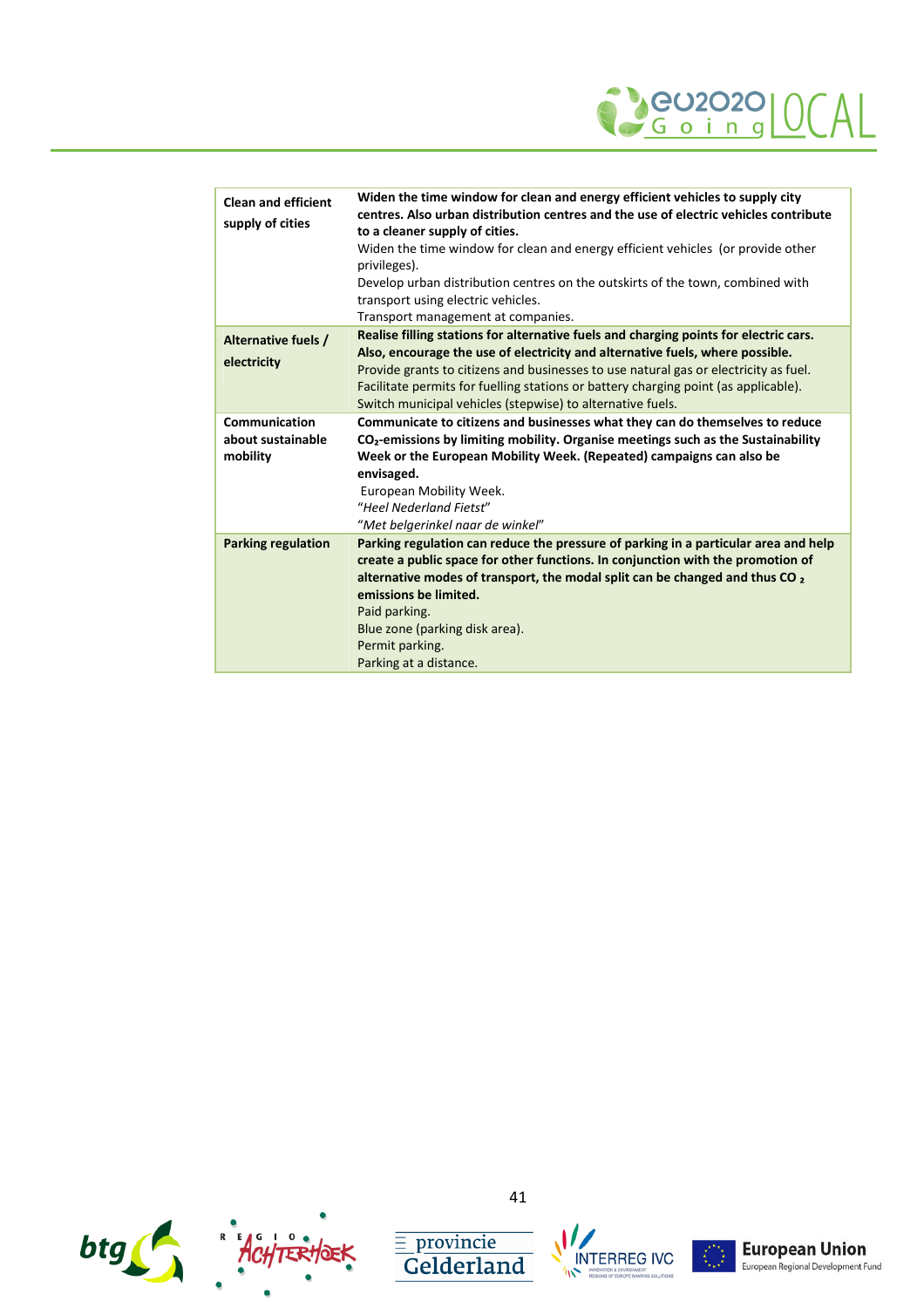

### **12 Energy efficiency measures**

### **12.1 Targets for energy conservation**

### <span id="page-44-1"></span><span id="page-44-0"></span>**Long term targets**

In the business plan AGEM, long term energy reduction targets of 40% for natural gas consumption and 20% for electricity consumption were developed.

- Applying the long term reduction target for the economy as a whole, the reductions to be achieved are 156 million  $m^3$  and 283 million kWh respectively.
- When applying the target at the housing sector only, the reductions to be achieved in 2030 are 46[.](#page-44-3)8 million m<sup>3</sup> and 84.9 million kWh respectively<sup>6</sup>.

In line with the priorities at the provincial level it is intended to achieve most if not all of the energy saving in the built environment, in particular in the existing housing stock, by focusing primarily on building shell insulation.

### **Targets for 2020**

As intermediate reductions target for 2020 we assume 12% for natural gas consumption and 6% for electricity consumption.

- For the economy as a whole, reductions of 77.7 million  $m^3$  and 85 million kWh respectively are required.
- Applying the target at the housing sector only, the reductions to be achieved are 23.3 million  $m^3$  and 25.5 million kWh respectively. [Table 30](#page-44-2) summarizes the reduction targets.

|                                           | Economy as a whole |       | <b>Housing sector only</b> |      |
|-------------------------------------------|--------------------|-------|----------------------------|------|
|                                           | 2020               | 2030  | 2020                       | 2030 |
| <b>Natural</b><br>Gas<br>(million $m^3$ ) | 77.7               | 156.0 | 23.3                       | 46.8 |
| <b>Electricity</b><br>(million kWh)       | 85.0               | 283.0 | 25.5                       | 84.9 |

<span id="page-44-2"></span>**Table 30 Emission reduction targets for energy efficiency measures**

 $^6$  The energy consumption in the Achterhoek amounts to some 390 million m3 of natural gas and some 1.415 million kWh of electricity. Households consume just over 40%.



<span id="page-44-3"></span>



 $\equiv$  provincie



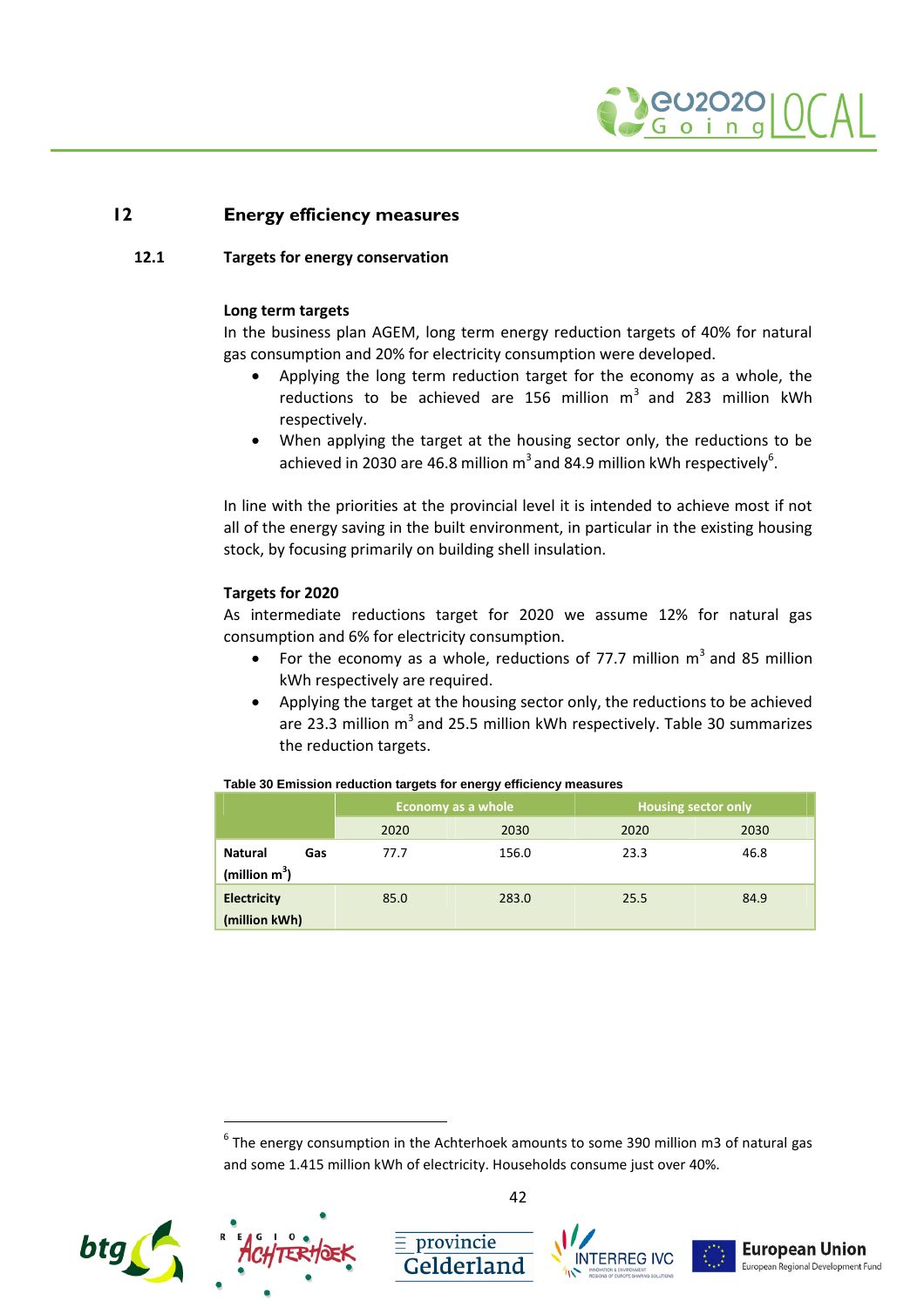

### **12.2 Prior energy conservation initiatives**

<span id="page-45-0"></span>In its Climate Programme 2008-2011 the province of Gelderland formulated as ambition to make each year until 2020 30,000 buildings 20-30% more energy efficient. In 2010 its Vision Document Climate Policy Existing Built Environment (*Visie Klimaataanpak Bestaande Gebouwde Omgeving,* 2010) discusses how it can best support energy saving in buildings. Based on country-wide research and on experience gained in provincial climate pilot projects, the vision document concludes that to make a difference and to have an impact the province should focus on the insulation of the building shell (floor, roof, glass and façade) of existing privately-owned houses, as shell insulation appeared the most efficient energysaving measure in terms of achieved  $CO<sub>2</sub>$  emission reduction and financial return for residents.

The pilot projects also showed that residents have little insight into their own space heating behaviour and the efficiency of energy-saving measures. Making owners more aware of their behaviour is an important first step for people to incite energy saving. And it is important to minimise the burden to people.

For the Regio Achterhoek the focus on existing houses is of particular relevance as the number of new houses that will be built in this "shrinkage region" will be modest.

<span id="page-45-1"></span>The above findings were taken into account when designing new energy conservation programmes and activities in Gelderland and Achterhoek.

### **12.3 On-going energy conservation initiatives**

#### *Toekomstbestendig maken van woningen: Energietransitie*

The first activity funded under the Regiocontract Achterhoek 2011-2105 deals with making the existing stock of houses more sustainable. A working group of 6 housing corporations (collaborating as ACO, short for Achterhoeks Cooperatie Overleg) and the Achterhoeks Centrum voor Technologie (ACT) aims at realising market-driven projects to make older houses (with poor energy performance) more sustainable. Targets include: bringing energy costs down, promote renewable energy, improve the local environment and promote energy awareness. Innovative concepts will be applied, that when successful can be replicated across the Achterhoek. The joint housing corporations will play a role showcasing the applied energy conservation concepts to private house owners. The housing corporations are planning different scales of involvement, varying from 20 houses to 600 houses<sup>7</sup>[.](#page-45-2) A total (multi-annual)

 $^7$  This activity works together with the national programme Energiesprong, which is implemented by Stuurgroep Experimenten Volkshuisvesting (SEV) and tries to make a substantial contribution to the conditions under which the energy transition in the built environment can effectively come about. Energiesprong works with experiments and



<span id="page-45-2"></span>

43

 $\equiv$  provincie





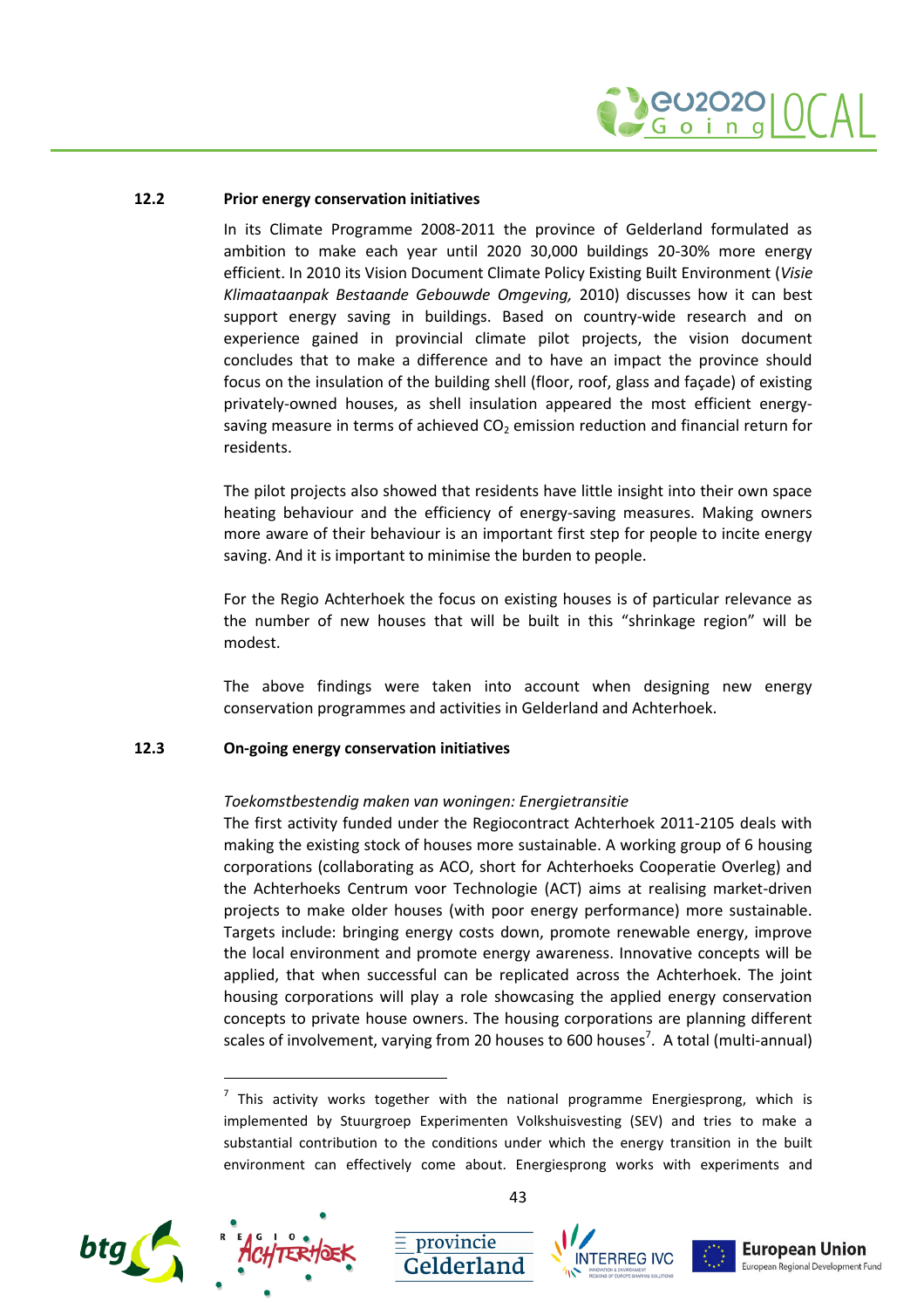

budget of  $\epsilon$  4.012.500 is available, including  $\epsilon$  2 million from the province Gelderland, € 412.500 from the municipalities and € 1.6 million from ACO and private home owners. This budget shall also cover three further closely-related activities: (a) joint inter-municipal focal point for energy conservation, targeted at private home owners; (b) development of a neighbourhood-based energy conservation approach in 16 neighbourhoods with 100 houses each (total of 1600 houses); (c) unlocking specific knowledge about energy-neutral renovation in cooperation with the building sector, education sector and ACT.

#### *Toekomstbestendig maken van woningen: Juiste woning op de juiste plaats*

Another activity funded under the Regiocontract Achterhoek 2011-2105 involves (among others) the establishment of Centre for Sustainable Reconstruction. Stichting Achterhoek Duurzaam Verbouwen (SADV, [www.achterhoekduurzaamverbouwen.nl\)](http://www.achterhoekduurzaamverbouwen.nl/) targets sustainable (re-)construction in the Achterhoek, in particular of existing houses and also commercial buildings, starting in the municipality of Berkelland. Involved are also some fifty entrepreneurs associated with the construction sector and the Achterhoeks Centrum voor Technologie (ACT). SADV intends developing 3 components:

- 1. a knowledge platform (with web community) for companies in the construction sector
- 2. an independent advice and information point
- 3. a demonstration centre for sustainable energy and materials

The aim is to give advice on, and implement, concrete energy saving measures meeting the energy and indoor climate demands in 1000 houses and 400 commercial buildings in a period of 4 years (2012-2015). A total (multi-annual) budget of € 280,000 is available, including € 140,000 from Berkelland.

### *"De Achterhoek Bespaart"*

As a follow-up to the earlier mentioned pilot projects, province Gelderland allocated funds for a subsidy to replicate the "best practices" in building shell insulation. This provincial subsidy is targeted at achieving energy conservation by insulation of the building shell including ground floor, walls and roof. Glass insulation is explicity excluded (as this is already tackled by national subsidies). According to data from government agency SenterNovem (now Agency NL) the costs of such insulation would vary between 2,000 to 6,000 euro, depending on the building type and the year of construction. The provincial subsidy is channelled through the municipalities. In the Achterhoek the subsidy is known as "De Achterhoek Bespaart", and it is available in all 8 municipalities (Aalten, Berkelland, Bronckhorst, Doetinchem, Montferland, Oost Gelre, Oude IJsselstreek en Winterswijk). Per municipality a budget of up to 150,000 euro is available. As the maximum subsidy per house is 500

through "learning by doing"; it elicits or selects innovative housing projects of market players which it gives financial or process-oriented support.





 $\mathsf{\small\texttt{=}}$  provincie





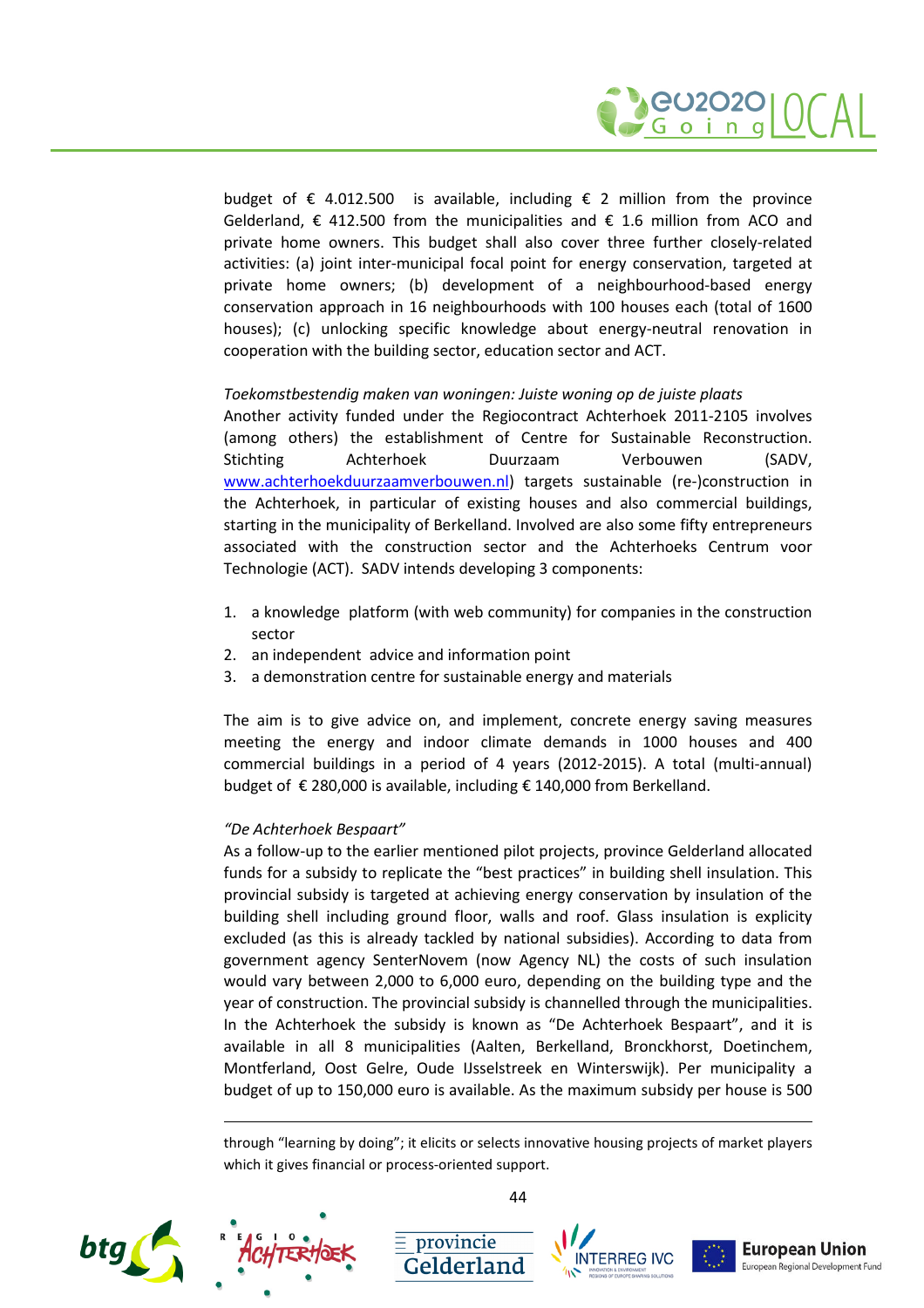euro, up to 300 houses can be insulated in each municipality, or up to 2,400 in the Achterhoek as a whole.

In addition, the province planned appointing provincial energy conservation advisers to make housing corporations, associations of owners and utility buildings with a public function aware of energy saving measures they could implement.

### *AGEM - Achterhoekse Groene Energiemaatschappij*

As part of the Tafel van Groenlo the set-up of a company providing energy conservation services was explored. This has since resulted in various steps leading to the establishment of AGEM, as discussed elsewhere in this report.

The involvement of AGEM in the field of energy conservation would address both the consumer and the business market. The idea is that AGEM bundles demand, arranges the procurement of goods and services, and gives professional advice on energy conservation.

### *Evaluation*

[Table 31](#page-47-1) summarizes key (quantitative) data from the programmes and initiatives discussed above. Firmly allocated is some € 5.5 million in funding to tackle partial insulation of some 5,000 houses (on average € 1,100 per house). With such level of funding only the low hanging fruit, with very short payback periods of up to a few years, can be tackled.

| <b>Activity</b>                   | <b>Target</b>                     | <b>Budget</b>                           |  |
|-----------------------------------|-----------------------------------|-----------------------------------------|--|
| Energietransitie                  | ca. 1,600 houses                  | € 4.012.500 (until 2020)                |  |
| Juiste woning op de juiste plaats | (and<br>1.000<br>houses           | $\epsilon$ 280,000 (advice only)<br>400 |  |
|                                   | commercial building)              |                                         |  |
| De Achterhoek bespaart            | ca. 2,400 houses<br>€ 1.2 million |                                         |  |

#### <span id="page-47-1"></span>**Table 31 summary of on-going programmes, objectives and objectives**

#### *Best practice examples outside the Achterhoek*

Much can be learned from best practises elsewhere, in particular sustainable renovation housing projects in Stoke-on-Trent, Rottherham and NordRhein Westfalia.

### **12.4 Required energy conservation initiatives**

#### <span id="page-47-0"></span>*Natural gas consumption*

If the total housing stock in the Netherlands would be lifted to energy label-A tomorrow this would lead to energy savings for home heating of about 30-35%. The average natural gas consumption (2006) amounts to 1,466  $\text{m}^{3}$  of natural gas at an average ground floor acreage of 105 m<sup>2</sup> for a house. With energy label A the natural gas consumption is some 9.3 per m<sup>2</sup>. Combining the figures lead to a total natural







 $\equiv$  provincie



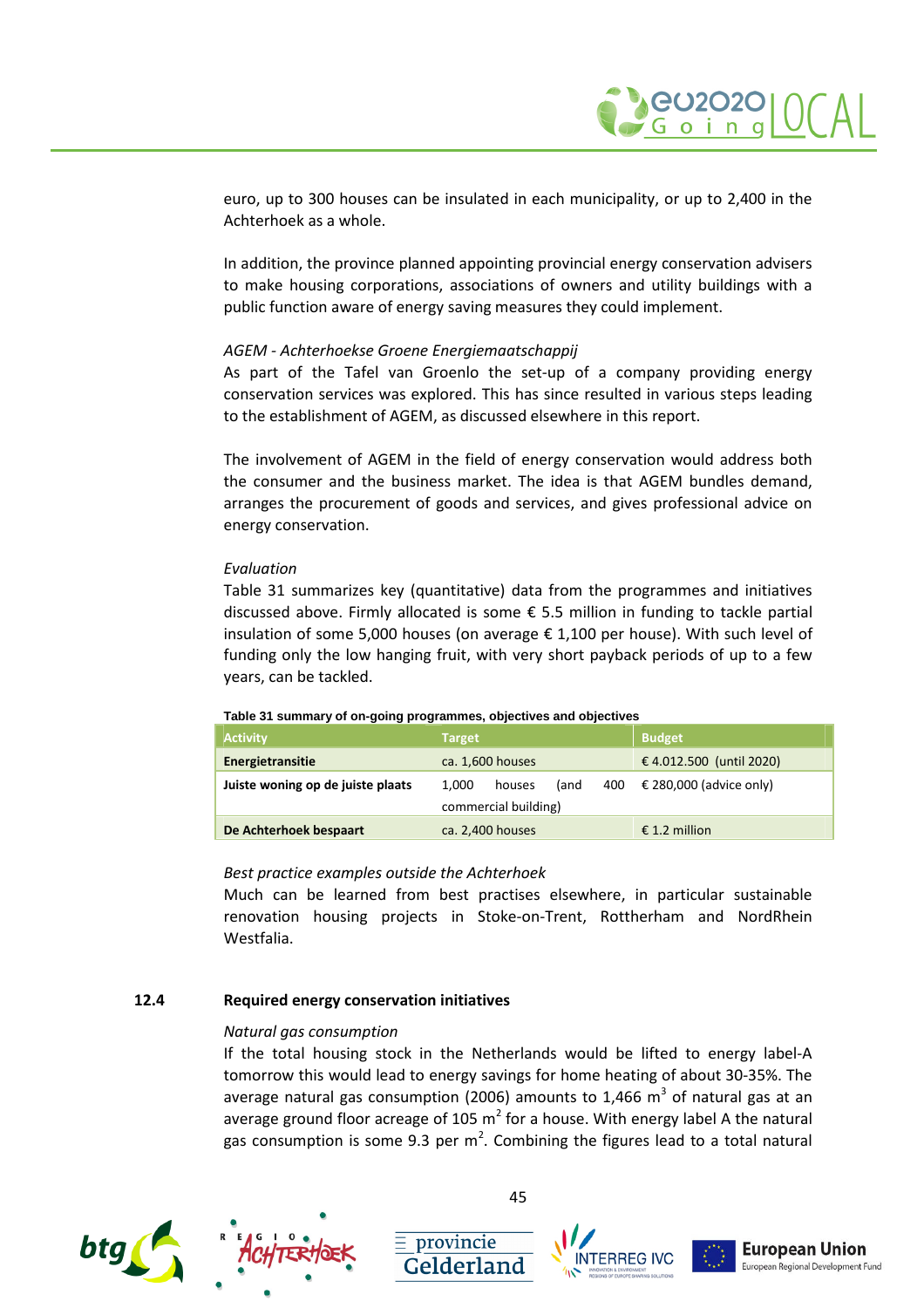

gas consumption of 977 m<sup>3</sup>, which is a reduction of 4[8](#page-48-0)9 m<sup>3</sup> or about one-third less<sup>8</sup>[.](#page-48-0) The technology is available to achieve further reduction in fossil energy consumption, of up to 80%, by combining shell insulation and the deployment of advanced equipment (high-efficient boiler, heat pump, etc.), but these measures come at significant cost<sup>[9](#page-48-1)</sup>[.](#page-48-1)

Some 47,670 houses would need to be insulated, or some 39% of the total building stock of 121,410 houses. This is considered too ambitious considering the characteristics of the building stock (house types, age classes, ownership, etc.) and the costs involved. Assuming average insulation costs of  $\epsilon$  25,000 per house involved, the total cost would approach 1,200 million euro.

A more realistic assumption is that until 2020 a total of 16,000 houses (2,000 houses per year) can be insulated in the indicated manner. The costs involved would amount to 400 million euro in total, or 50 million euro per year. This is twice the amount of what is targeted by AGEM business unit Energiebesparing. In other words, all other initiatives combined should achieve the same market volume as AGEM by itself.

The proposed measure would contribute to a natural gas consumption reduction of 7,824,000  $\text{m}^3$ . This is about one-third of the target set for the housing sector in the Achterhoek, and about one-sixth of the target set for the economy as a whole in the Achterhoek (see [Table 32](#page-49-0) below). **Obviously, additional measures (probably beyond the housing sector) are needed to achieve the ambitious (fossil) energy consumption reduction targets.**

### *Electricity consumption*

Likewise, electricity consumption in households can be reduced e.g. by setting up a campaign aimed at residents to change their (routine) behaviour<sup>[10](#page-48-2)</sup>. For energy conservation through modified behaviour a distinction is made between routine behaviour and investment behaviour. Routine operations include such behaviour as switching the light off when leaving the room. Routine behaviour of residents has an obvious impact on the energy consumption. A home can be very energy efficient, but if residents unnecessarily leave the windows open while the thermostat is set on high or leave chargers sit in sockets energy is wasted. By adjusting this kind of behaviour savings of about 10% (for electricity and natural gas combined are possible.

 $\equiv$  provincie

 $10$  Alternatively, or additionally, energy consumption can be reduced (or otherwise!) through investment behaviour.











<span id="page-48-0"></span> $^8$  Liebregts, Bouwjaar en energetische kwaliteit, maart 2012,

<span id="page-48-1"></span>http://www.bestaandewoningbouw.nl/bouwjaar-en-energetische-kwaliteit/

<span id="page-48-2"></span> $^9$  Telephone interview of Martijn Vis (BTG) with Harrie Beernink (SADV).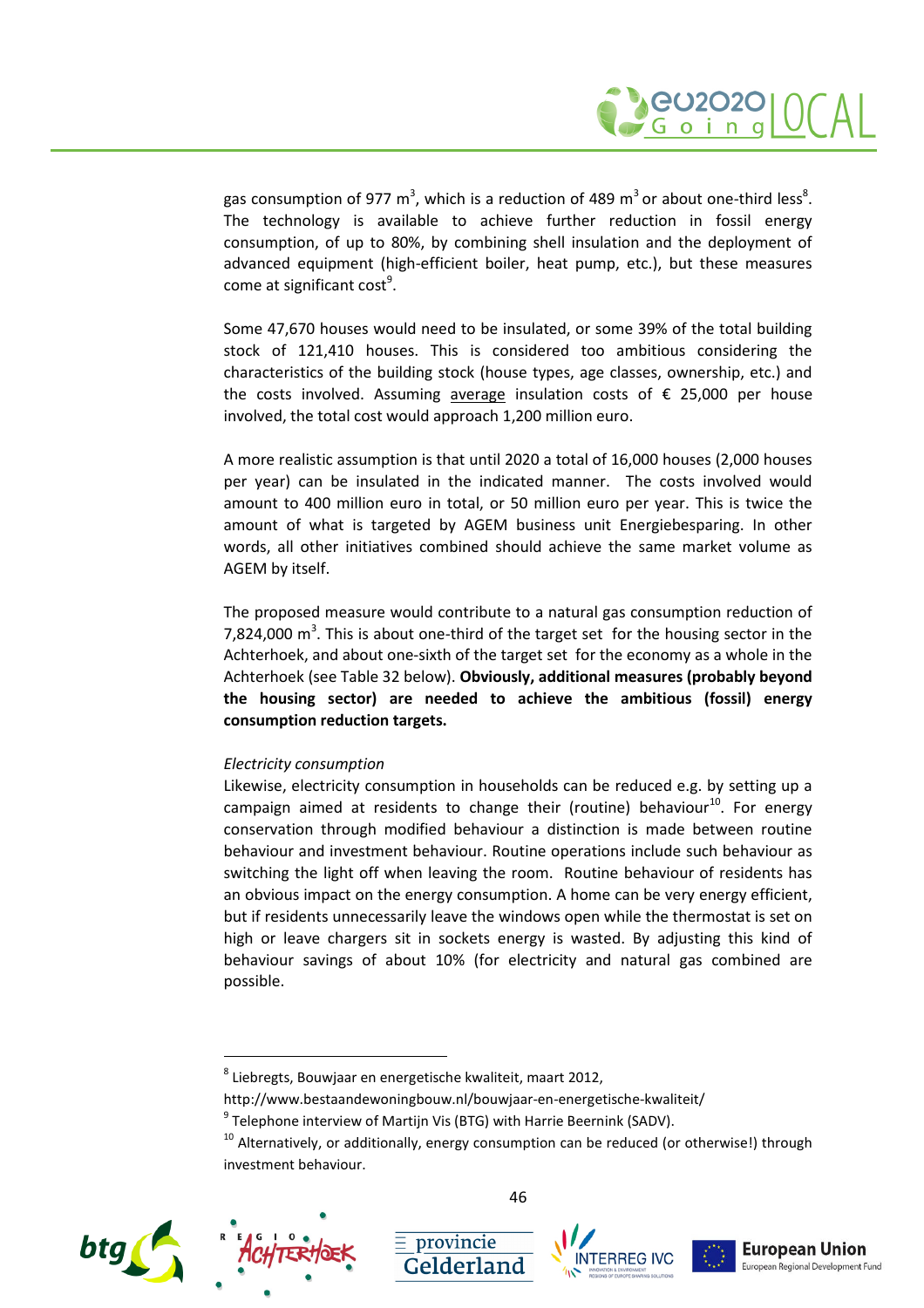

It is assumed that a reduction of 5% in electricity consumption, or 175 kWh, can potentially be achieved in each household. To achieve the targeted reduction of 25.5 million kWh of power consumption some 145,600 households would need to participate, which is above the total number of households in the Achterhoek and thus obviously too ambitious. Furthermore, interest in energy conservation will vary by household, with some being prepared to do more than others

Keeping these factors in mind, a more realistic assumption may be that **on average** a 2% reduction in energy use is achievable on average in all households. The proposed measures would contribute to an electricity consumption reduction of 8.5 million kWh. This is about one-third of the target set for the housing sector in the Achterhoek, and about one-tenth of the target set for the economy as a whole in the Achterhoek (see [Table 32\)](#page-49-0). **Obviously, additional measures (including those aimed at changing investment behaviour) are needed to achieve the ambitious (fossil) energy consumption reduction targets.**

|                                           | <b>Identified</b><br>measures | 2020 Target<br>(housing<br>sector) | 2020 Target<br>(whole<br>economy) | <b>Additional</b><br>measures<br>needed<br>(housing<br>sector) | <b>Additional</b><br>measures<br>needed<br>(whole<br>economy) |
|-------------------------------------------|-------------------------------|------------------------------------|-----------------------------------|----------------------------------------------------------------|---------------------------------------------------------------|
| <b>Natural</b><br>Gas<br>(million $m^3$ ) | 7.8                           | 23.3                               | 46.8                              | 15.5                                                           | 39.0                                                          |
| Electricity<br>(million kWh)              | 8.5                           | 25.5                               | 84.9                              | 17.0                                                           | 76.4                                                          |

<span id="page-49-0"></span>**Table 32 Emission reduction targets.**





 $\equiv$  provincie



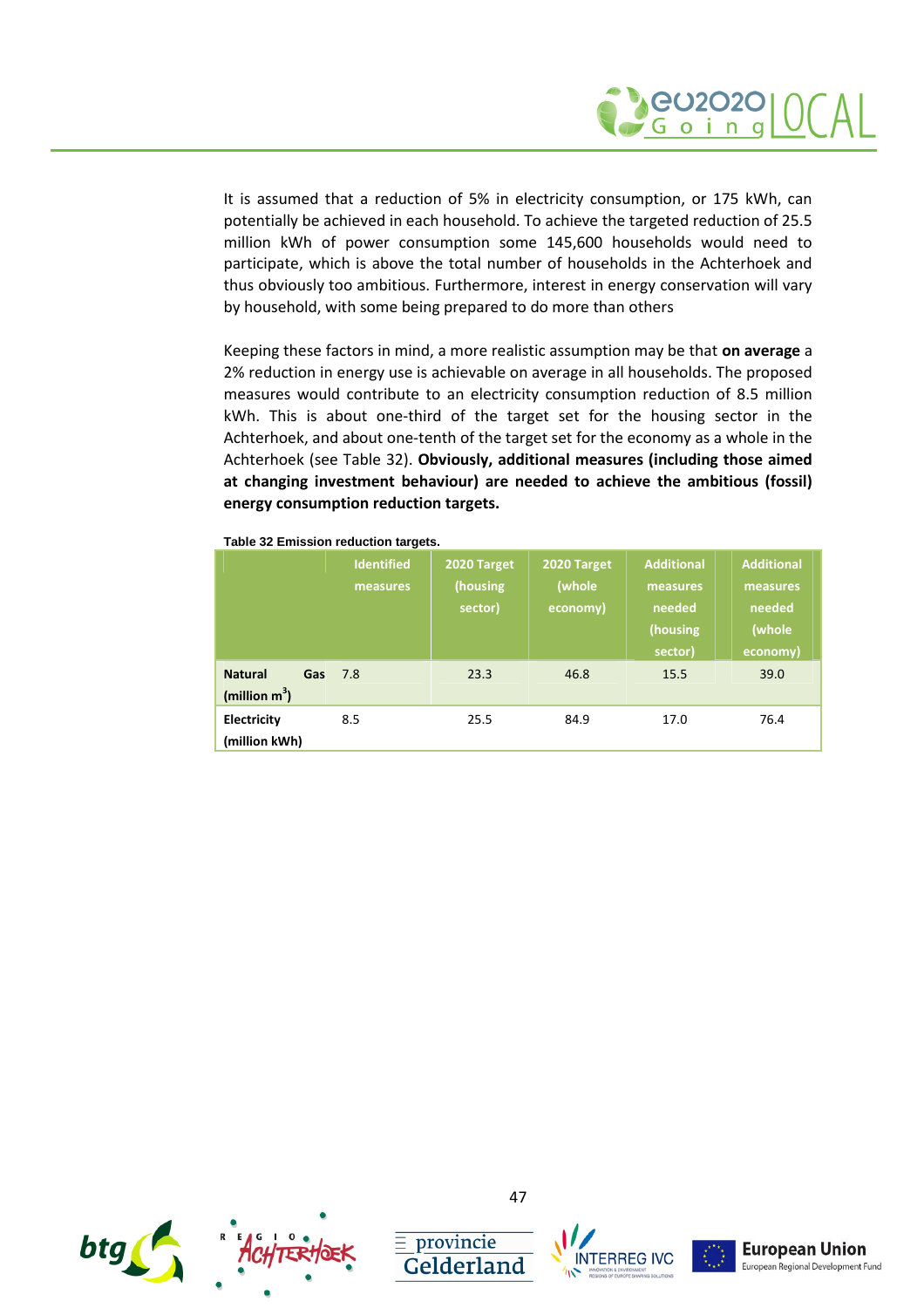

<span id="page-50-0"></span>Building on the previous chapters, this chapter first presents overviews of the renewable energy installations and investments needed to meet the renewable energy targets for 2020. It then moves on to introduce common financing instruments. Subsequently an overview is given of the main government support schemes available at provincial, national and European level. Next some remarks are made about the relevance and potential impact of the different financing instruments and support schemes. The last section presents a description of a new financing phenomenon; crowd funding that may be applied to secure funding for renewable energy investments.

### **13.1 Required additional investment to meet the LAP 2020 targets**

<span id="page-50-1"></span>[Table 33](#page-50-2) and [Table 34](#page-51-1) indicate the required additional investments needed to meet the LAP 2020 targets for heat/green gas, electricity and CHP options. A total investment effort in the order of 467 mln euro is required to place 162 MWth and 207 MWe of equipment. In order to make comparison between options to a certain degree possible, a column is added showing investment costs per GJ or per MWh produced. It is noted that the financial performance of a technology also depends on the income generated and the variable costs of the renewable energy option. Ultimately the financial feasibility needs to be calculated for each project.

| <b>Renewable energy option</b>                           | <b>Needed</b><br>capacity<br>(MWth) | <b>Investment per</b><br>unit of capacity<br>(Euro/kWth<br>output) | <b>Total</b><br>investment<br>costs<br>(mln Euro) | Investment<br>costs<br>(Euro/GJ<br>per year) |
|----------------------------------------------------------|-------------------------------------|--------------------------------------------------------------------|---------------------------------------------------|----------------------------------------------|
| <b>Biomass heating</b>                                   | 38                                  | 370                                                                | 14                                                | 1.3                                          |
| Green gas - manure and local sustainable<br>cosubstrates | 17                                  | 1432                                                               | 25                                                | 2.5                                          |
| Green gas - manure only                                  | 13                                  | 3724                                                               | 48                                                | 6.5                                          |
| Solar water heating, households                          | 10                                  | 2110                                                               | 21                                                | 50                                           |
| Solar water heating, companies                           | 52                                  | 700                                                                | 36                                                | 14                                           |
| Heat pumps                                               | 32                                  | 950                                                                | 30                                                | 8.2                                          |
| Total                                                    | 162                                 |                                                                    | 175                                               |                                              |

#### <span id="page-50-2"></span>**Table 33 Indication of investments needed to meet the LAP 2020 targets - heat**





 $\equiv$  provincie





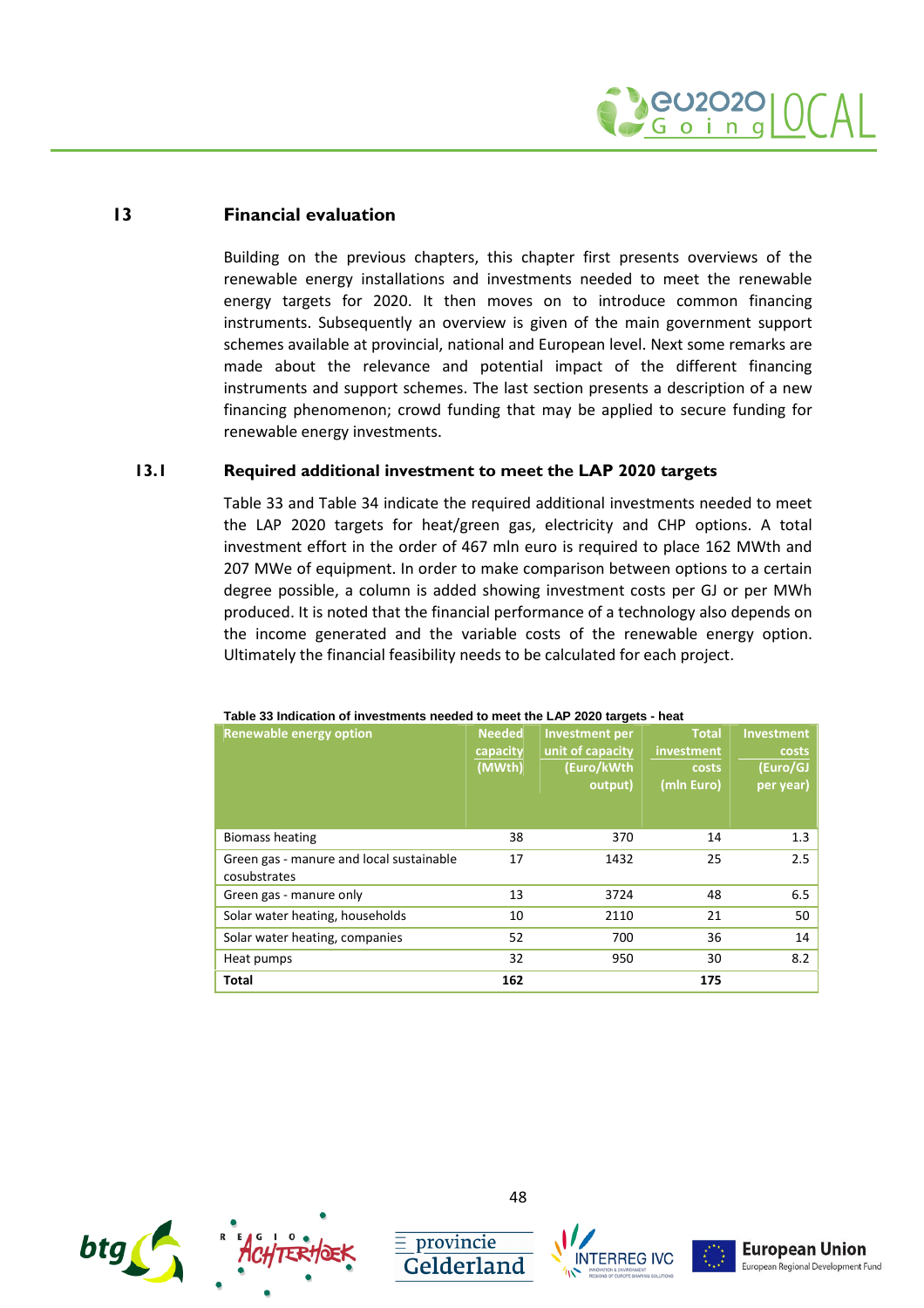| <b>Renewable electricity option</b>             | <b>Needed</b><br>capacity<br>(MWe) | <b>Investment per</b><br>unit of capacity<br>(Euro/kWe<br>output) | <b>Total</b><br>investment<br>costs<br>(mln Euro) | Investment<br>costs<br>(Euro/MWh<br>output per<br>year) |
|-------------------------------------------------|------------------------------------|-------------------------------------------------------------------|---------------------------------------------------|---------------------------------------------------------|
| Solar PV, households                            | 13                                 | 1900                                                              | 24                                                | 106                                                     |
| Solar PV, companies                             | 105                                | 1250                                                              | 132                                               | 63                                                      |
| Wind                                            | 84                                 | 1350                                                              | 114                                               | 31                                                      |
| Codigestion for heat and power                  | 4.0                                | 3108                                                              | 12                                                | 19                                                      |
| Combustion chicken manure for heat<br>and power | 1.0                                | 10390                                                             | 10                                                | 65                                                      |
| Hydropower                                      | 0.06                               | 5900                                                              | 0.3                                               | 42                                                      |
| <b>Total</b>                                    | 207                                |                                                                   | 292                                               |                                                         |

#### <span id="page-51-1"></span>**Table 34 Indication of investments needed to meet the LAP 2020 targets – electricity and CHP**

The project owners, like companies, governmental organisations, institutions or households, are primary responsible for financing their projects. Part of the investments and operational costs can be covered by support mechanisms as presented below.

### **13.2 Government schemes to support renewable energy projects**

<span id="page-51-0"></span>Barriers to commercial financing of renewable energy projects can be divided into two main groups:

- Real and perceived risks
- Project profitability

These two key factors determine the access of renewable energy projects to commercial financing. Government policies and schemes to support renewable energy projects seek either to reduce (or re-allocate) financing risks, or improve the profitability of the project, or in many cases both.

Government schemes for the promotion of renewable energy are available at different administrative levels. The sections below briefly introduces the main financial support schemes available at provincial, national and European level to economic operators in Regio Achterhoek<sup>11</sup>[, i](#page-51-2)ncluding:

*Provincial support schemes*

- De Achterhoek bespaart
- Subsidy programme energy transition: biomass plants
- Subsidy programme energy transition: clean transport fuels

 $\equiv$  provincie

Gelderland

Solar PV for asbestos roofs

<span id="page-51-2"></span> $11$  Financial support for renewable energy and energy efficiency measures available at the municipal level appeared very small and were therefore not investigated in more detail.









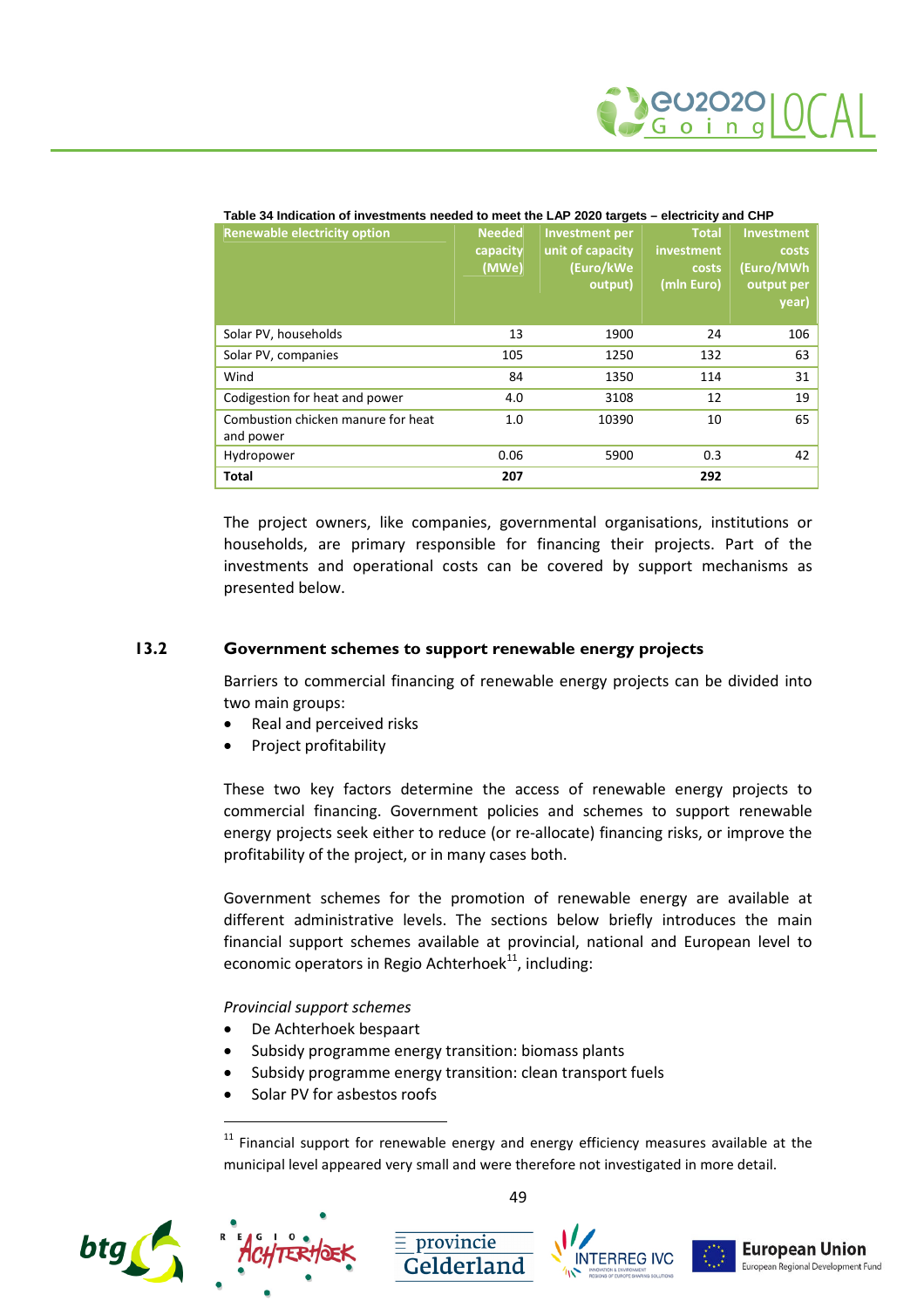

Innovation and Investment Fund Gelderland

*National support schemes*

- SDE
- MIA/Vamil
- EIA
- Green investment scheme
- Energy Innovation Agenda
- WBSO, RDA & Innovatiebox
- Innovatiefonds MKB+
- National subsidy scheme for investment in environmentally-friendly measures
- National subsidy scheme for Clean and Efficient demonstration projects
- National subsidy scheme Solar PV Systems

### *European support schemes*

- Seventh Framework Programme
- Intelligent Energy for Europe
- European Local Energy Assistance (ELENA)
- Joint European Support for Sustainable Investment in City Areas (JESSICA).
- INTERREG
- Horizon 2020.

### **13.3 Relevance of the various government support schemes**

<span id="page-52-0"></span>The instruments discussed above can be re-categorised by type of support as follows:

- Participations, loans and guarantees
- Fiscal measures
- Subsidies

Participations, loans and guarantees are usually made available through an (innovation, investment, regional development, economic recovery etc.) fund. In the Netherlands, a number of provincial governments including Gelderland are gradually moving away from making available subsidies to (revolving) fund financing. Funding conditions are similar or somewhat better than regular market conditions. An example is the Innovatie- & Investeringsfonds Gelderland, which went into operation in 2012.

Fiscal measures: the idea behind fiscal measures is to reduce taxable income. Fiscal measures are therefore primarily intended for profit-making companies (and individuals). As shown above, in the Netherlands there are some fiscal instruments that have been in place for a long time (EIA, MIA, VAMIL, WBSO) as well as some fiscal instruments that have been newly introduced (e.g. Research & Development Aftrek; Innovatiebox) or are still under preparation. The budget involved in fiscal





50

 $\equiv$  provincie





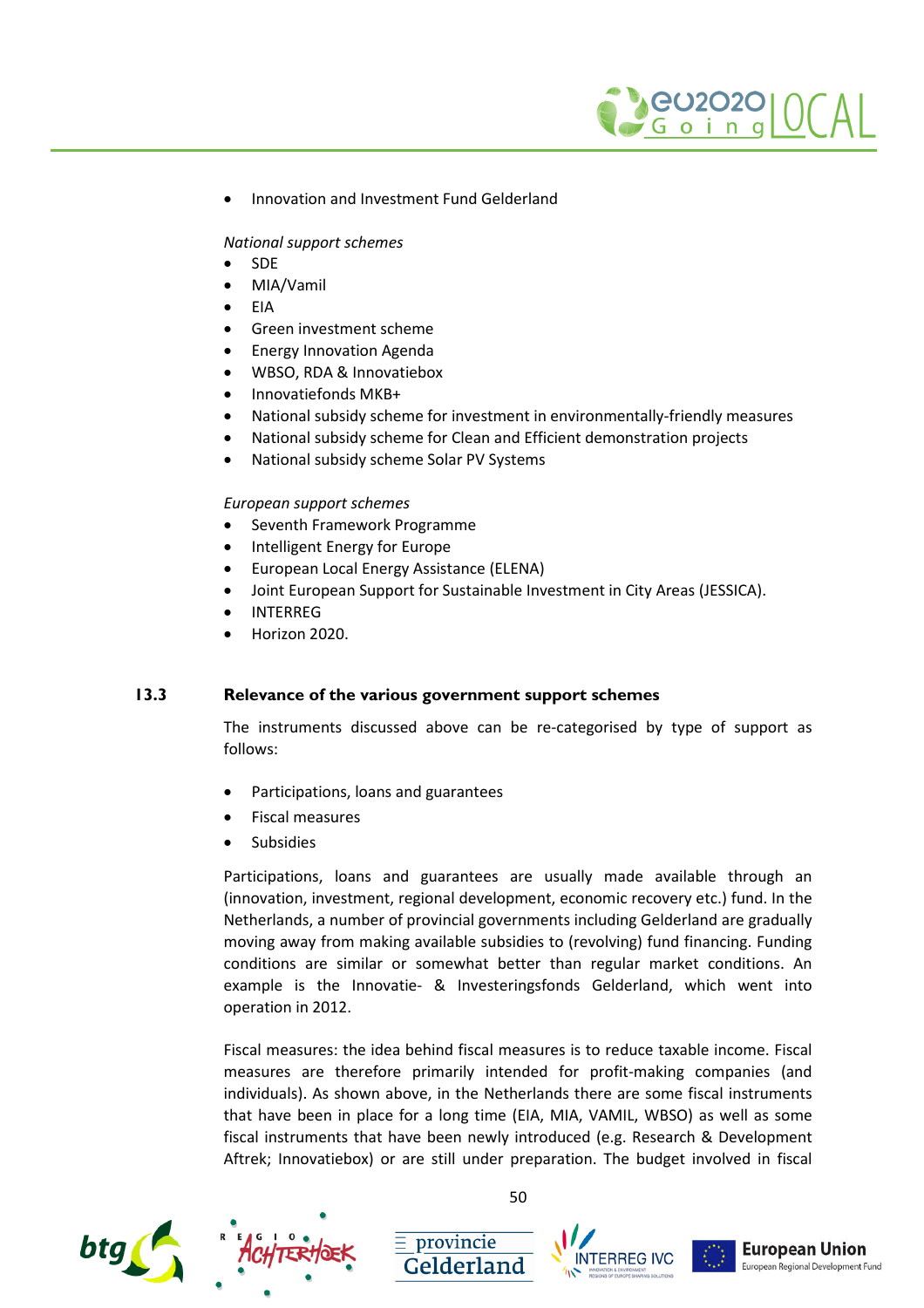

measures to support renewable energy and energy efficiency is estimated to be in the order of 150-200 million euro per year.

Subsidies: by far the largest amount of money earmarked to support renewable energy is involved in the SDE subsidy scheme for the support of renewably generated electricity, heat and gas. The 2012 budget for SDE amounts to 1700 million euro. As SDE support the most cost-effective projects (in terms of specific costs per energy unit) renewable energy technologies do not profit equally; the scheme seems to be particularly relevant for geothermal projects. The budget available to entities in Gelderland of all other renewable energy and energy efficiency subsidy schemes combined is estimated to be less than 50 million euro per year, or not more than 3% of the total SDE budget.

[Table 35](#page-53-0) summarises the main instruments that are available at different levels to financially support renewable energy and energy efficiency

When disregarding the SDE, which is by far the most dominant source of financial support for renewable energy production in the Netherlands, the amount of funding specifically earmarked for the promotion of renewable energy and energy efficiency is the highest at the European level. Annual budgets are in the order of tens, if not hundreds, of millions of euro per programme, resulting in subsidies totalling 200-250 million Euro per year. However in the EU programmes concerned (FP7, IEE, etc.) there are no fixed national or regional allocations, and the budget has to be shared among all EU Member States. Dutch parties will typically be able to access up to 5- 10% of the total budget, and parties from the Achterhoek a small portion of that.

|                        | Provincial                | <b>National</b>         | European                |
|------------------------|---------------------------|-------------------------|-------------------------|
| Participations,        | Innovation and Investment | Innovatiefonds MKB+     | Structural Funds (ERDF, |
| loans and              | Fund Gelderland (IIG)     |                         | INTERREG)               |
| guarantees             |                           |                         |                         |
|                        | (Initial budget)          | (€ 520 million in 2012) | (INTERREG ca.           |
|                        | € 10 million)             |                         | € 60 million in 2012)   |
| <b>Fiscal measures</b> | n.a.                      | EIA/MIA/ VAMIL and      | n.a.                    |
|                        |                           | WBSO/                   |                         |
|                        |                           | RDA/Innovatiebox        |                         |
|                        |                           |                         |                         |
|                        |                           | $(E 276$ million and    |                         |
|                        |                           | € 1759 million)         |                         |
| Subsidy -              | n.a.                      | <b>SDE</b>              | n.a.                    |
| exploitation           |                           |                         |                         |
|                        |                           | $(£1700$ million        |                         |
|                        |                           | in 2012)                |                         |
| Subsidy - other        | Subsidy programme energy  | Subsidy scheme Solar    | FP7 (Energy call),      |

51

<span id="page-53-0"></span>**Table 35 Main financial support measures and budgets (2012)**









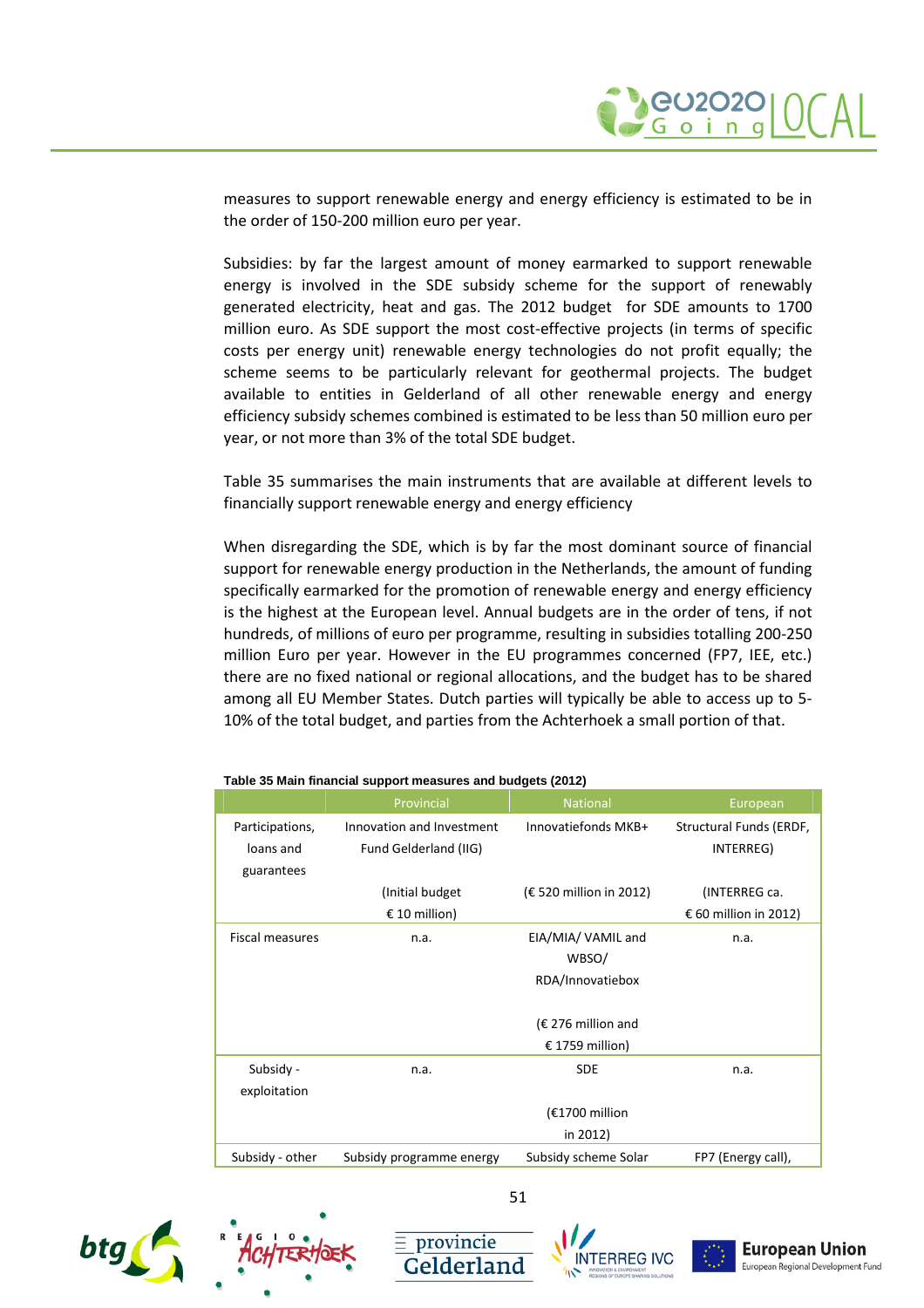

| transition;                 | <b>PV Systems</b>               | IIE (incl. ELENA)                |
|-----------------------------|---------------------------------|----------------------------------|
| Solar PV for asbestos roofs |                                 |                                  |
|                             |                                 | (Last calls: € 314 million       |
| (A few million euro / year) | $(\epsilon$ 21 million in 2012) | and $\epsilon$ 67 million resp.) |

It is concluded that in terms of volume of renewable energy investments supported in region Achterhoek the following instruments would be the most important (in descending order)

- 1. Incentive Scheme for Sustainable Energy Production (SDE)
- 2. Fiscal measures (EIA, MIA, VAMIL, WBSO, RDA, Innovatiebox
- 3. Energy Innovation Agenda

### **Relevance of available support schemes for different technology applications**

Assessment of the individual support schemes as discussed above revealed that with few exceptions they are (renewable energy) technology unspecific. Many have a broad coverage, covering a wide range of technologies and/or applications.

There are a few examples, however, of (renewable energy) technology specific support measures (involving provincial and national schemes), includes:

| For solar PV plants   | Provincial subsidy scheme Solar PV for asbestos roofs   |
|-----------------------|---------------------------------------------------------|
|                       | National subsidy scheme Solar PV Systems                |
| For biomass plants    | Provincial subsidy programme energy transition          |
|                       | National subsidy scheme Clean & Efficient demo projects |
| For wind power plants | National subsidy scheme Clean & Efficient demo projects |

### **13.4 Crowd-funding: an innovative funding instrument**

<span id="page-54-0"></span>Crowd-funding describes the collective effort of individuals who network and pool their resources, usually via the Internet, to support efforts initiated by other people or organizations. Crowd-funding is used in support of a wide variety of activities, including disaster relief, citizen journalism, support of artists by fans, political campaigns, start-up company funding, movie or free software development, and scientific research.

Crowd-funding is an alternative way to fund a project. In order to finance a project entrepreneurs usually go to the bank to apply for a loan and to obtain seed capital. In the case of crowd-funding there is financial intermediary, but direct contact between investors and entrepreneurs.

Investment through crowd-funding can be done in several ways. The four most common ways are:





52

 $\equiv$  provincie





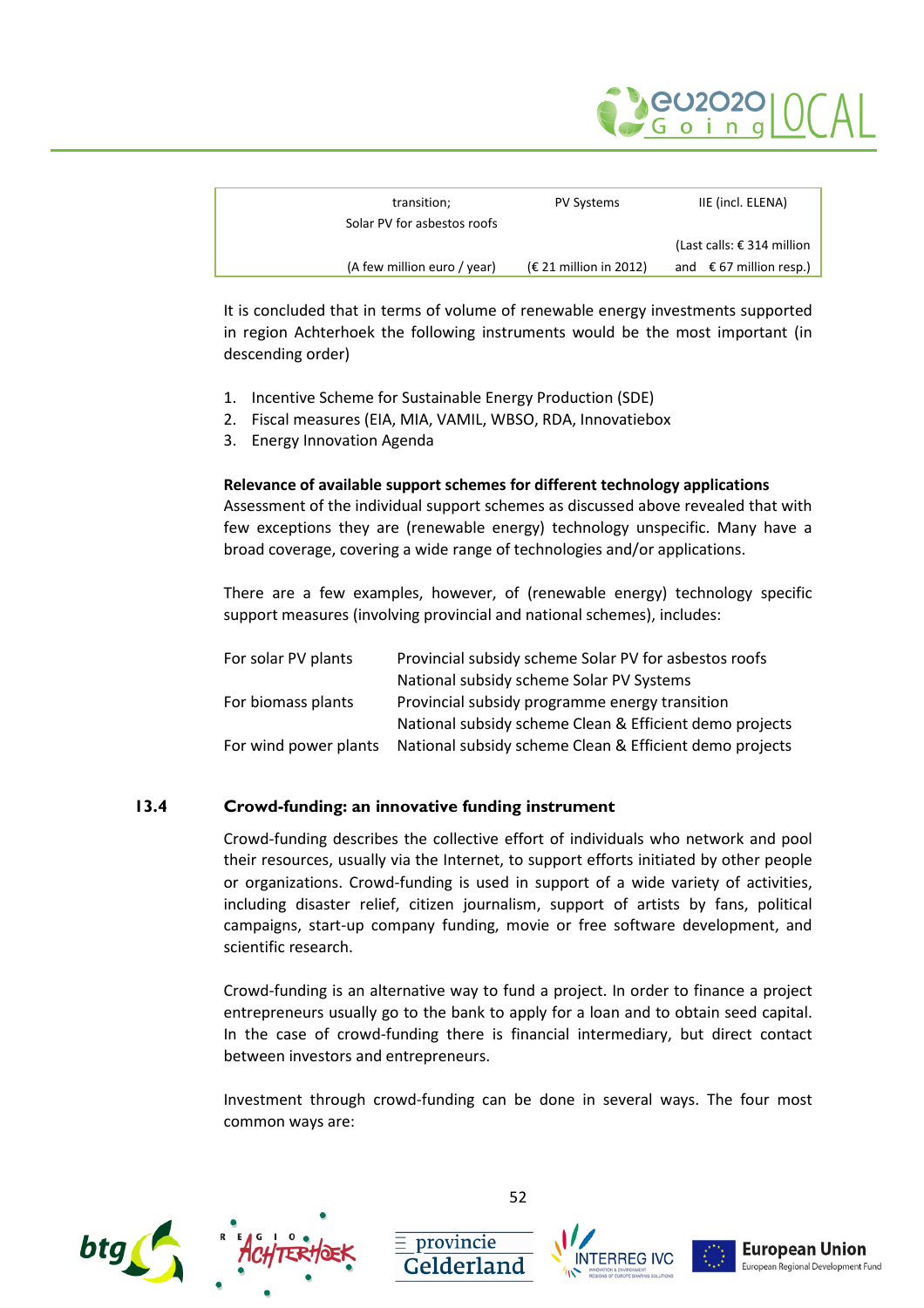

- **Donations**: The investor donates money for a particular purpose. Donate implies that the investor gets nothing in return. Crowd-funding by means donations occurs mainly in philanthropic purposes.
- **Sponsorship**: The difference between donations and sponsorship is that the investor gets a non-financial reward from the entrepreneur. Some examples are a ticket to a concert, a copy of a CD or book, or mentioning of a name in a magazine. Sponsorship is the form that is commonly used in creative projects.
- **Debt:** The investor loans a (small) amount of money to the entrepreneur. Over time the entrepreneur repays the investor the deposited amount with interest
- **Equity:** The investor takes a stake in the project of the entrepreneur. This generates start-up capital for the investor in exchange of which the investors shares in the value development of the company.

In the Netherlands, the newly established Stichting GreenCrowd [\(greencrowd.nl\)](http://greencrowd.nl/) seeks to support renewable energy projects through crowd-funding. Under the name Winddelen the Windcentrale([www.windcentrale.nl](http://www.windcentrale.nl/)) launched a crowd funding initiative supporting wind energy in June 2012.



 $\equiv$  provincie